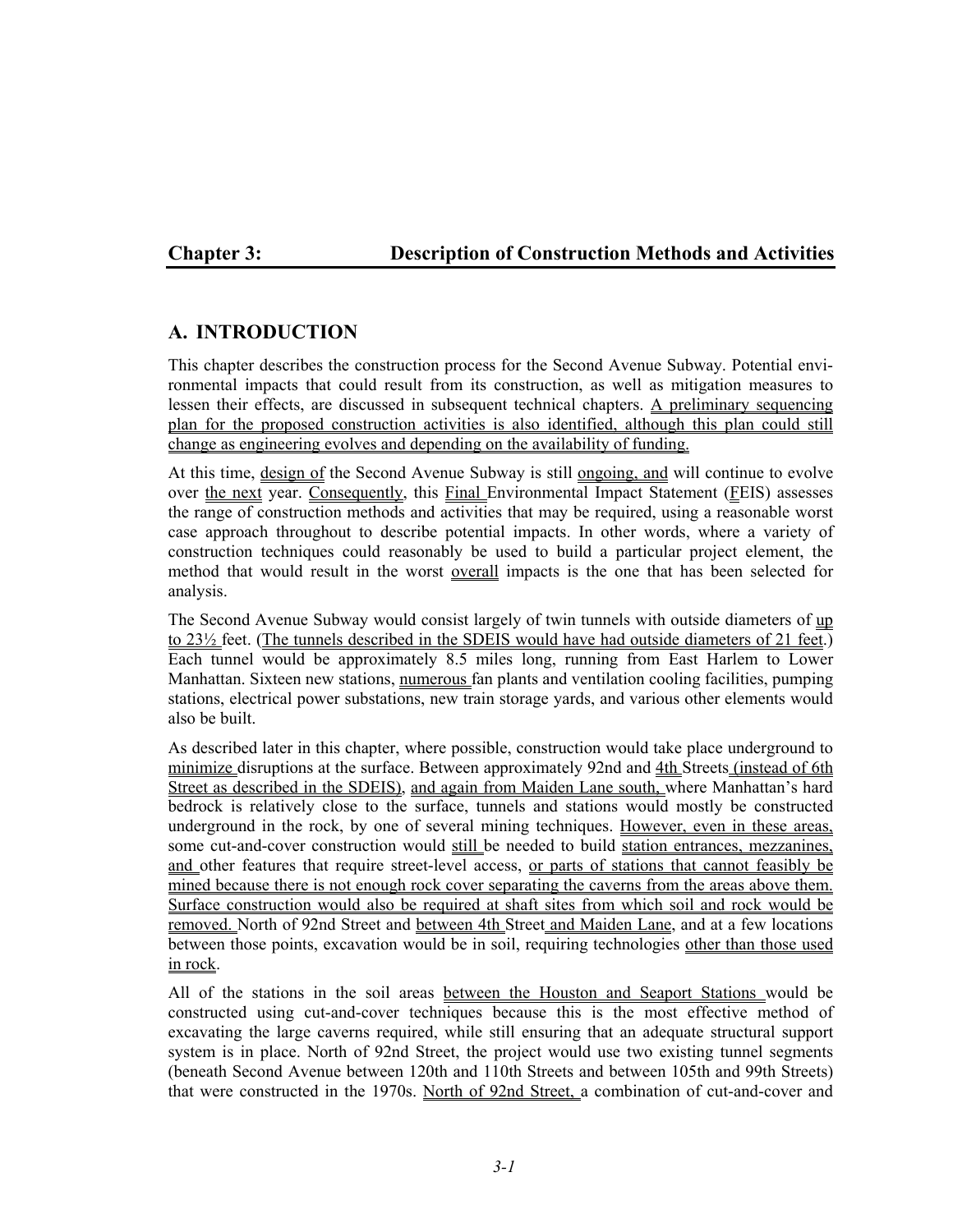1

earth mining techniques would be used. Since it is not economical to use mechanized tunnel boring techniques immediately adjacent to existing tunnel sections, cut-and-cover methods would be required to build the links to these segments. Once north of the existing tunnels, and beginning at approximately 122nd Street, mechanized mining methods could be used to construct the curve from Second Avenue onto 125th Street. From just east of Third Avenue to Park Avenue (where the 125th Street Station would be located), cut-and-cover methods would again be used. West of the 125th Street Station, mechanized mining would be used to excavate the planned storage tunnels extending approximately 525 feet west of Fifth Avenue. At the western end of the tunnel on 125th Street, a small amount of cut-and-cover construction would be needed to retrieve the equipment needed for mining.

South of Houston Street, the project's tunnels could be constructed using a variety of mining techniques.<sup>1</sup> An existing tunnel segment beneath Chatham Square would be used for ancillary space but is too shallow to be used for the tunnel alignment.

Although much of the construction work would be done underground and cause only limited surface disruption where access to the surface is necessary, there would also be significant above-ground activity related to certain tunneling operations, station construction, and the removal of materials from all underground excavations. Building the new tunnels and stations would require excavating more than 6.3 million cubic yards of rock and soil, and then transporting these materials out of Manhattan.<sup>2</sup>

Overall, a number of construction methods would be used, depending on geological and environmental conditions, cost, schedule, alignment, and other factors. Construction is expected to begin in 2004 and is expected to take approximately 16 years to complete.<sup>3</sup>

As described below, construction staging and methodology decisions for the Second Avenue Subway's construction are largely influenced by practical considerations regarding Manhattan's geology, funding, and a desire to minimize the degree of construction disturbances. Because final decisions regarding such issues have not yet been made, this FEIS analyzes the spectrum of possible methodologies using the reasonable worst case approach described above. Together, these options would encompass the full range of potential environmental impacts that could reasonably be expected to occur with the project's construction.

<sup>&</sup>lt;sup>1</sup> As discussed in Chapter 2, both the Shallow Chrystie and Forsyth Street Options described in the SDEIS have been eliminated from further consideration. The Shallow Chrystie Option was eliminated prior to publication of the SDEIS because it would have resulted in significant adverse impacts in a number of environmental areas. The Forsyth Street Option has since been eliminated because it would create construction disturbances in a wider area and also attract a lower number of transfers between the new Second Avenue Line and the existing **BO** service than the Deep Chrystie Option.

 $2^2$  The estimated amount of spoils that would be removed has more than doubled from that described in the SDEIS (3 million cubic yards). This is primarily because the diameter of each tunnel has increased by  $1\frac{1}{2}$  feet along much of the 8 $\frac{1}{2}$ -mile alignment, some station volumes have increased, and additional underground train storage space is now proposed. An explanation of why the increased amount of spoils would not alter traffic conditions from those described in the SDEIS is provided later in this chapter.

<sup>3</sup> The SDEIS described that the construction period could last from 12 to 16 years, and the analysis conservatively assumed the 16-year period. The FEIS assumes that, using the sequencing plan described in this chapter, construction would last 16 years.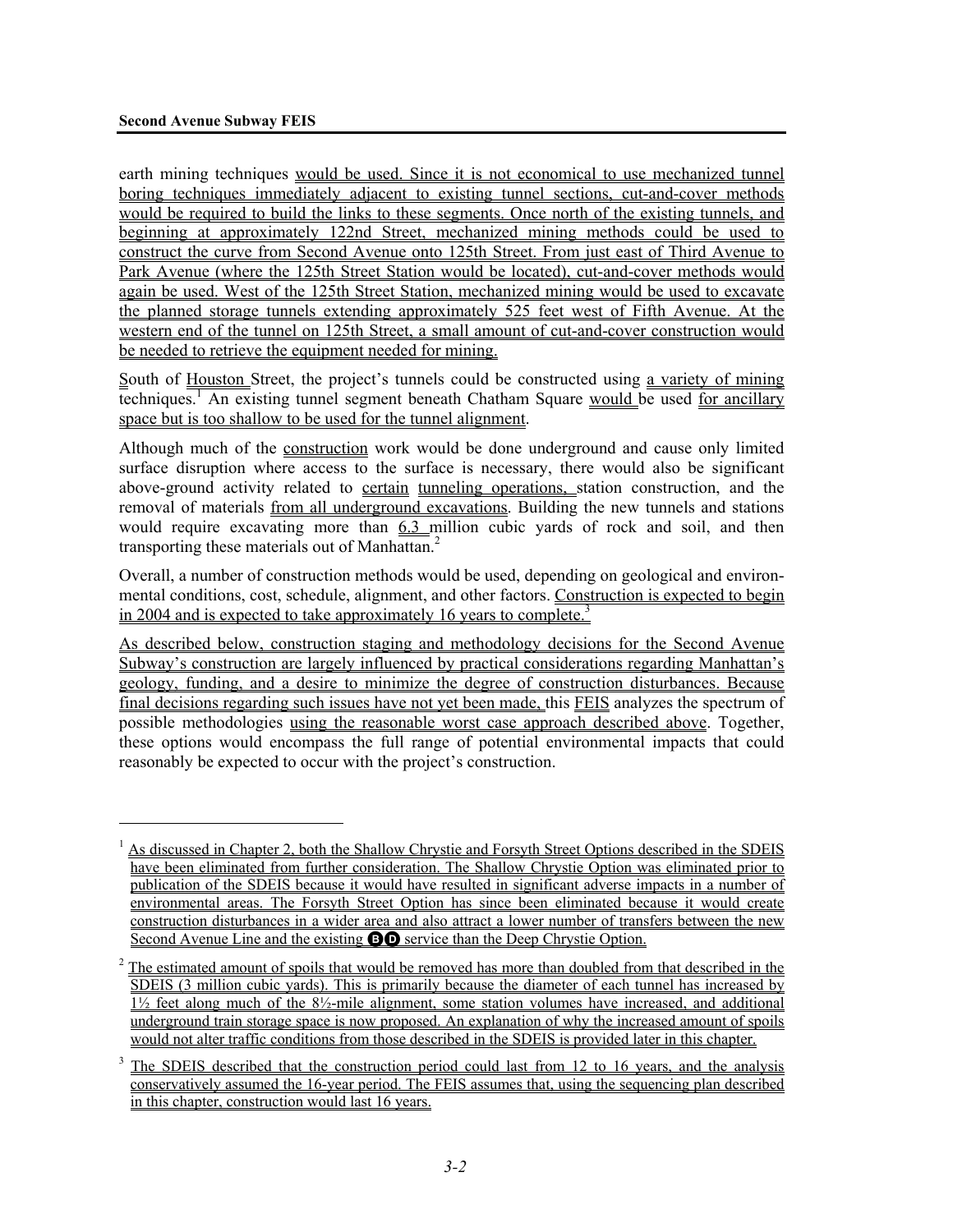Section B of this chapter ("Overview of Construction Methods") briefly describes the various technologies that could be used in combination to construct the Second Avenue Subway, and identifies the factors that determine each technology's potential use. More detail is provided than was available when the SDEIS was prepared; this is a result of ongoing engineering efforts. Construction activities that would occur above ground (at staging areas, shaft sites, and rock and soil removal operations) are then discussed in Section C ("Above-Ground Construction Activities: Shaft Sites, Staging Areas, and Spoils Removal"). Next, in Section D ("Construction Options for Tunnels and Stations"), a description of the proposed construction phasing plan is presented. FTA indicated in its Fiscal Year 2005 Annual Report on New Starts<sup>1</sup> that, given the Second Avenue Subway project's total capital cost and requested New Starts share, a minimum operable segment (MOS) will be required before the project is permitted to advance into final design. The MOS must be fully operable, with access to maintenance and storage facilities, so that it offers transportation benefits even if no further federal investment in the larger project is made. To comply with this, construction of the Second Avenue Subway will be phased. The phasing plan described in the FEIS reflects information obtained through ongoing engineering and achieves the best balance between constructability, operability, and the availability of funding. In addition, the phasing plan responds to public comments on construction schedule and sequencing. The four phases, which could potentially overlap, are as follows:

- Phase 1: 105th Street to 62nd Street, including the tunnel connection to the 63rd Street/Broadway Line;
- Phase 2: 125th Street to 105th Street;

l

- Phase 3: 62nd Street to Houston Street, including the 63rd Street tunnel connection to Queens for non-passenger services; and
- Phase 4: Houston Street to Hanover Square tail tracks.

Building the project in phases with interim operating segments will maximize the Second Avenue Subway project's ability to receive Section 5309 New Starts funding. The costs of the four phases in year of expenditure dollars are as follows: Phase 1—\$3.8 billion: Phase 2—\$3.4 billion; Phase 3—\$4.8 billion; and Phase 4—\$4.8 billion. These estimates may change depending on the actual construction schedule for each phase, which could be affected by the amount and availability of federal funding.

Section D of this chapter explains how these phases would be constructed and the subway service that would be provided in each phase. It also explains which portions of the alignment area would be affected during the four construction phases, and provides information on the other phasing alternatives considered before this alternative was selected. Finally, Section D also provides a matrix summarizing the location of the various construction techniques that would be used along the alignment.

Construction required to connect the Second Avenue Subway to existing stations is described in Section E ("Other Construction Elements"), along with information on construction at yards and maintenance facilities. The chapter continues with a description of how and where access could be limited during certain construction activity periods in Section F ("Access Limitations During Construction"). The chapter concludes with Section G ("Improvements Following

<sup>1</sup> U.S. Department of Transportation, Federal Transit Administration, *Annual Report on New Starts, Proposed Allocation of Funds for Fiscal Year 2005*, Report of the Secretary of Transportation to the United States Congress Pursuant to 49 USC 5309(o)(1), Report No. FTA-TBP10-2004-1, 2004.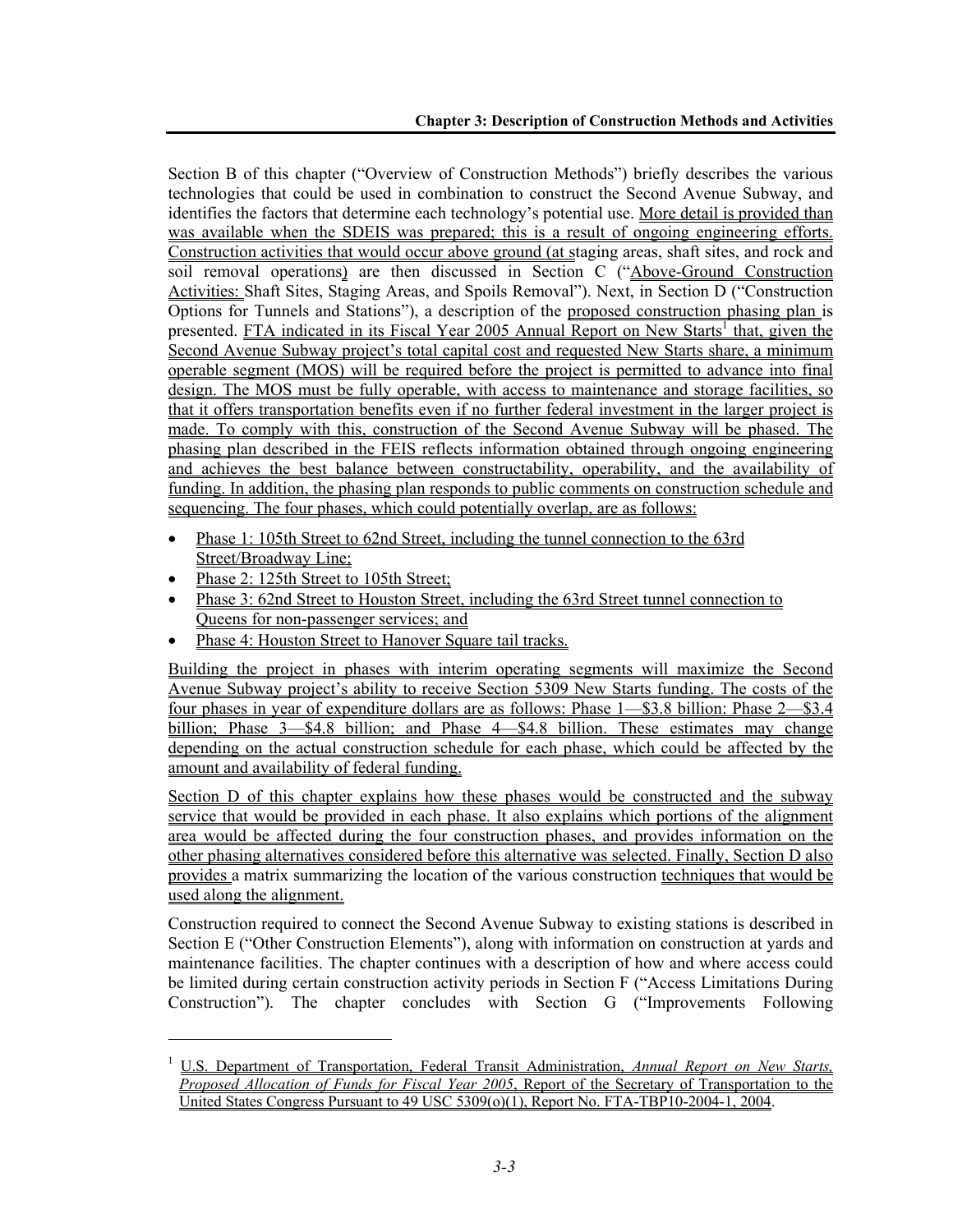Construction"), a description of the improvements that would be made after the subway construction is completed.

# **B. OVERVIEW OF CONSTRUCTION METHODS**

For most of the Second Avenue Subway's route, two tunnels would be constructed, one for northbound trains and one for southbound trains. Each tunnel, as well as the new stations along Second Avenue, would be constructed using a combination of three main tunneling techniques:

- Mechanized boring machines (referred to throughout this document as tunnel boring machines, or "TBMs");
- Other conventional forms of mining techniques, including "drill-and-blast" construction and road headers; and
- Cut-and-cover construction.

In some areas, it may be necessary to use protective measures to support building foundations before tunnel or station excavation, to provide the structures with sufficient support and reduce the potential for damage to them. Such protective measures are described later in this section.

Both mechanized and traditional tunneling—or "mining," as these techniques are called—allow for tunnel or station excavation to occur below the street surface without substantially disrupting the street above (see Figure 3-1). Typically, the only visible evidence of a mining operation to the general public occurs where a vertical shaft connects the ground surface to the tunnel below, and where associated lay-down areas for equipment and supplies are located. For the Second Avenue Subway, vertical shafts would have to be constructed at every station (see Chapter 2, "Project Alternatives," for a list of proposed stations) and in certain other areas. Generally, most of the shaft areas would be covered with temporary decking; however, several vertical shafts measuring between 30 feet by 30 feet and 30 feet by 50 feet could be open to the street level at any time to permit materials and workers to enter and exit the tunnels. Alongside each shaft, cranes and other construction machinery would be located, allowing materials and the labor force to enter and exit the tunnels. As explained in detail below, these shafts are necessary for inserting tunneling equipment and removing the excavated rock and soils (together, called "spoils").

Because mining would generally cause fewer environmental and community disruptions than cut-and-cover construction and is quicker and more cost-effective than other underground construction methods, this construction technique would be used to the maximum extent feasible for the Second Avenue Subway project. However, mining would still require some work at the surface. Above-ground sites would be required for removal of spoils from the tunnels and station areas, and for construction materials, machinery, and workers to enter and exit the areas being excavated. Also, above-ground construction would be required for station entrances and exits, and for such ancillary facilities as vent shafts. Staging areas for construction material and personnel would also be required.

A basic description of these three construction methods is provided below.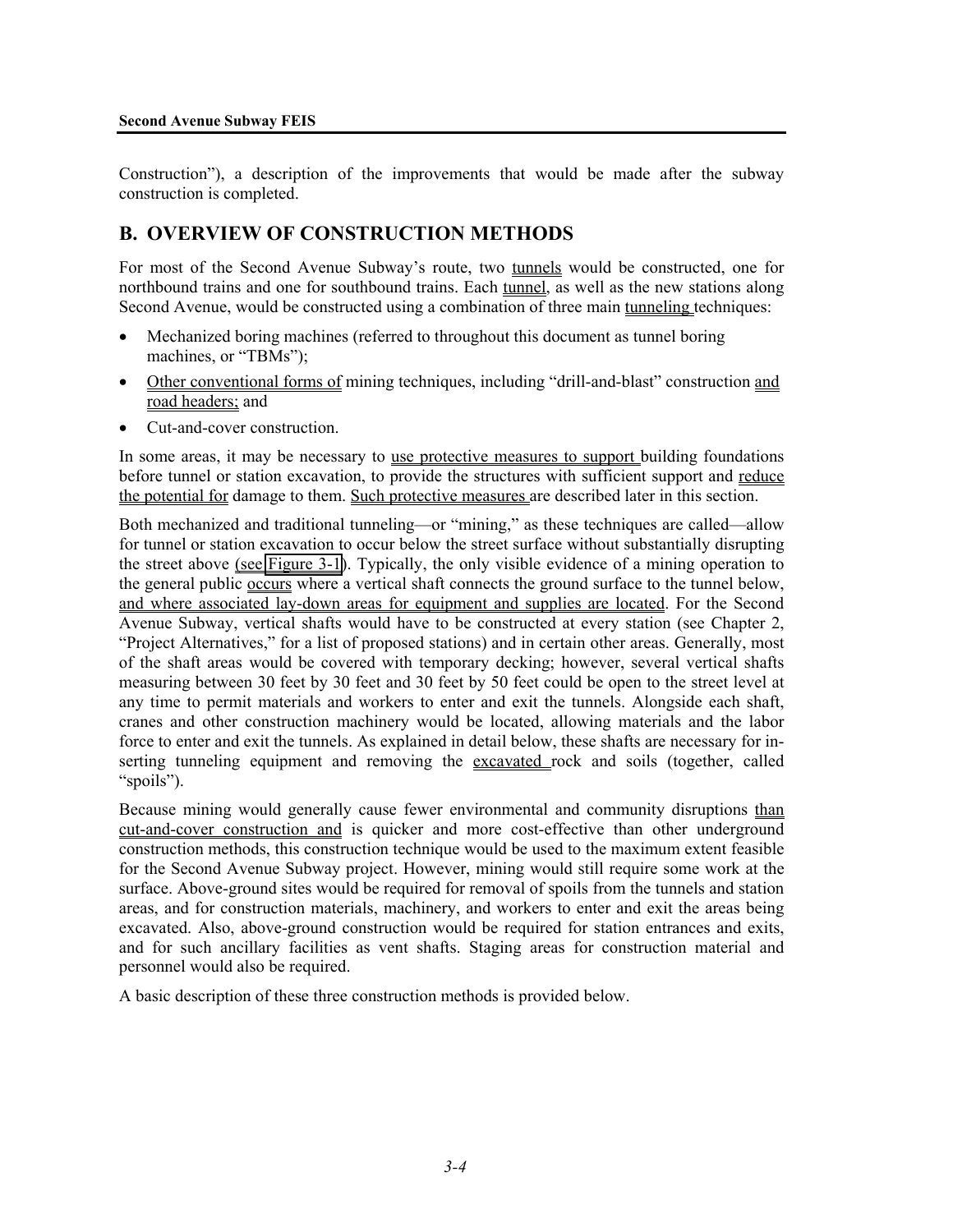## **TUNNEL BORING MACHINES (MECHANIZED MINING)**

### *OVERVIEW*

Tunnel boring machines (TBMs) are commonly used to excavate rock, soil, or both. TBMs are basically large-diameter horizontal drills that continuously excavate predominantly circular tunnel sections. Different machines are designed for different geological conditions. In rock, a rock TBM is used; as a general rule, tunnel boring in mostly self-supporting rock is the least disruptive of all tunneling methods. In soil and degraded rock, a different type of TBM is used that is specifically designed for drilling through materials that are not self-supporting. Examples of TBMs used in soil include earth-pressure-balance boring machines (EPBMs) and slurry shield TBMs, both discussed below. Multi-purpose machines are now available that combine the attributes of both rock and soft-ground machines so that a single machine can be used through both ground types, as well as through "mixed face" (that is, rock and soil within a single excavation section) conditions. A combination of these machines would be used for different parts of the Second Avenue Subway alignment.

Since TBMs are expensive to build and operate, as well as difficult to maneuver, their use is generally only appropriate when they can be employed for relatively long, straight runs, typically at least 1,500 feet long, where other methods would likely prove more disruptive and less economical. (In places that are less congested than Manhattan, TBMs would generally only be used for even longer lengths of tunnels than 1,500 feet.)

Both rock and soft-ground types of TBMs consist of a cutter head followed by several hundred feet of machinery; this machinery powers the cutter head, conveys the spoils, and propels the TBM forward. Figures 3-2 and 3-3 illustrate a typical boring machine and the boring process. The circular cutter head is outfitted with numerous hardened steel bits, which cut rock, soil, or mixed materials as the cutter head rotates, producing a circular tunnel. At the rear of the cutter head, hydraulic jacks exert high pressure to push the machine's cutter head against the tunnel's rock or soil face. In rock TBMs, the cutter head also sprays water to control dust generated during drilling. The cutter head moves forward in short strokes (approximately 6 feet each time); after each stroke, the rest of the machine is moved forward, braced in position by the hydraulic jacks, and the process is repeated.

Using either type of TBM, concrete tunnel liners, either pre-cast or cast in place, are then put in position to complete the tunnel. This is done immediately in a soil tunnel but may be a follow-up operation in a rock tunnel. After the concrete tunnel liner is placed, voids between the lining and the rock are sealed by injecting cement grout, under pressure, into the voids. The grout fills any voids between the tunnel lining and the excavated opening, thereby reducing the amount of settlement at or near the ground surface.

With a rock TBM, the exposed rock tunnel wall is secured directly behind the drilling head via the use of rock bolts, precast concrete, or other techniques. Soil TBMs use a shield to provide support around the excavation area. Most soil TBMs also have a means of supporting the tunnel face as well. Typically, this is accomplished by using "thrust rams" to exert physical pressure on the area requiring support. Tunnels created with slurry shield TBMs are secured by locating an enclosed pressurized compartment at the tunnel face, and then exerting pressure provided by pumping a bentonite slurry—a natural clay-like liquid material—into the area. Often, the top of the excavation chamber is also pressurized with air (an "air bubble slurry machine"). The slurry TBM constantly removes the soil and slurry mixture from the tunnel and replaces the mixture with new slurry at the tunnel face. The removed slurry is then separated from the excavated soil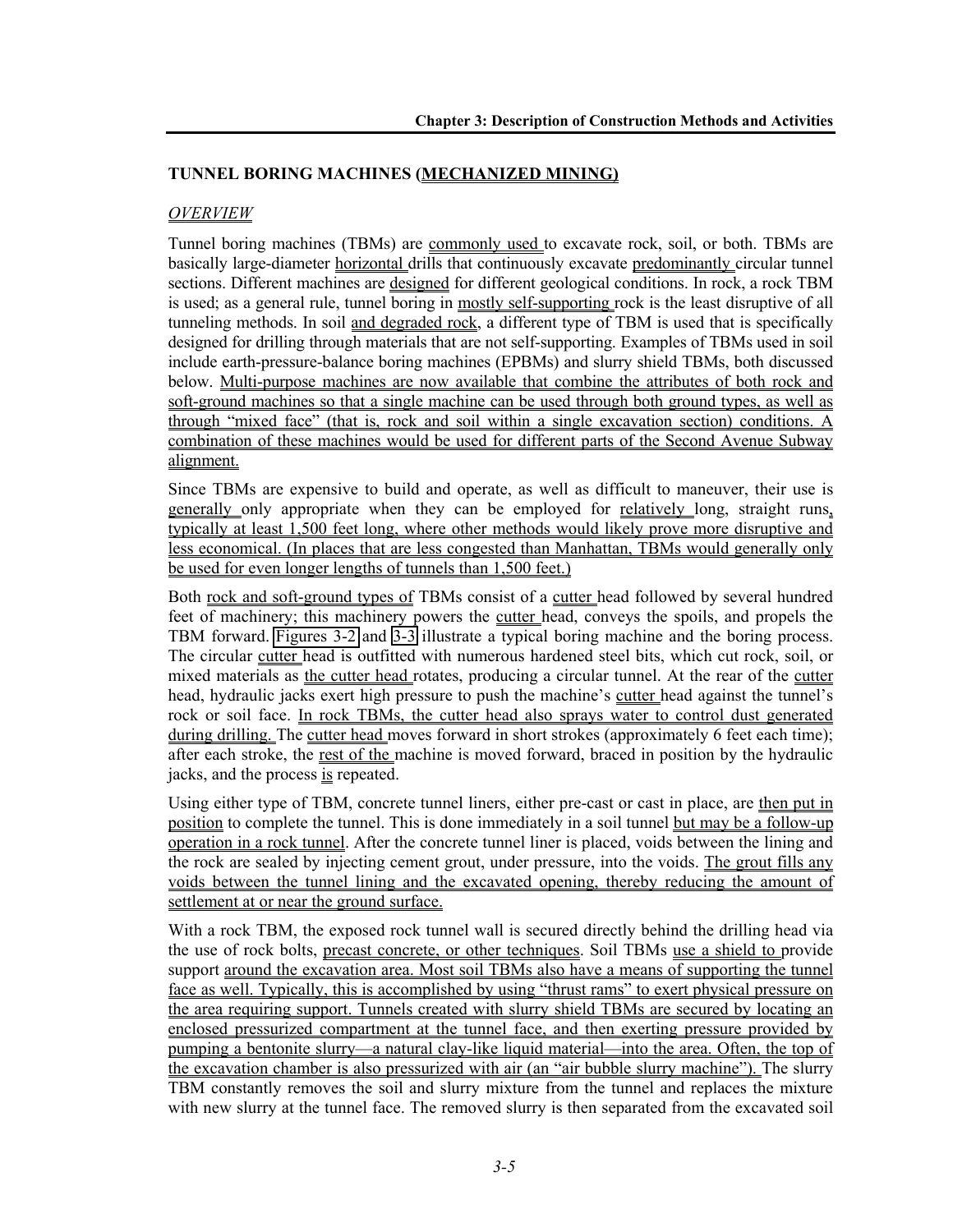at a slurry plant near the tunnel alignment, and returned to the tunnel for reuse. An "Earth Pressure Balance Machine" (EPBM) TBM is similar to a slurry shield TBM, except that the pressure at the tunnel face is provided by a plug of excavated soil.

Behind the cutter face, TBMs have extended compartments or "trailing gear" that may contain computerized control rooms from which the boring operations are conducted. Behind those compartments, trailing equipment on wheels supports the drilling operations. This equipment includes pumps, transformers, and grouting equipment, as well as mechanisms for removing the excavated rock or soil and conveying it back behind the machine either by rail or conveyor.

With all these components, TBMs are very large pieces of equipment that are brought to the start of the tunnel operation and lowered into the ground in pieces, where they are assembled at the base of a shaft in a large underground chamber. TBMs excavate circular openings typically inches bigger (in diameter) than the TBMs themselves. The openings are subsequently lined or supported immediately behind the TBM, which effectively reduces the opening diameter to less than that of the TBM. Thus, the machines cannot be pulled backwards unless pieces of the machinery are disassembled and reassembled elsewhere. Generally, it is faster (and therefore more economical) to remove the machines entirely rather than attempt to reverse them or pull them back.

TBMs are powered by electricity brought to the machine from substations near or along the tunnel route. This power is supplied to a substation generally located at the ground surface by a direct feed from Consolidated Edison. This power is then fed to the TBM via transformers. The project's overall energy needs and consumption are described in Chapter 13, "Infrastructure and Energy." Overall, the total annual electrical consumption for TBMs is expected to be small (i.e., 3.7 megawatts for each TBM, and approximately 2 megawatts for machinery needed for station construction, as described in Chapter 13) compared with the city's peak load demand of approximately 11,000 megawatts.

# *TUNNELING MACHINE USE FOR THE SECOND AVENUE SUBWAY*

For the Second Avenue Subway tunnels, various types of TBMs would allow for much of the tunneling operation to be performed well beneath the streets, with little disruption to the ground surface, and with only low-magnitude noise and vibration above ground. The TBM would be designed for the specific tunnel section in which it would operate and is generally expected to have a bore diameter of between 21 and 23½ feet, depending on the location. Generally, a TBM would be installed and driven to excavate one tunnel, and then it would be dismantled and reinstalled to drive the adjacent tunnel. The two Second Avenue Subway tunnels would typically be located within a range of 35 to 50 feet apart (centerline to centerline), so that the tunnel walls would be between approximately 10 and 25 feet apart at the closest points. A typical cross-section of the tunnels is shown in Figure 3-4.

Rock TBMs would likely be used to excavate all the tunnels between approximately 92nd Street and about 4th Street, since bedrock is relatively close to the surface in this area. Soft ground TBMs would be used on the curve between approximately 122nd Street on Second Avenue and 125th Street and Third Avenue. With selection of the Deep Chrystie Option for the tunnel alignment since the SDEIS, a TBM would also be used between the Houston Street Station and the Hanover Square tail tracks in Lower Manhattan. The TBM used for this section of the route could consist of a TBM designed to bore through both rock and soil. For the section of the tunnel between Houston Street and Maiden Lane, it would operate as a soft ground TBM. South of Maiden Lane, it would operate as a rock TBM. At the soil/rock boundary, the machine would be stopped to change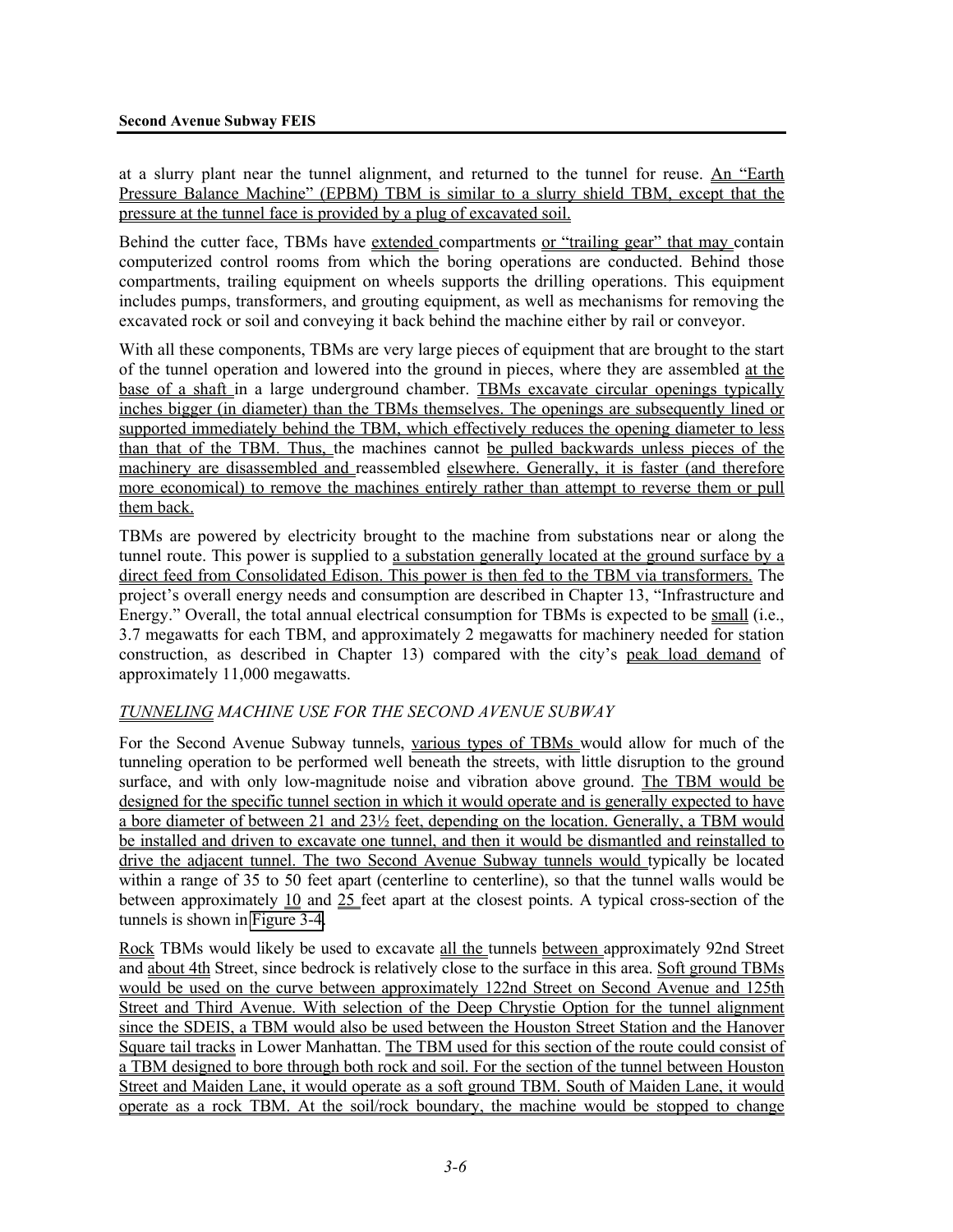operational type. A similar TBM would be used to construct the tail tracks extending from the western edge of the 125th Street Station to approximately 525 feet west of Fifth Avenue. Overall, the amount of TBM use has increased since the SDEIS. As described throughout this chapter, increased use of TBMs will result in a reduction in the amount of disruptive surface construction activities.

Because the Second Avenue Subway tunnel would mostly consist of two separate tunnels, it may be constructed using two TBMs simultaneously to expedite the construction schedule. To reduce the amount of spoils that would need to be removed in any one location, two TBMs are not expected to run parallel to each other in the same direction. This FEIS assumes that each TBM could operate in three 8-hour shifts for 24 hours each day, resulting in tunneling advances of an average rate of approximately 30 to 55 feet per day per machine, depending on ground conditions. Consequently, based on past experience, excavating one typical 250-foot-long block along Second Avenue using TBMs could take up to 10 days per tunnel bore.

To facilitate the TBM tunneling below ground, a number of excavations would be required at street level at various points along the alignment. To launch a TBM, an underground space of up to 350 feet long is generally required. These caverns would mostly be covered by removable decking, so that only relatively small areas would be open at any given time. These openings, referred to throughout this **FEIS** as "shaft sites" (see Figure 3-5), are needed to install the pieces of the boring machines into the ground and to remove the excavated material that would be generated as the machines progress forward. Shaft sites would also be needed to permit workers to enter and exit the tunnels, and to transport materials into and out of the tunnels. In most cases, conveyor systems or muck hoppers would be used to move materials (including excavated soil and rock) out of the shaft sites. In some cases, where space and conditions permit, enclosed vertical conveyors, hoisting systems, or unenclosed cranes and spoils buckets could be located at the shaft sites. While truck hoists were one of the options considered for use in the SDEIS, they are no longer contemplated, because their use results in slower production because of limits on the number of trucks that can access the hoist elevators. Instead, another of the options considered—acoustic barriers—would be used, as described in more detail in Chapter 12, "Noise and Vibration."

The shaft sites from which TBMs are launched would also provide numerous support services to the tunneling operation, including substations to provide electricity to power the TBM, ventilation equipment for workers in the tunnel, employee facilities, and equipment repair shops. This is described later in this chapter in Section C, "Above-Ground Construction Activities: Shaft Sites, Staging Areas, and Spoils Removal."

Tunneling operations, and the shaft sites that support them, are expected to operate for up to 24 hours each day. Depending on whether boring occurs in soft ground or hard rock, approximately  $105$  to  $160<sup>1</sup>$  trucks, respectively, would drive to and depart from each shaft site per day to remove spoils; this assumes that spoils would only be removed from one tunnel at each shaft site at any given time. Approximately 50 trucks arriving and departing per day would also be needed

l

<sup>1</sup> The number of trucks has decreased from the number described in the SDEIS (130 to 230 round trip trucks per day) because although the SDEIS assumed construction would take 12 to 16 years, the truck estimates were conservatively developed based on a much more aggressive project construction schedule in which some tunnels were bored concurrently from the same location, whereas in the current phased schedule, tunnels would be bored sequentially. The traffic analyses conducted for the SDEIS and this FEIS use the larger number to be conservative.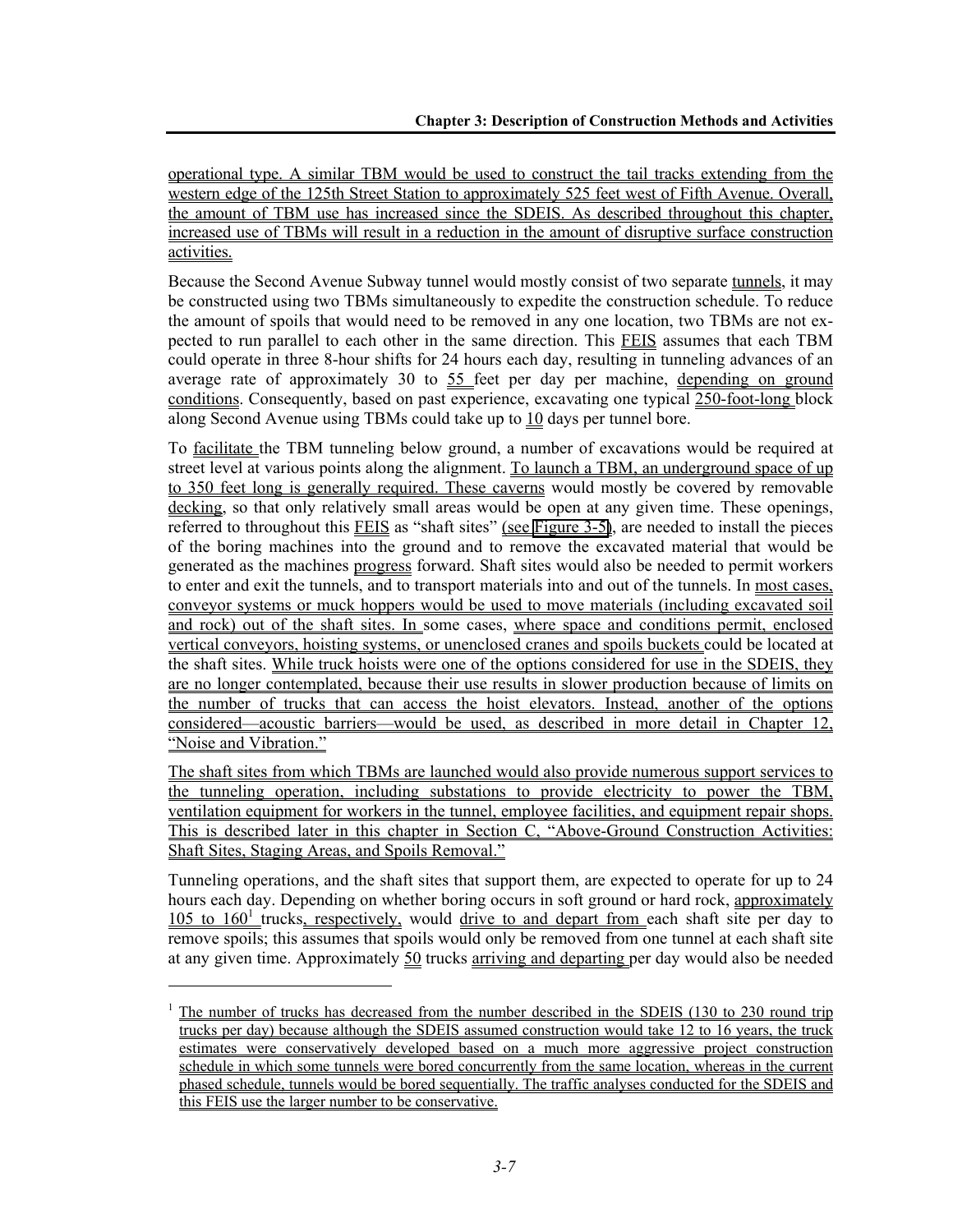at each shaft site to transport various construction materials. (A detailed description of shaft sites, including their proposed locations and accompanying staging areas, is presented later in this chapter.)

Once the tunneling machines reach the ends of their respective runs, they would need to be disassembled. This is most likely to occur at either a shaft site or station excavation area, where cranes could be used to remove pieces of the machines as they are dismantled. Once removed, the various pieces would be transported to the next TBM launch site, where they would be reassembled for continued use constructing the tunnels. In total, the disassembly and removal process would take approximately 2 months.

As described in further detail in Chapter 12, because the operation of TBMs—particularly those in rock—can result in noticeable ground-borne noise within buildings in their immediate vicinity during their operations, prior to their use in any given area, advance notice would be provided to residents, community facilities, or businesses within the vicinity.

# **CONVENTIONAL MINING**

### *TYPICAL CONVENTIONAL MINING OPERATIONS*

Like mechanized mining, conventional mining is conducted primarily underground, with work at the street surface only at entry and exit points for spoils and supplies, as well as for such permanent design features as station entrance and egress points, emergency egress areas, and vent shafts. Conventional mining in rock is typically accomplished by controlled drilling and blasting, which involves drilling many small holes within a rock area and then placing small amounts of explosive in each hole. Figure 3-6 is a conceptual drawing of the conventional mining process.

Drilling is usually done by drills that can be mounted together to form a "jumbo" drill rig, but can also be done individually by hand in special circumstances. Under carefully controlled and monitored conditions, explosives are then detonated sequentially, breaking the rock while spreading the release of energy from the explosives over a period of several seconds, lessening potential ground vibration and air blast effects at nearby structures. Water-gel explosives are used for drill-and-blast excavation. These explosives are very safe to handle because they are extremely insensitive to shock and virtually impossible to set off without the proper detonators and boosters—not even heat from a fire or high-velocity firearms will cause them to explode.

Hydraulic, gas, and chemical splitters can also be used as an alternative to explosives in particularly environmentally sensitive areas to minimize disruptions. However, because they are significantly slower and more expensive, these methods would only be used in isolated cases where small rocks need to be removed in sensitive areas. In extremely sensitive areas, hand mining can also be conducted, where rock and soil are removed with drills and other low impact splitting tools. Alternatively, continuous mining using roadheaders—small rotating heads attached to the ends of tractor-mounted booms—would also be considered. Roadheaders are more flexible than TBMs and can excavate profiles of almost any shape, but have limitations based on rock hardness and abrasiveness.

Mined excavations are typically supported by rock bolts and specialized steel supports, which are frequently used in combination with either or both welded steel mesh and pneumatically sprayed concrete known as "shotcrete."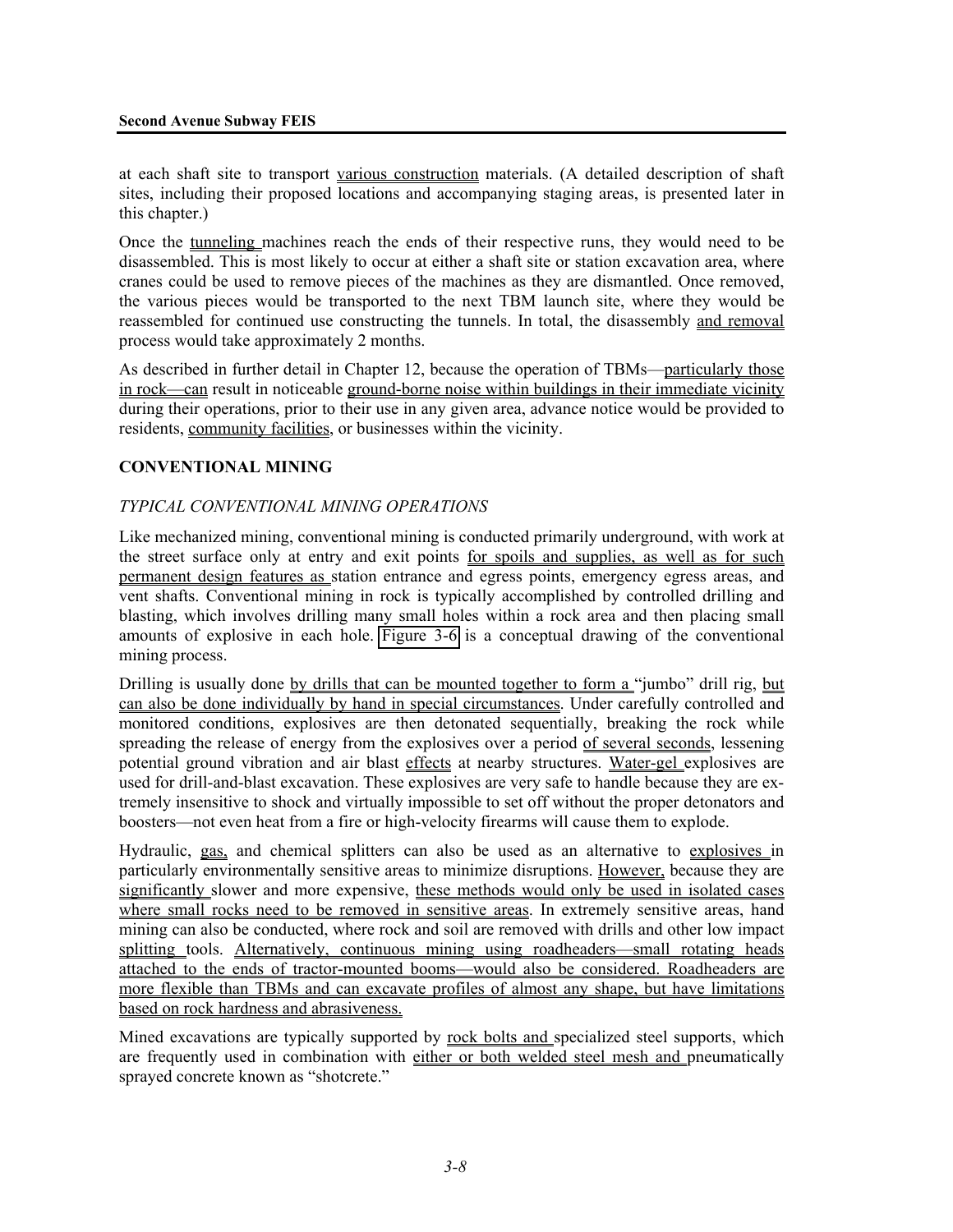## *CONVENTIONAL MINING FOR THE SECOND AVENUE SUBWAY*

For the Second Avenue Subway, conventional mining would likely be used where use of a TBM is impractical. These areas include the following:

- The larger caverns required for certain stations and more complicated trackwork, such as connections to existing subway lines and tunnels, turn-outs, and crossovers;
- Caverns for the mined stations at 86th Street, 72nd Street, 42nd Street (including the potential 42nd Street transfer connection to the 7), 23rd Street, 14th Street, and Hanover Square;
- The curved connections to the bellmouths allowing linkages between the Second Avenue Subway and the existing 63rd Street Line; and
- Portions of the 125th Street Station under the existing 125th Street Station on the Lexington Avenue Line.

NYCT and its engineers will continue to explore the feasibility of increasing the amount of mining that would occur at the various stations as a means of limiting construction effects at the ground surface. However, some cut-and-cover excavation (described below) would be required at every station including those identified above to create access points for elevators, escalators, and stairs.

In sections of the alignment where the controlled drill-and-blast method would be used, there would typically be two to four controlled blasting periods per day, each lasting for only a few seconds. More frequent blasting using smaller charges is also possible. Properties along the alignment in proximity to these activities would be documented and monitored before, during, and following each blasting period, and strict parameters would be established and maintained by a safety officer at all times. While controlled blasting for the underground tunnels could occur for up to 24 hours each day, blasting in vertical shafts where airborne noise from blasting would be more noticeable would not occur late at night except under extraordinary circumstances. The intervening time between the controlled blasts is required to remove debris and set up for the next blast. As with mechanized mining, some vibrations at the street surface and from inside adjacent properties may be detected due to drilling and blasting activities. The extent of vibrations would vary based on the density of the material being mined, with hard rock more efficient at transmitting vibrations than soft ground; how deep below ground the mining takes place; proximity to structures; the foundation configuration of the adjacent structures; and the response to vibration of the adjacent structures. This is analyzed in more detail in Chapter 12, "Noise and Vibration."

Other potential environmental impacts would be similar to those that would occur with mechanical mining, since like mechanized mining, conventional mining would also occur below grade and would not cause substantial disturbance to people or structures on the surface. As with mechanized mining, some settlement is likely in areas where soil is located. In addition, the use of conventional mining would still require shaft sites, where excavated materials could be removed and where workers and materials could enter and exit the tunnels. Staging areas for materials storage and other purposes would also be required; however, with conventional mining, the large excavations that would be needed to insert TBMs or EPBMs would not be necessary. Typically, with conventional mining the types of equipment that would be visible on the street surface near the shafts would include cranes, trucks, hoists, or conveyors used to bring materials into and spoils out of the tunnels; loaders; cement mix trucks; stockpiles of various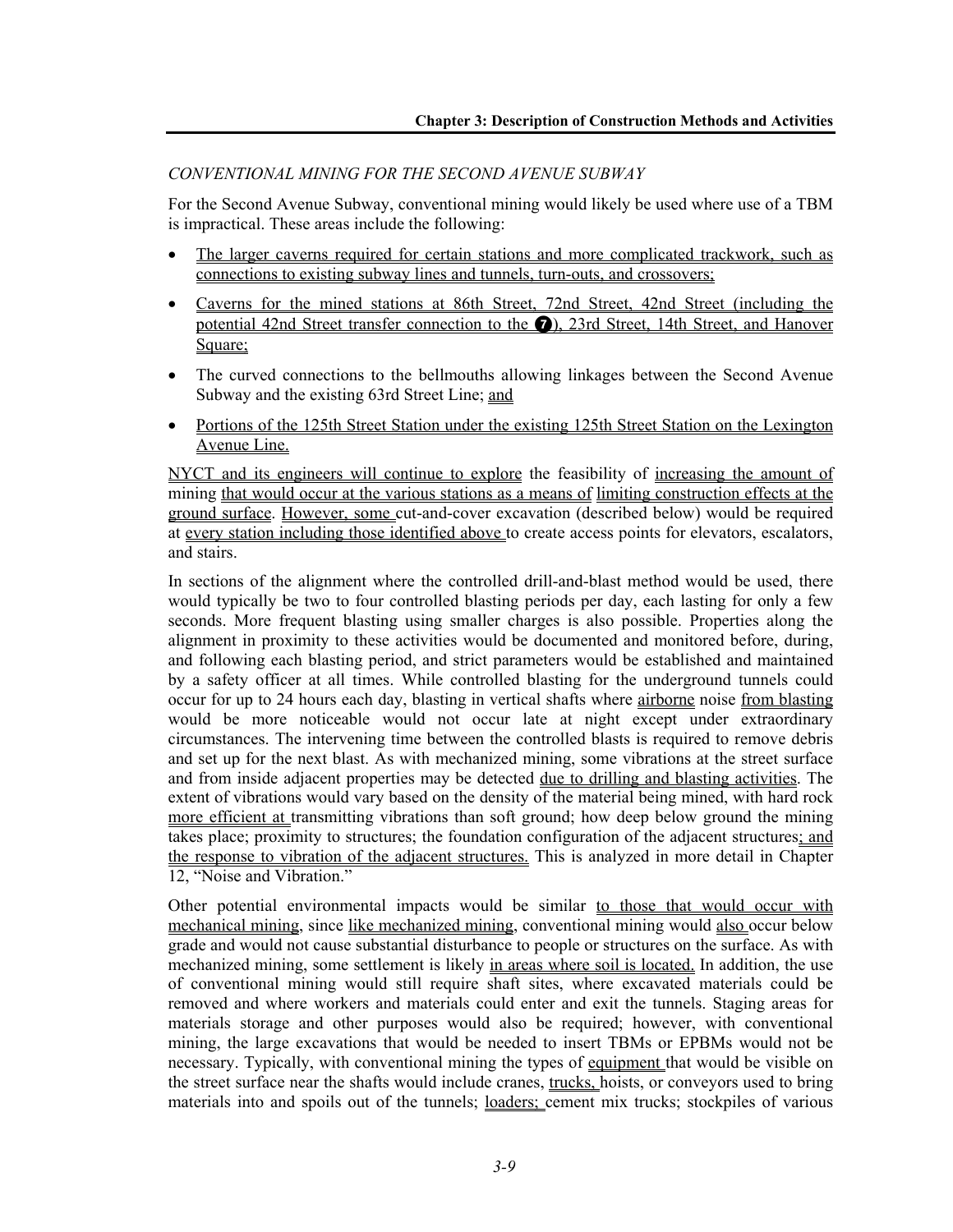supplies; and construction trailers. Sidewalk sheds and barriers would also be erected. Because spoils would be removed at a slower rate with conventional mining than with boring machines, between 60 and 80 trucks would arrive and depart on average per day to remove spoils, with an additional 25 daily truck trips needed to transport materials. This is larger than the 20 trucks per day described in the SDEIS for spoils removal from conventional mining. However, the traffic, air quality, and other analyses in the SDEIS and this FEIS were conducted for the much higher traffic volumes associated with cut-and-cover stations, so this increase does not affect the conclusions of the environmental analyses.

As with mechanized mining, the tunnel would be finished by placing concrete liners and grouting any voids behind the liners.

# **CUT-AND-COVER METHOD**

# *TYPICAL CUT-AND-COVER CONSTRUCTION OPERATIONS*

Cut-and-cover construction entails cutting the ground surface open and then backfilling over the surface once construction is complete. During construction, a temporary surface covering (or deck) is generally placed over portions of the cut to minimize disruption at the surface and to facilitate traffic flow. Once construction is complete, the excavation above the finished structure is backfilled, and the streets repaved and fully reopened for traffic. Because of the disruption that cut-and-cover construction can cause, it would only be used in areas where there is inadequate cover to allow safe and stable underground mining.

Most of the existing subway tunnels in New York City, including the Lexington Avenue Line (and the tunnel segments beneath Second Avenue built during the 1970s), were built using cutand-cover construction techniques. While the cut-and-cover work for those older segments was quite disruptive, newer technology allows less disruption at the street surface from cut-and-cover work. A current, more technologically efficient example of this method in New York City is the subway rehabilitation at 53rd Street/Lexington Avenue; however, the extent of the Second Avenue Subway construction would be more extensive than the construction there.

While cut-and-cover construction can sometimes be combined with conventional mining techniques, the cut-and-cover method always requires some excavation of the tunnel and station areas from the street surface. Typically, using various methods of bracing to support the excavation sides and to limit movement of the surrounding ground, the street is excavated to a depth sufficient to allow the opening to be covered by a deck system. Once the deck is installed, portions of the streets and sidewalks can be reopened to allow limited vehicular traffic and pedestrian flow while construction continues underneath the decks. However, as for any construction below ground surface, covered cut-and-cover construction still requires continuous vehicle lane and partial sidewalk closures to permit access and egress by workers, equipment, and materials, and to accommodate spoils removal.

#### *CUT-AND-COVER CONSTRUCTION FOR THE SECOND AVENUE SUBWAY*

Substantial advances in cut-and-cover technology have occurred since the three existing tunnel segments of the Second Avenue Subway were constructed in the 1970s. For example, 30 years ago, once excavated, excavations were covered with timber, resulting in rattling every time a car passed above. Excavated areas for the Second Avenue Subway would be covered by concrete decks, which would reduce noise from traffic and muffle the noise from construction occurring beneath the decks. Another problem in the 1970s was that some nearby buildings experienced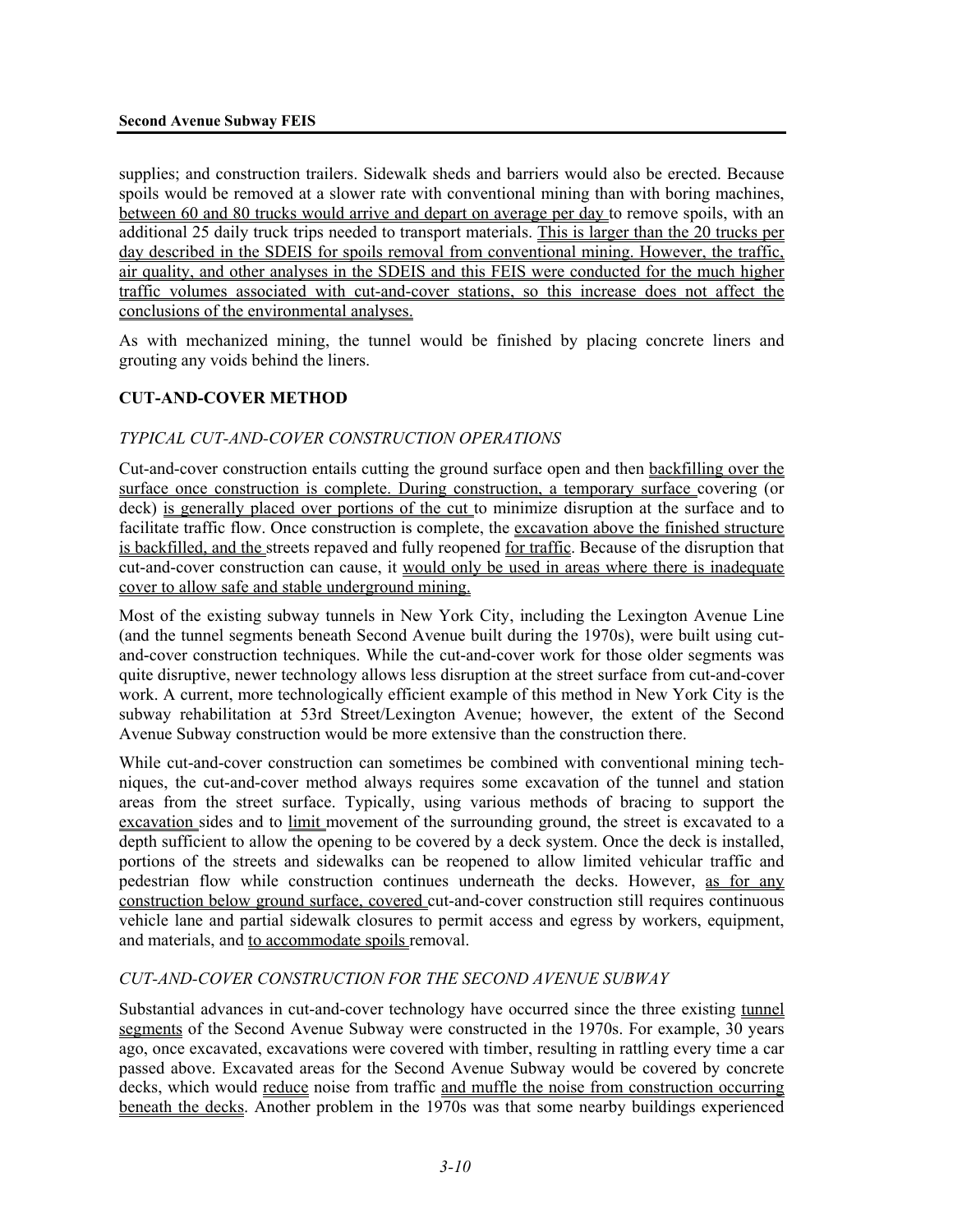foundation problems. For the Second Avenue Subway, advanced construction techniques that would control groundwater draw-downs outside of the excavations, together with stiff watertight support walls and monitoring, would greatly reduce the effects of such construction on the surrounding structures. Before doing any construction, surveys would be conducted at all buildings along the alignment within the anticipated zone of construction influence to record the condition of these existing structures and identify potential problems. For the Second Avenue Subway project, construction monitoring plans would be developed and adhered to during construction. Afterwards, if any problems are reported, buildings would be surveyed again to determine whether any damage has been caused by construction, and to mitigate such problems if necessary. In addition, substantial community outreach would occur throughout the construction period. Recent successful cut-and-cover construction projects undertaken by NYCT include the Times Square and 53rd Street/Lexington Avenue Stations in Manhattan, and the 63rd Street Connector Project in Queens.

Overall, the amount of cut-and-cover construction planned has been reduced since publication of the SDEIS. For example, this technique would no longer be required between Park and Fifth Avenues or east of Third Avenue on 125th Street. Some cut-and-cover construction would be necessary at all 16 station locations to create entrances to the stations. In each case, station construction would be expected to affect a three- to five-block length of Second Avenue for three to five years. Within that length, the stations to be constructed in rock could be constructed partially underground, and would use mining methods to the extent practicable, so that only surface access points would require cut-and-cover work. Also, under no circumstance would the entire, several block-long excavation area be open to the air simultaneously.

Cut-and-cover technologies would also be used to construct short tunnel segments in soil, because the labor and cost associated with setting up a soft-soil mining operation would not be cost-efficient. Second Avenue Subway segments on Second Avenue from approximately 122nd Street to 120th Street (to link the existing stretch of tunnel located south of 120th Street), on Second Avenue north of the 106th Street Station to the existing tunnel at 110th Street, at stations primarily located in soil (125th Street, 116th Street, 106th Street, 96th Street, 55th Street, 34th Street, Houston Street, Grand Street, Chatham Square, and Seaport Stations) would be constructed primarily by using this method. If storage tunnels are constructed under Second Avenue north of 125th Street, cut-and-cover construction would also be required in that area.

Following is a description of a typical cut-and-cover excavation at a Second Avenue Subway station (see also Figures 3-7 and 3-8). As described below, the work consists of several sequential steps: temporary lane closures on Second Avenue and potentially some side streets; support or relocation of existing utilities; construction of retaining walls to support the excavations; pile installation in the center of Second Avenue to support decks (which could potentially be done using alternative methods to reduce construction noise); street excavation; decking; and continued construction below the deck. A similar process would be followed where the cut-andcover technique would be required to construct tunnel segments; for those segments, the area affected would typically be shorter than for station construction.

#### *Lane Closures on Second Avenue and Some Side Streets*

The first step in cut-and-cover construction would involve closing off approximately half of the Second Avenue right-of-way in the affected area using barriers and sidewalk sheds, or street and sidewalk protection. (Second Avenue is typically 70 feet wide from curb to curb with a total of seven lanes.) At each station, two moving lanes and one parking lane of Second Avenue would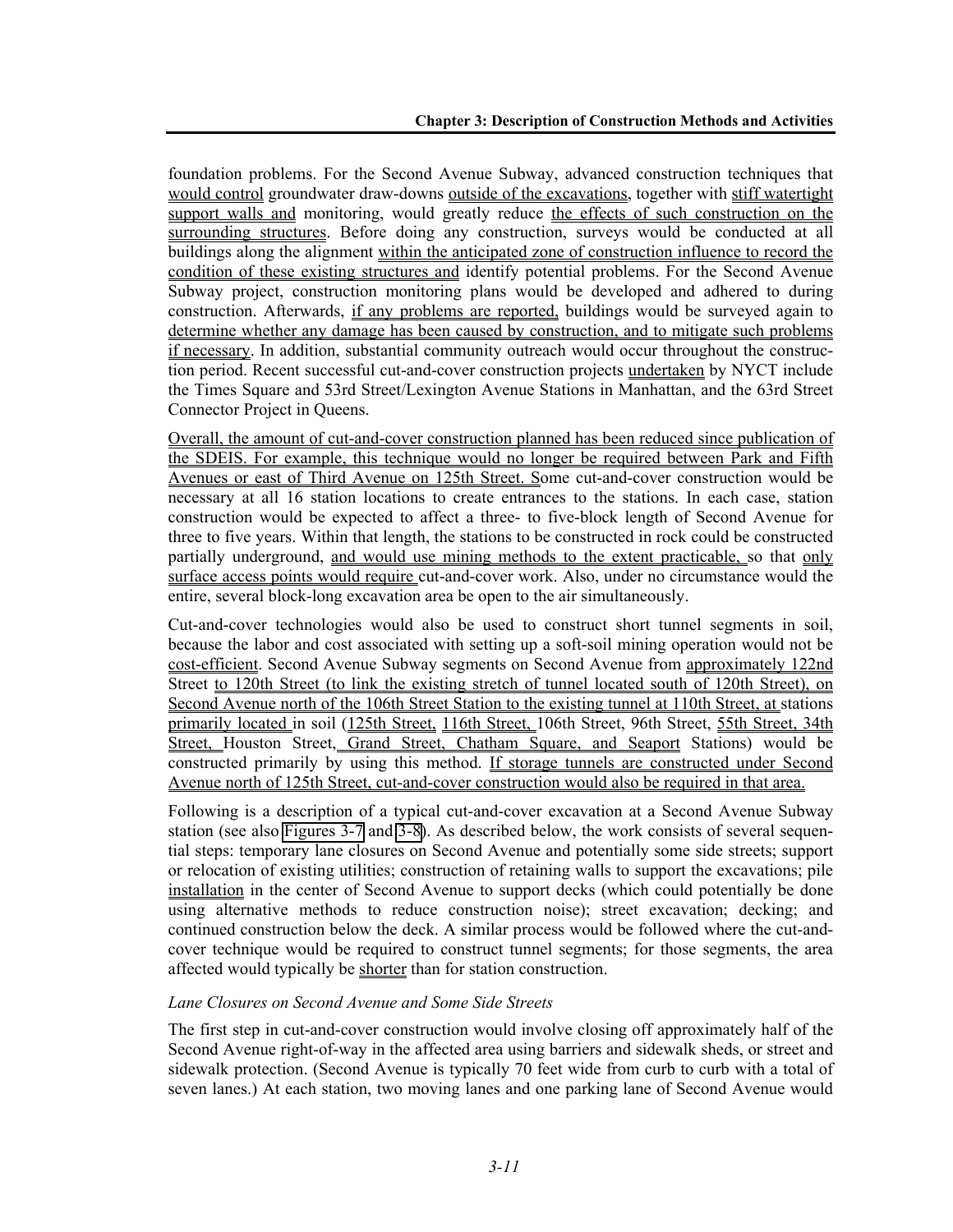typically need to be closed along a length of between three and five blocks. Such lane closures would occur in stages, alternating between the east and west sides of the avenue.

During construction, it might also be necessary to close off portions of side streets adjacent to the proposed station or tunnel areas; limited construction would occur on these side streets for retaining walls (described below), and portions of these streets might be needed to store construction materials that are trucked to the site, accommodate worker support areas, accommodate utility diversions, and other similar activities. At almost all times, traffic would be maintained on half of both Second Avenue and adjacent cross streets; however, because traffic lanes would be reduced within the construction area, vehicles—including passenger and school buses and taxis—would not be permitted to stop to pick up or discharge passengers in the construction zone. Delivery and service vehicles (such as garbage trucks) would also not be permitted to stop in this area; instead, designated delivery, pickup, and drop-off areas would be established on the nearest side streets. Traffic would be maintained in the construction zone through the implementation of curb parking prohibitions and signal timing modifications, although it would move more slowly than without construction. Some traffic diversion to parallel streets and avenues can also be expected. Cross-street traffic flows may also be restricted across the construction zone, which may limit use of these streets to local traffic only. (For more information on the effects of construction on traffic flows, see Chapter 5, "Transportation.")

In the construction zones, sidewalk widths on each side of Second Avenue would also typically be reduced from the existing 15 feet to 10 feet, with possible reductions to 5 feet at some locations. As described below in greater detail, during construction every effort would be made to maintain uninterrupted access to buildings along the alignment. Pedestrian circulation paths would typically be maintained, and temporary signage highlighting entrances to stores, businesses, or other uses would be provided. Emergency access for fire trucks and ambulances would be provided at all times.

As with the mechanized and conventional mining techniques, cut-and-cover construction would require staging areas close to the underground work areas. These would be set up within the Second Avenue right-of-way, in the area closed to traffic.

#### *Relocation of Utilities*

After closing off portions of the right-of-way, the contractor would need to relocate some utility lines (see Figure 3-9). Typically, utility work would occur one block at a time; however, it is possible that several blocks could be done simultaneously. Pavement breakers, jackhammers, or saws would be used to break through the street surface, and backhoes, dump trucks, and cable pulling trucks would be used. Typically, a utility work crew includes approximately 10 workers. In most cases, utilities would be relocated within several feet of their existing locations; however, this would not be possible in all cases because of construction or operational constraints. In such instances, utilities could be relocated to adjacent side streets.

#### *Construction of Retaining Walls*

Once the utilities in each area are relocated, construction of the retaining walls that would be needed to support the soil laterally during excavation and to prevent water from the surrounding water table from seeping into the future tunnels or stations could begin. In most locations where cut-and-cover construction is used (including at all stations), various types of retaining wall systems would be built to provide support to the sides of the excavation: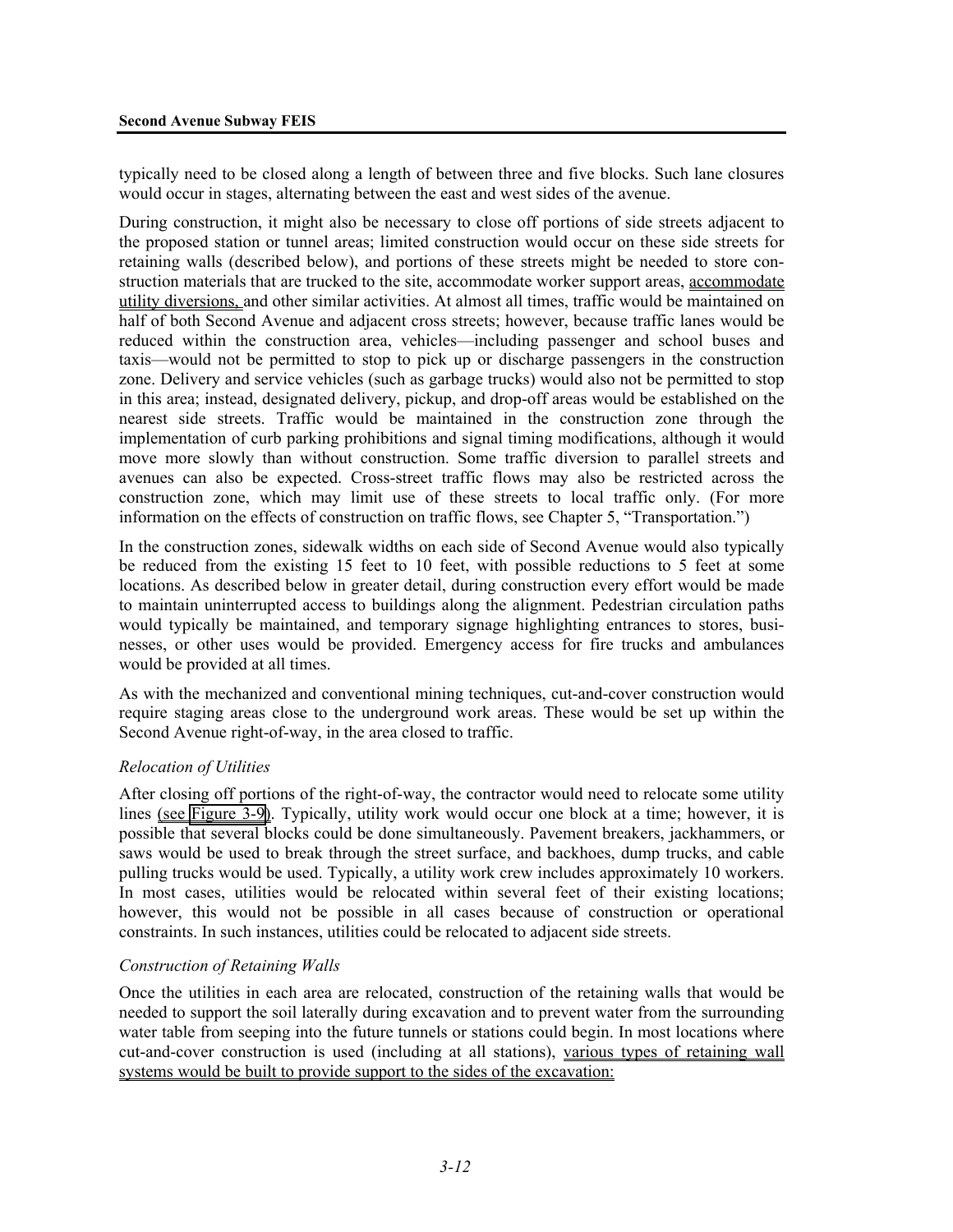- Slurry walls—concrete walls constructed through the use of a slurry of bentonite, a natural, clay-like liquid material. As the excavation continues, using pumps, the trench would be filled with bentonite to temporarily support the sides of the excavation.
- Steel sheeting—a manufactured construction product with a mechanical connection "interlock" at both ends of the section. These mechanical connections interlock with one another to form a continuous wall of sheeting (see Figure 3-9 for a photo showing this process).
- Secant piles—individual drilled holes filled with concrete and steel, reinforced and installed adjacent to one another to form a continuous wall.
- Soldier piles and lagging—the use of piles installed at regularly spaced intervals combined with timber planks or steel sheeting.

For areas where slurry walls would be constructed, as each section (or "panel") of the construction site is excavated, a steel reinforcement cage, carefully measured to match the width and depth of the panel, would either be fabricated on the site or brought to the site in smaller sections for final assembly. Each such reinforcement cage is likely to measure between 60 and 80 feet long, though some may exceed 100 feet. Given the length of the reinforcement steel (and the fact that it would not be possible for trucks or cranes to negotiate tight corners once the cages are fully assembled), it would be necessary to construct most reinforcement cages nearby the construction sites where they would be needed; this would entail using portions of either the Second Avenue roadbed or off-street properties with significant Second Avenue frontage. Once completed, the reinforcement cages would be lowered into the clean bentonite-filled panels. The panels would then be filled with concrete, which would be poured down tubes lowered to the panels' base. The rising level of concrete in the panel would displace the bentonite, which would be pumped into a recycling facility near the site. The recycling facility would likely consist of a pump, a mixer, several silos, and a separator, known as a "desander." At the recycling facility, suspended soil and sand would be removed from the bentonite, so that the clean bentonite could be reused for another panel.

Slurry wall construction would occur in stages, working on one side of the street at a time. Slurry wall panels are constructed in a staggered configuration, so that no two adjacent panels are worked on consecutively. The concreting operation is very time sensitive, and panels have to be completed swiftly (typically within 15 hours or less). In total, it may take two to three days to complete excavation and concreting of each individual panel. The work would begin with construction of concrete guide walls adjacent to the locations where the final wall would be. These concrete walls, each measuring approximately 3 feet wide by 3 feet deep, would be installed along a portion of the sidewalk. Next, the trench for the permanent wall would be dug between these guide walls, using a clamshell shovel suspended from a crane. The trench would be excavated in 10- to 15-foot-long segments, or "panels." The soil excavated by the clamshell would be lowered directly into trucks for transport out of Manhattan. (More details on proposed spoils removal methods are presented later in this chapter.) Prior to the excavation process, utilities would be relocated as necessary to maintain service.

As each panel is completed, another would be constructed (but not immediately adjacent to the constructed segment, to allow time for the panel to harden), and this process would continue until the up to five-block length of each station area is completed. (As described in Chapter 2, each station platform itself would be approximately 615 feet, or two and a half blocks, long, but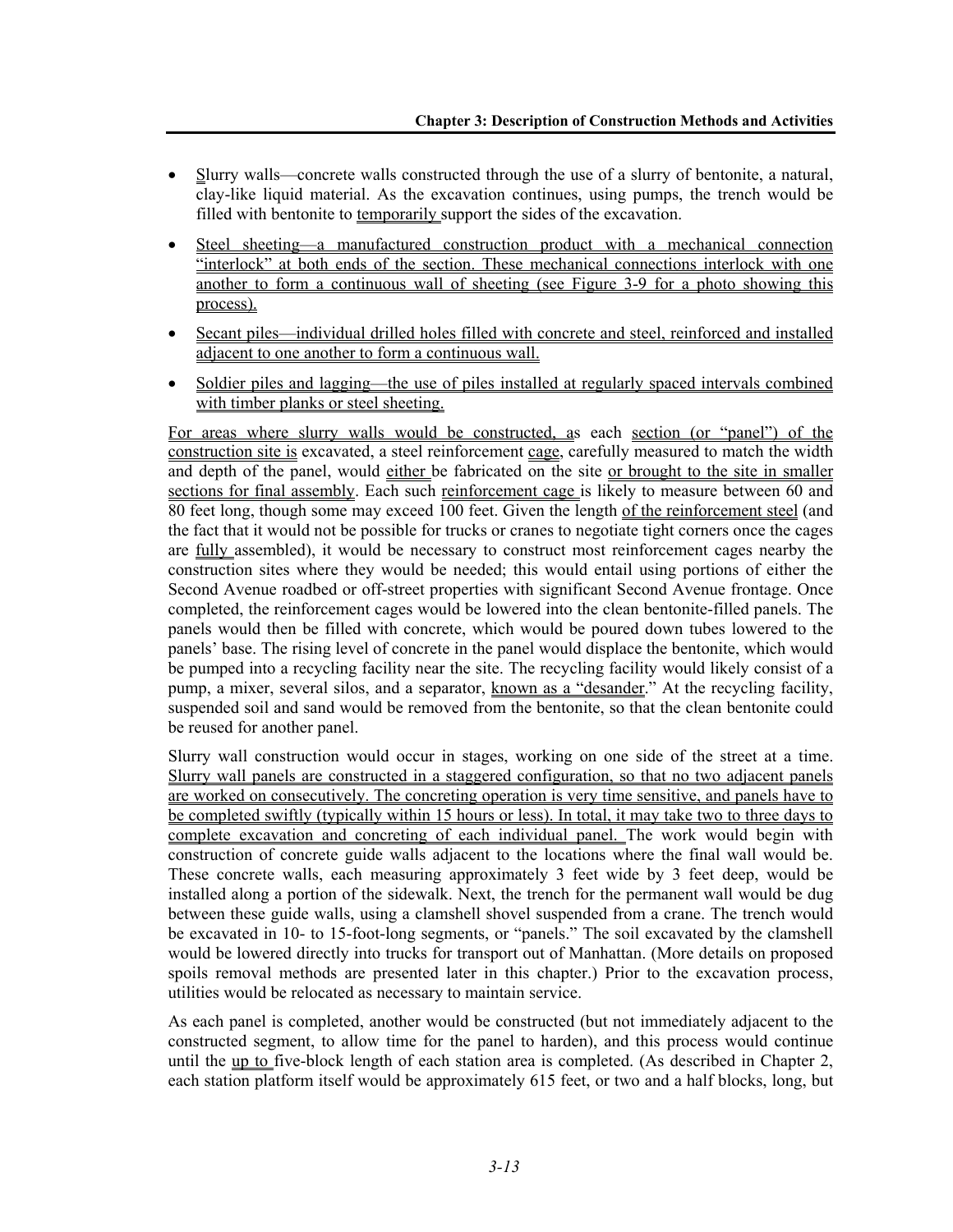#### **Second Avenue Subway FEIS**

the overall station facility would be between 800 and up to  $1,400<sup>1</sup>$  feet long to accommodate a variety of ancillary spaces, such as ventilation plants and power substations needed to operate the trains.) Some cut-and-cover construction areas for stations would be longer if they are adjacent to cut-and-cover tunnel segments. Work on each 10- to 15-foot panel would take about three days.

Once the slurry walls are constructed on one side of the street, steel support columns would be installed into the center of the road. These columns would eventually support the temporary road deck that would be used to carry traffic while excavation continues beneath the surface. After this column installation, slurry walls would be constructed on the opposite side of the street. Given the typical three- to five-block length of a station, it would also be necessary to build the slurry walls across the adjacent side streets. This would result in narrowing the traffic lanes on these side streets for up to several days at a time. Completing the entire slurry wall phase of the cut-and-cover operation on both sides of the street at an entire station area would take approximately one year. Construction of slurry walls is likely to occur for approximately 15 hours each day, and would require work crews of up to 50 workers at any point assuming several areas are constructed at once. Except for a few supervisors, workers would not be permitted to park at the construction sites.

During the busiest phases of slurry wall construction, approximately 100 round-trip truck trips on average per day would be needed for spoils removal. In addition, approximately 40 truck trips per day would be needed to deliver materials.

#### *Street Excavation and Decking*

1

Once some support walls are installed, street excavation would begin. The initial phase would involve excavating half of the right-of-way to the depth of any remaining utilities, and hanging the utilities from the future deck frame above to ensure minimal service disruptions. Subsequently, a temporary road deck would be constructed over the excavated portion of the roadbed, allowing traffic to be diverted while comparable excavation and utility rerouting occurs on the other half of the street. In all cases, the temporary road deck would be supported on the retaining walls and support columns. This deck would allow vehicles and pedestrians to continue to use the street while construction occurs below the deck. Openings in the decking would only be required for the supply and removal of labor, materials, and excavated soil or rock.

Rock or soil from the excavation site would either be loaded by cranes directly into trucks for transport off-site (see below) or be loaded into storage bins (also called silos) for temporary storage. These storage silos could be up to 40 feet tall in order to accommodate the required volume. Upon completion of all construction below the deck, a station roof would be constructed out of concrete, and the station area above the roof would be backfilled (including the area between the utilities), the temporary deck would be removed, and the roadway surface would be reconstructed. Potential street closures would be required throughout this process; the effects of these closures are discussed in Chapter 5, "Transportation."

The excavations for the station areas would affect most of the width of the generally 70-foot-wide street and portions of the sidewalk as well. To minimize disruption to traffic and pedestrians, the

<sup>1</sup> The SDEIS described stations that would be up to 1,000 feet long; since then, ongoing engineering refinements have increased the length of the longest stations. This does not change the overall nature of construction from what was described in the SDEIS, since the longer cut-and-cover stations (125th Street, 106th Street, and 96th Street) are within segments of tunnel that were assumed to be constructed via cut-and-cover in the SDEIS as well.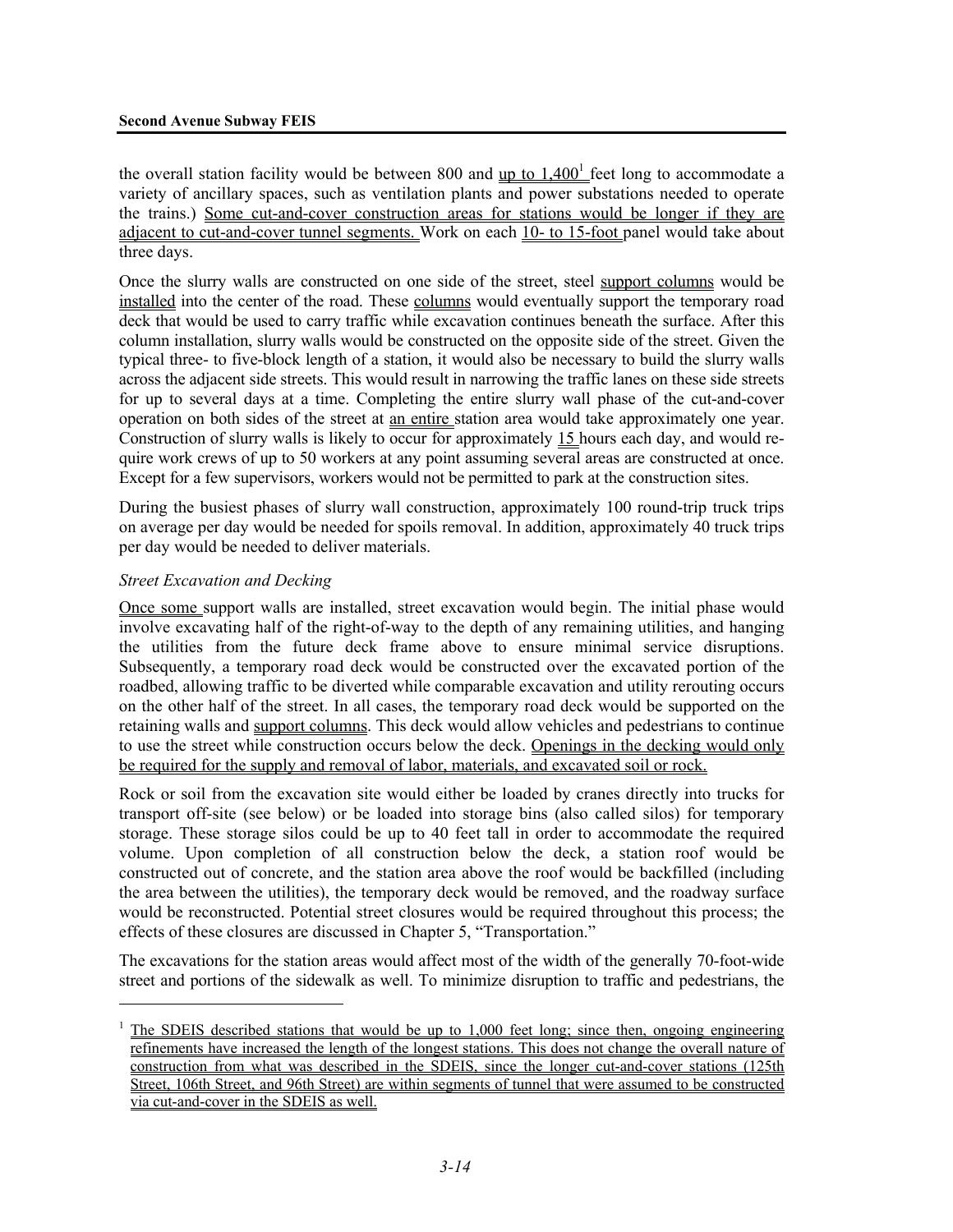work in each segment would be done in two sections using approximately half the width of the street at a time. Each section would involve excavating soils, removing utilities, installing temporary decking in an area of approximately three to five blocks, and supporting any remaining utilities. During this process, approximately 70 to 100 trucks would arrive at and depart from the construction site each day to remove spoils, and an additional 50 trucks would arrive at and depart from the site to make deliveries. (This is a smaller number of trucks than the 200 reported in the SDEIS for spoils removal from cut-and-cover stations, because the SDEIS assumed a more aggressive construction schedule for each station.) The segments would be excavated one section at a time, with the section decked over before the next section is excavated. The decking would likely be pre-cast concrete panels with neoprene pads at all weight-bearing locations to minimize noise and vibration resulting from traffic passing over the road decking. Steel plates or timber decking may be used in certain areas where frequent access below the deck may be required; however, even these types of decks can be secured to result in less noise than that which occurred in previous generations of such construction, when decks were noisier because timber decks were used to cover excavated areas, resulting in rattling every time a car passed above.

# *Removal of Underground Piles in Certain Areas*

As engineering for the project continues, a number of obstructions have been identified in several locations where construction would occur. These include:

- Second Avenue north of 125th Street, where old masonry remnants and piles from the Second Avenue Elevated Line ("El") are located at approximately 20-foot intervals, along both sides of Second Avenue;
- Along Houston Street near Chrystie Street, where steel piles were left beneath the surface during construction of the existing  $\bigcirc$  Lines in this area;
- Under Sara D. Roosevelt Park to the north of Delancey Street, where steel piles were left behind after the construction of the subway line linking the **BD** tracks in this area to the  $\bigcirc$   $\bigcirc$  tracks (see Figure 3-10);
- At the Bowery near the planned Chatham Square Station, where steel piles as deep as 150 feet below the surface near the existing Second Avenue Subway box are located in the Manhattan Bridge approach area; and
- Beneath a 1960s-era Brooklyn Bridge traffic ramp, where several large steel piles are located.

Since it is not possible to tunnel *through* any of these pile structures, the project would either have to avoid them or remove them. As described in Chapter 2, south of Houston Street, the alignment has been adjusted somewhat to avoid as many of these structures as possible while still locating the alignment where service is intended (e.g., the Second Avenue Subway corridor). In each case, however, it would still be necessary to remove a number of these piles. Doing so would require cut-and-cover construction operations generally lasting approximately 4 to 6 months, although at the Brooklyn Bridge viaduct area, the duration would be 6 to 9 months because underpinning would also be needed (see below). Since most of these piles were not recorded during these earlier construction efforts, project engineers will not be able to determine the precise extent of the construction until the work actually commences.

The masonry remnants and piles north of 125th Street would only have to be removed if the 129th Street underground storage yard were to be constructed. In this case, too, cut-and-cover construction would be required.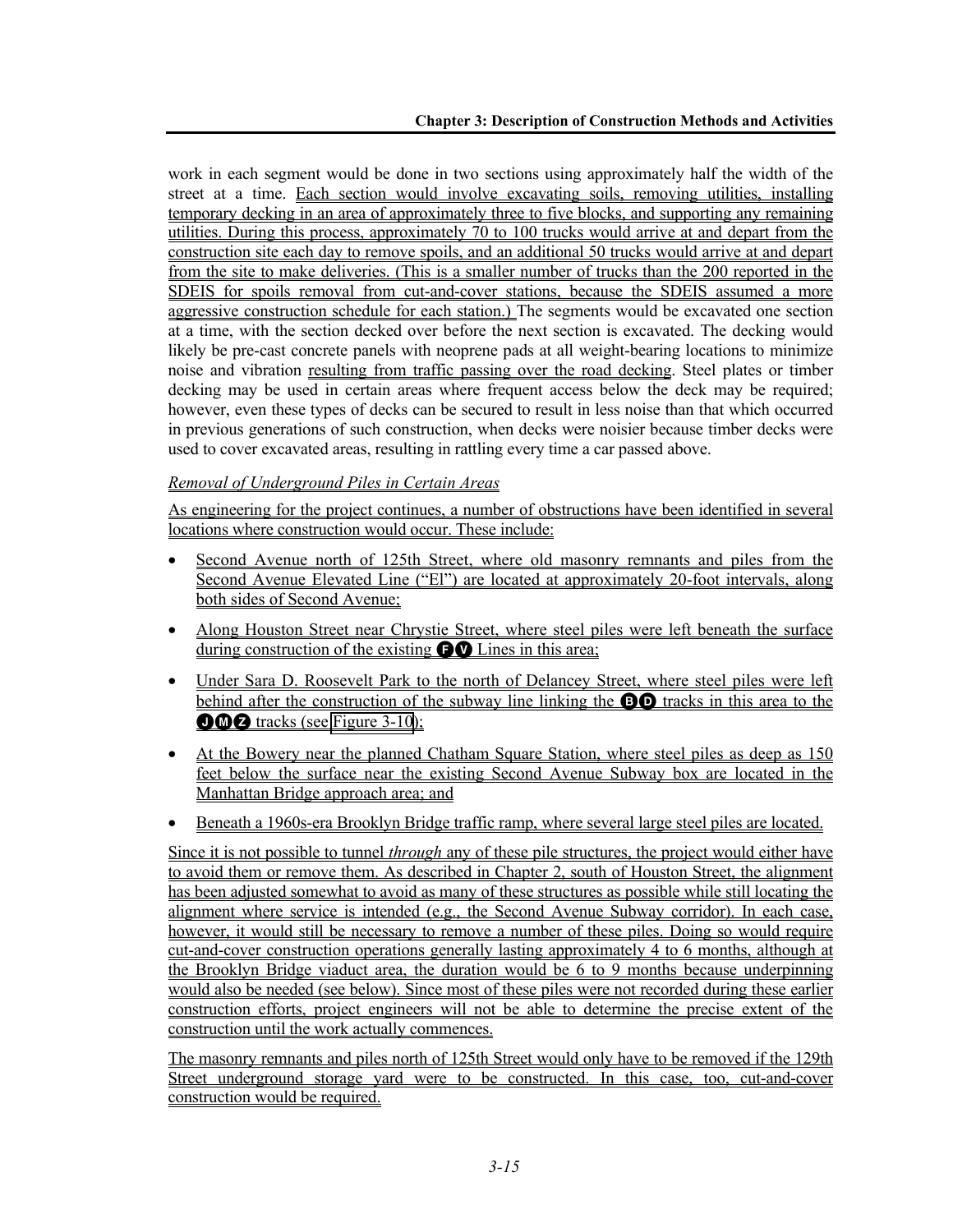#### **USE OF EXISTING TUNNELS**

As mentioned earlier, three tunnel segments were constructed in the 1970s for the Second Avenue Subway. Those segments were constructed using that generation of cut-and-cover technology, and are close to the street surface. The proposed Second Avenue Subway would make use of these tunnel segments. In East Harlem, work in the existing tunnel segments would be conducted from the cut-and-cover portions to their north and south, but some limited excavation could also be required to allow repositioning of tunnel deck supports. In addition, the 116th Street Station would be created within an existing tunnel segment, which would necessitate demolition and reconstruction within that area of the tunnel, some cut-and-cover construction for the station's entrances, and cut-and-cover removal and replacement of the tunnel's roof. In Chinatown, with the Modified Deep Chrystie Alignment, it would not be possible to use the existing length of tunnel near Chatham Square for the subway operation because of the shift in the horizontal and vertical alignment. The existing tunnel segment could instead be used for ancillary facilities, such as a power substation or ventilation facility, adjacent to (and higher than) the subway tunnel.

#### **PROTECTIVE MEASURES FOR EXISTING STRUCTURES**

The Second Avenue Subway alignment and stations have been planned to avoid construction beneath existing buildings and other structures wherever possible. However, there are a few areas where this cannot be avoided. In addition, in some other areas, existing structures would be very close to excavation sites or the tunnels' alignment. In these and certain other cases, a variety of measures, including underpinning, grouting, and building external support frames, would be used to protect nearby structures during and following construction.

While many protective technologies exist, all of these methods can themselves produce varying degrees of construction disturbance. The choice of which method(s) to use depends on a number of factors, including:

- Proximity of the building to the construction excavation;
- Soil conditions:
- Groundwater conditions and control techniques;
- Foundation types and conditions of existing structures;
- Type of structure used;
- Type of tunnel method used;
- Loads carried by the existing structure;
- Dimensions of excavation;
- Sequence of construction operations; and
- Rock quality.

In most cases, it will not be possible to determine which support measures would be needed until structural surveys and soil borings are completed in areas where protective measures may be required.

Following is a brief summary of the types of protective methods that could be employed along the alignment.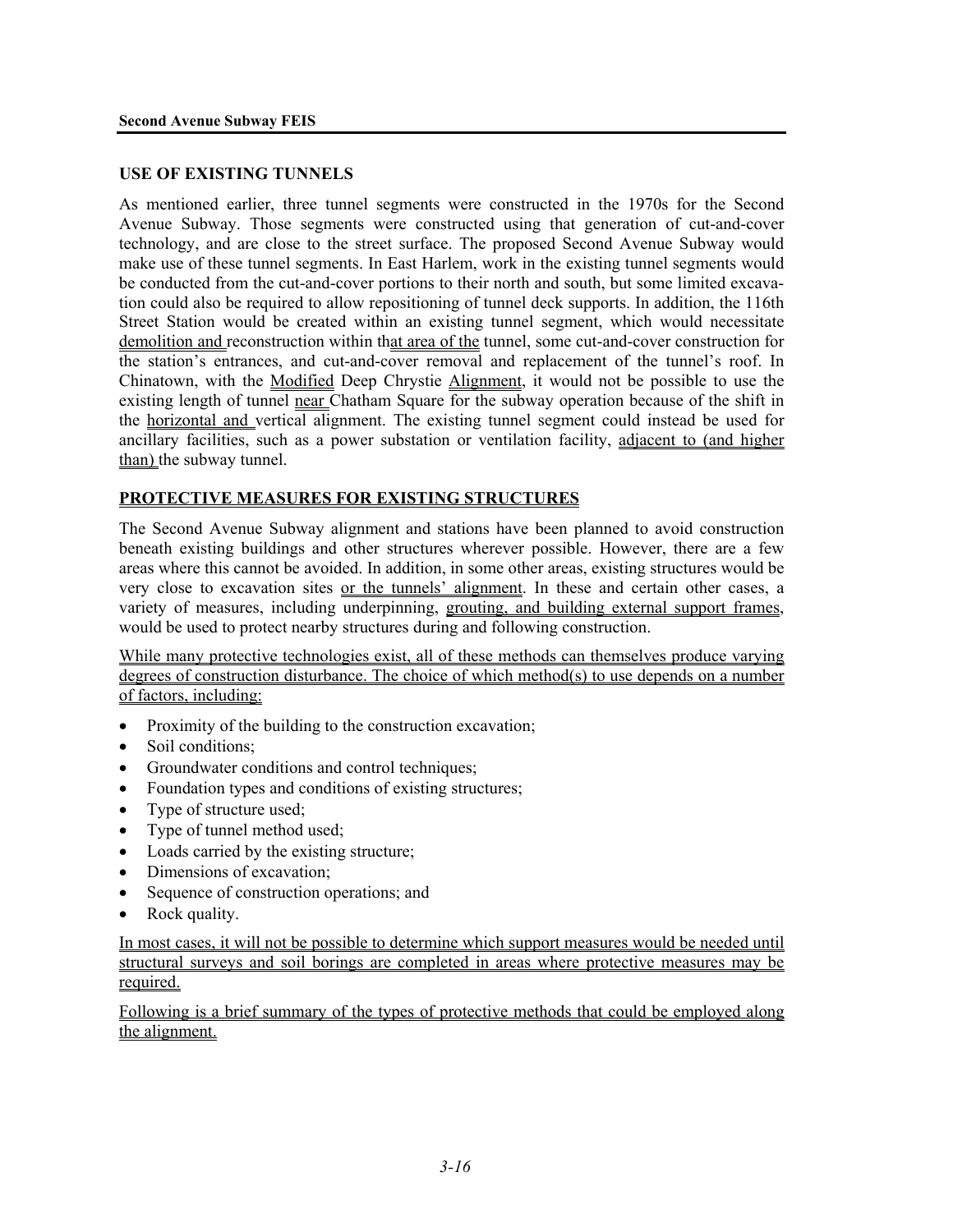# *TYPES OF PROTECTIVE MEASURES*

### *Ground Improvement*

In isolated cases where the project would require construction in soil beneath existing structures (such as the curve at 125th Street), one type of protective measure that may be employed is ground improvement by "grouting." The purpose of a grouting operation would be to increase the strength and decrease the permeability of the soil near tunnels, stations, buildings, or utilities. These techniques have many uses, among them, allowing TBMs to bore through limited areas without suitable rock, and supporting building foundations during construction.

Several types of grouting exist, and include:

- Compensation grouting—With compensation grouting, grout is injected between the tunnel excavation and overlying structure. This operation is performed continuously and concurrently with excavation in order to compensate for any settlement that may occur. In order to conduct this operation, an excavation pit must be created for access. Often, this pit is located in a building's basement. Grouting operations of this nature can sometimes themselves cause settlement (see below).
- Local grouting—With this method, grouting is more localized, and is limited to activity in a building's basement. Work of this sort can be difficult to perform, because of the limited headroom. In addition, during the grouting operation, there would be restricted use of the basement space.
- Jet grouting—This method involves injecting a jet of cement grout at high pressure through rotating nozzles into the zone of soil that requires improvement. The cement grout mixes with the native soil to create a form of weak concrete above the roof of the intended excavation area. The grout is injected from street level through small-diameter (approximately 4-inch) holes drilled using 50-foot-tall hydraulic drill rigs. About three of these rigs would likely be required in each area requiring ground improvement treatment. As each hole is completed, the rig would be moved, and work would commence on another drill hole; over a one-block length, up to approximately 2,000 grout injections could be required.

#### *Other Protective Measures*

Among the other types of supportive measures that could also be employed at places like the 125th Street curve are the following:

- Star Bolts—Star bolts are a means of tying a building's facade to its frame. To employ star bolts to secure an above-ground structure, the building would first have to be evacuated. The buildings' interiors would have to be rebuilt, and permanent impacts to the buildings' facades would be created.
- External Support Frames—External building frames can be erected around a building's façade. While no interior alterations are required, external frames can also leave a permanent imprint on a building's façade. While the frames are removed following construction, during their use, they are unavoidably unattractive, as they obscure much of a building's façade.
- Groundwater Recharge—In circumstances where it is judged that there may be an unacceptable risk of lowering the groundwater table, which could negatively affect existing structures, wells may be installed and water pumped into the ground to maintain the groundwater table at an acceptable level.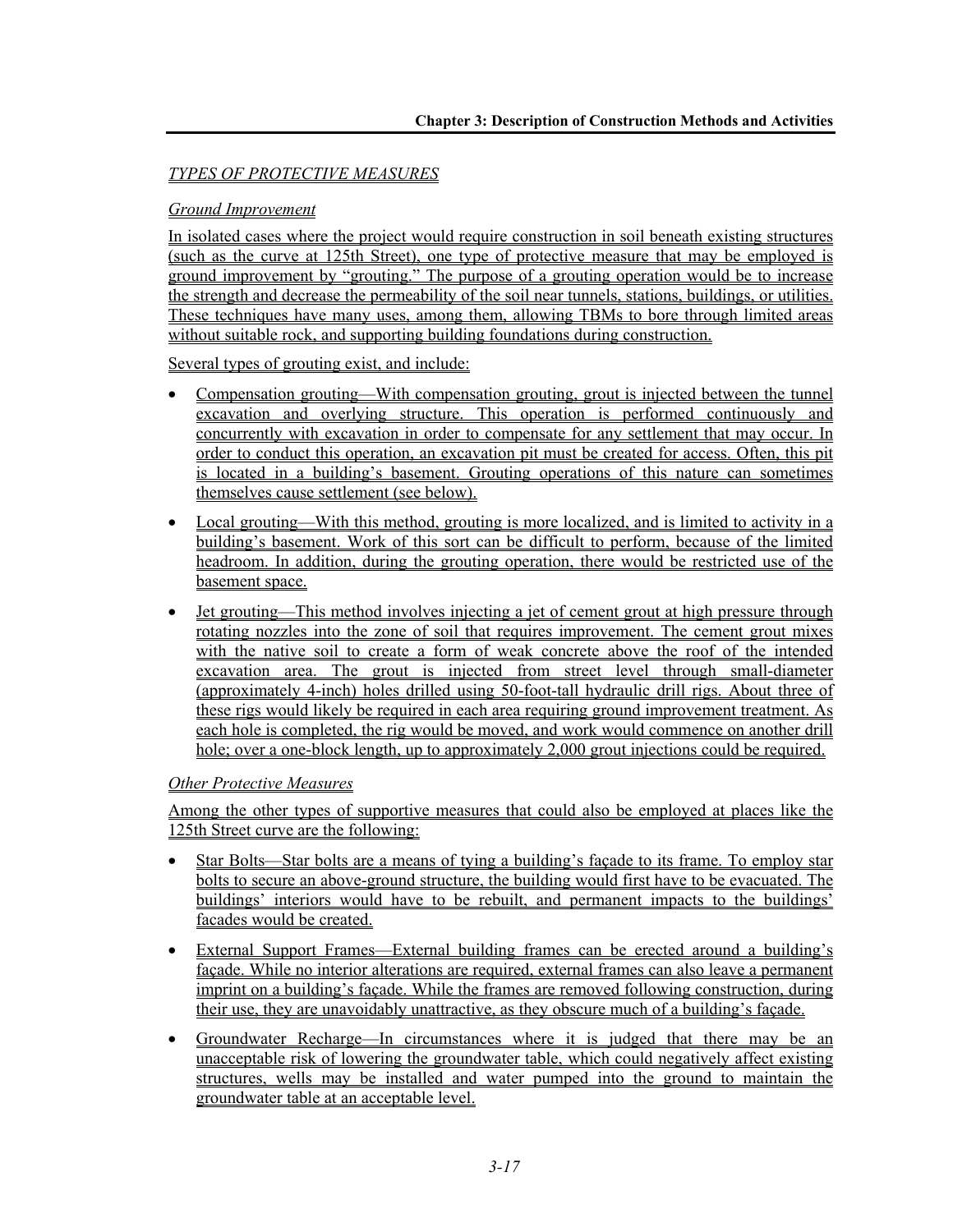## *Underpinning Nearby Structures*

Finally, where other measures would not provide enough protection, a technique called "underpinning" could also be employed. Underpinning is a common construction technique that involves supporting the foundations of an existing building, to protect the building once work begins in the soil near that foundation. It is a method of construction that permanently extends the foundations of a structure adjacent to a construction activity site—in this case, the Second Avenue Subway alignment—to an appropriate lower soil level or stratum beyond the range of influence of the construction activity. The purpose of underpinning is to protect structures adjacent to construction areas from major settlement or lateral movement.

Underpinning work would typically be constructed from the street surface in front of an affected building or within the basements of affected buildings. The work would require construction directly in front of buildings or within basements, but in most cases, a building could remain occupied while the work was underway. In some cases, construction access could be required above the underpinning area from a higher floor of the building.

Underpinning would typically begin with excavation of a deep trench in front of an affected building. From that trench, pits would be excavated, by hand, below existing building foundations. The pits would then be filled with concrete, in effect creating a new support for the building's foundation. With the new supports in place, the structure's load would no longer be affected by the area of soil to be excavated for the subway.

Piling can also be used as an alternative form of underpinning. Small diameter piles are installed on either side of the building foundation and then connected by needle beams. These transfer the building loads to the piles from the existing foundation. Still another technique—"needle beams and jacking"—could be used in extreme circumstances, as it involves building a complex external support system.

In areas where underpinning is required, backhoes and cranes would be used to move materials to and from the excavation sites, and to place bracing along the sides. In locations where the crane would be required to swing over the sidewalk, sidewalk sheds would be installed to protect pedestrians. Figure 3-11 illustrates the general steps involved in underpinning.

# *SETTLEMENT AND OTHER POSSIBLE EFFECTS*

Even with the measures identified above, some movement or settlement could occur. Acceptable limits of movement would be determined before construction for each building; these would be determined based on the foundation design, construction method, and functionality of each building. Just before construction, baseline surveys and visual inspections and photographic documentation would be completed for buildings that are directly adjacent to the alignment to establish and document the pre-construction condition. During construction, a geotechnical instrumentation program would be used to monitor the performance of braced excavations, tunneling operations, and the identified critical structures; this program would be conducted for the entire alignment during construction.

During these activities, every effort would be made to maintain uninterrupted access to buildings along the alignment during construction. However, though emergency access for fire trucks and ambulances would be provided at all times, in certain areas, it may not be possible to maintain continuous access to all buildings. The locations and extent of disruptions are described later in this chapter. See also Chapter 8, "Displacement and Relocation."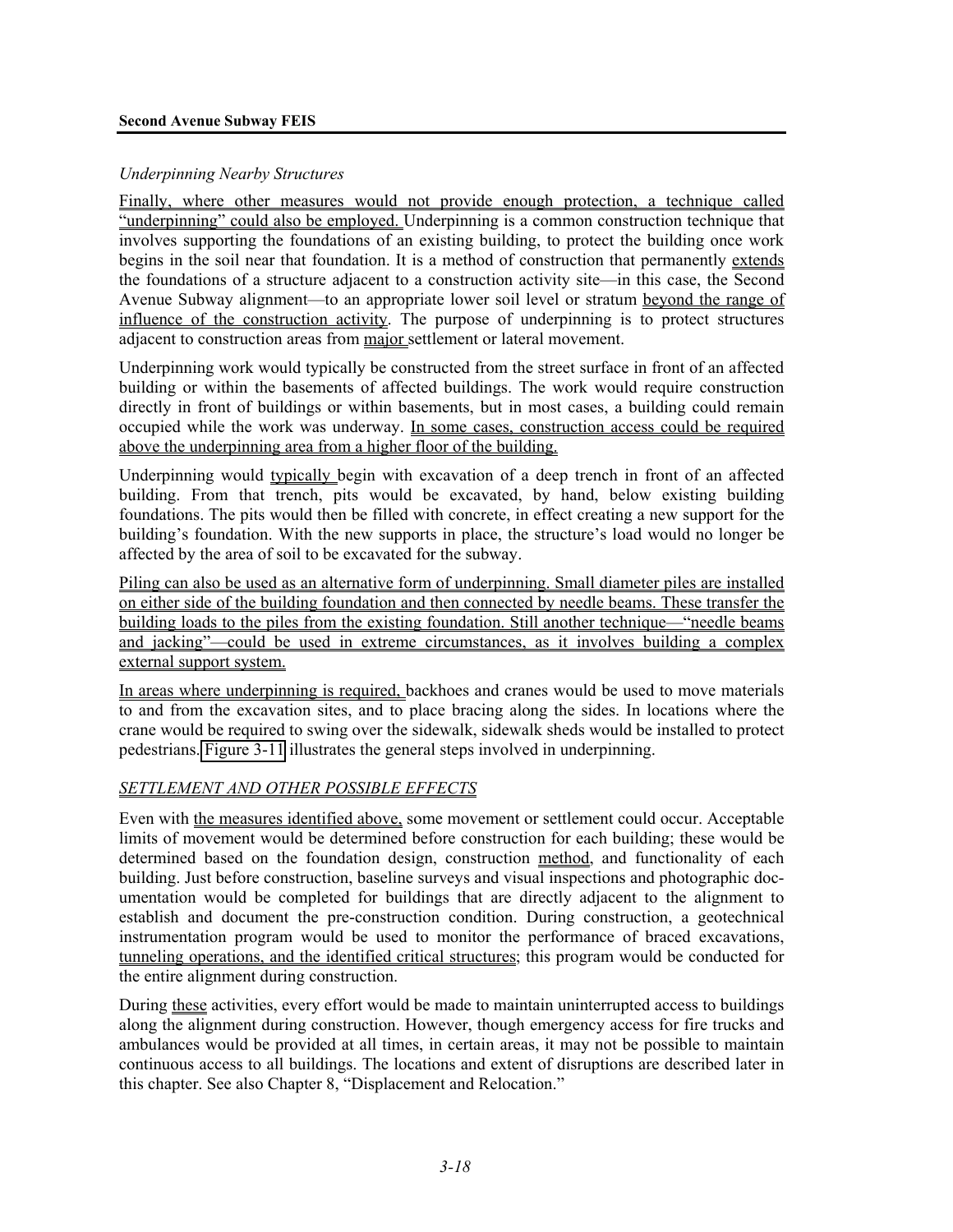## *POSSIBLE LOCATIONS WHERE PROTECTIVE MEASURES WOULD BE REQUIRED*

The specific locations where protective measures would be required along the Second Avenue Subway alignment have not yet been determined. Borings and detailed building and utilities surveys are being conducted as part of the <u>ongoing</u> engineering effort to help make these determinations. Generally, however, supportive measures would not be required where tunnels would be constructed entirely in rock using a TBM. General areas where the protective techniques identified above may be required include the following:

- Entrance, egress, and ventilation points for each station;
- Alongside any area constructed by cut-and-cover construction;
- Locations where the Second Avenue Subway would be constructed near existing transit structures, particularly in the Lexington Avenue 125th Street Station and Chrystie/Grand Streets areas;
- The Metro-North Railroad viaduct at Park Avenue and 125th Street;
- Portions of the alignment along 125th Street between Fifth and Second Avenues;
- The curve connecting 125th Street with Second Avenue and between Hester and Canal Streets, where the alignment would be partially beneath existing buildings;
- The 63rd Street curved connection tunnels near the existing bellmouths;
- Portions of the alignment between Fulton and Wall Streets; and
- Potentially beneath utilities at all cut-and-cover construction areas (alternatively, utilities could be relocated).

# **GROUND IMPROVEMENT MEASURES EMPLOYED TO FACILITATE USE OF TBMS**

As mentioned above, TBMs are designed to excavate tunnels in hard rock. While most of the Second Avenue Subway route between approximately 92nd and 4th Streets would be entirely within very hard Manhattan bedrock, several locations along this segment of the route have conditions where the bedrock cover may not be thick enough for a stable tunnel roof or to control groundwater inflow during construction. In these areas, the tunnel must either be routed to improve the expected excavation conditions by lowering the vertical alignment of the tunnel (in other words, by making the tunnel and adjacent station deeper), or the strength of the ground must be improved through ground improvement techniques.

There are many types of ground improvement techniques, but most involve grouting (see the description above under the section entitled "Ground Improvement"). Jet grouting in particular may be used for portions of the Second Avenue Subway tunnels. As described above, this method requires injecting cement into soil at high pressure using rigs. Near the rigs, a staging area would support the ground improvement operation. Facilities at this area would include a batch plant to mix and pump the cement grout mixture. The batch plant would measure about 100 feet by 40 feet, and could be located up to 200 feet away from the area being treated. This operation could therefore be located on an adjacent property or in the nearby Second Avenue right-of-way. The plant would require a variety of equipment, including a cement silo, tanks for storing liquid, a mixing plant, and a pump house. An air compressor may also be required for each drilling rig to increase the effectiveness of the grout penetration. Some of this equipment could increase local noise levels; please see Chapter 12, "Noise and Vibration," for more information.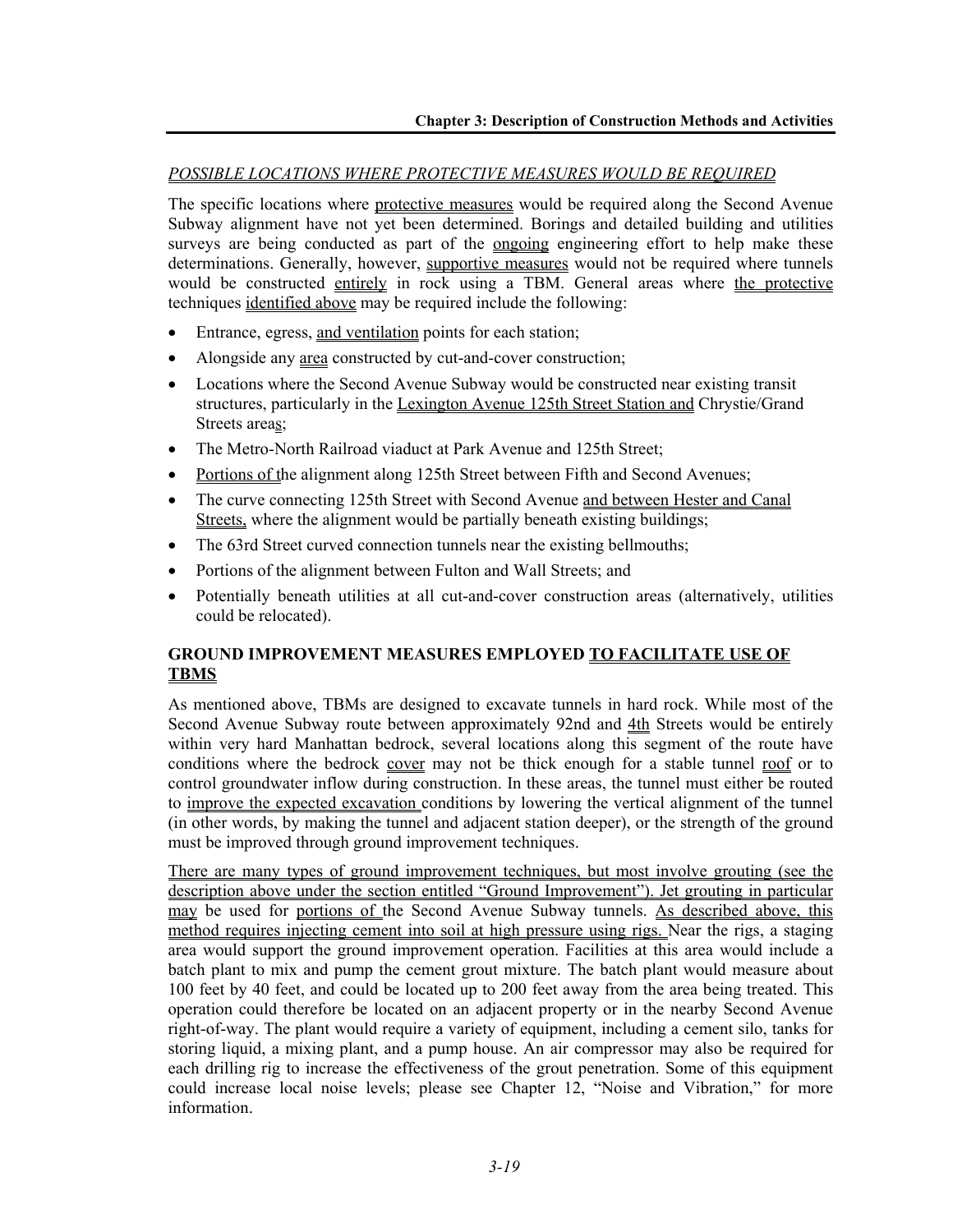The jet grouting operation would be undertaken within approximately half the width of Second Avenue at a time, requiring partial road closures, partial sidewalk closures, and some traffic diversions. Some operations might also take place on portions of side streets adjacent to Second Avenue. The time required to complete the work would depend on the extent of the area to be treated and the number of rigs used. Typically, it would take about 7 to 10 months to complete one block; however, multiple blocks could potentially be worked on simultaneously.

As with other construction techniques, continuous monitoring would occur during this process to limit the potential for damage to building foundations and underground utilities, and sewer and water main pipes during the ground improvement process. As a general rule, most of the grouting would occur well beneath these structures, so there is minimal risk of inadvertent damage.

At present, based on the geological data currently available, four areas have been identified where ground improvement appears necessary: along the curve in the alignment between Second Avenue and 125th Street, between 65th and 62nd Streets, between Hester and Pell Streets, and between Maiden Lane and John Street. (These areas have shifted from the areas identified in the SDEIS for such treatment.) However, more locations could be identified in the future as engineering continues. At these locations, the bedrock profile appears to dip beneath the proposed tunnel alignment. Since rock TBMs cannot dig through soil, some type of ground improvement work could be required to allow this type of TBM to continue through these areas without changing the TBM's cutter head. Ground improvement measures may also be used at the junction points between tunnels in soft ground and the station structure to form a block of improved ground adjacent to the station. This would facilitate the entry and exit of the TBM from the station area.

#### **DEWATERING**

Because a substantial amount of construction for the Second Avenue Subway would occur beneath the water table, water would have to be removed from excavation areas during construction. This process, "dewatering," would be needed in the cut-and-cover areas, shafts, and at station locations throughout the subway's construction. In these locations, the installation of slurry walls (described above) is intended to cut off the flow of groundwater into the excavation and minimize the need for dewatering. Some dewatering would likely also be needed in rock areas, since groundwater can seep through fractures in the rock. The purpose of dewatering is to maintain dry working conditions during construction. Possible methods of dewatering include pumps, wells, and sumps (submersed pumps). In circumstances where it is determined that there may be an unacceptable risk of lowering the groundwater table, wells may be installed and water pumped into the ground to maintain the groundwater table at an acceptable level. Dewatering typically occurs when an area is being excavated; the retaining walls or tunnel liners provide a watertight seal, so that no further dewatering is necessary once excavation is complete.

Prior to excavation, watertight cut-off barriers would be installed to minimize the potential for lowering groundwater in adjacent areas. As water is pumped from the excavation area, sediments are separated from water, and the water is then pumped into the existing sewer system with prior approval from the New York City Department of Environmental Protection (NYCDEP). (Chapter 14 describes the measures to be taken to avoid pumping contaminants into the sewer system.) If very large volumes are pumped from a particular excavation area and the water there meets water quality standards, it can be pumped directly into the nearest surface water body with an appropriate permit. While dewatering equipment would not be very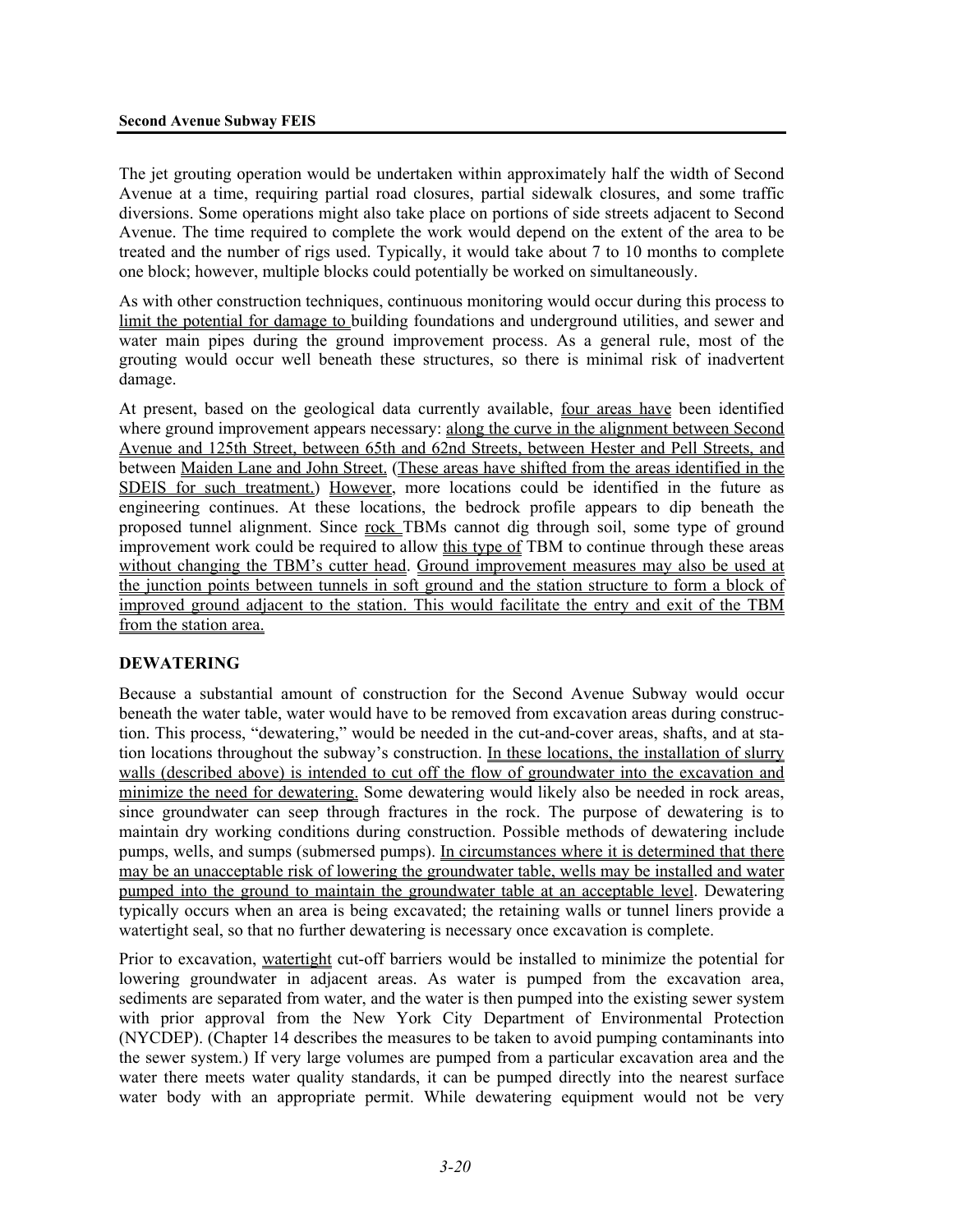noticeable from above-ground, special care would be taken during the dewatering process to protect against settlement of adjacent structures and to avoid lowering the water table excessively. As described in Chapter 4, "Public Outreach and Review Process," a number of permits and approvals will be required prior to pumping water into the sewer system or directly into the river.

# **CONSTRUCTION IN VICINITY OF EXISTING TRANSIT FACILITIES**

The construction activities discussed above have the potential to affect 13 existing subway lines and two commuter rail lines where the new tunnels pass under or over existing transit structures. In addition, additional or new escalators, stairways, elevators and underground passageways might be necessary at some existing stations in order to make them accessible to the new Second Avenue Subway.

Several factors would determine whether it would be necessary to protect these existing subway or rail structures before Second Avenue Subway tunnel or station excavation. These factors include geological conditions, the vertical and horizontal separation between the rail lines, and whether the Second Avenue Subway would pass over or under an existing subway or commuter line.

In general, if the new Second Avenue Subway tunnel were to be excavated in rock, it would have less impact on each rail service it crosses than if it were excavated in soil. Similarly, if the new tunnel were to pass above the existing transit or rail structure, it would have less impact than if it were to pass below the existing structure. Please see Chapter 5, "Transportation," for a description of how the Second Avenue Subway would interface with existing transit facilities.

Generally, as much of this construction as possible would occur when stations and commuter rail facilities are least busy—e.g., on weeknights and weekends. In some cases, service might need to be rerouted from the local to express tracks and vice versa.

# **RODENT CONTROL**

Construction contracts would include provisions for a rodent (mouse and rat) control program. Before the start of construction, the contractor would survey and bait the appropriate areas and provide for proper site sanitation. During the construction phase, as necessary, the contractor would carry out a maintenance program. Coordination would be maintained with appropriate public agencies. Only U.S. Environmental Protection Agency and New York State Department of Environmental Conservation (NYSDEC)-registered rodenticides would be permitted, and the contractor would be required to perform rodent control programs in a manner that avoids hazards to persons, domestic animals, and non-target wildlife.

#### **STATION FINISHES**

Following the excavation phase, the amount of construction activity that would occur aboveground would be substantially reduced. Although it would still be necessary to bring materials such as rails, precast liners, structural steel, and mechanical and electrical equipment to each station construction site, and to insert these supplies into the ground through shafts, the number of round-trip truck trips that could be needed is approximately 30 per day. Nevertheless, staging areas near the underground sites would still be needed to accommodate stock piles and the materials delivery trucks. Once the station work is complete, permanent decking would be placed above the station to support the permanent roadway.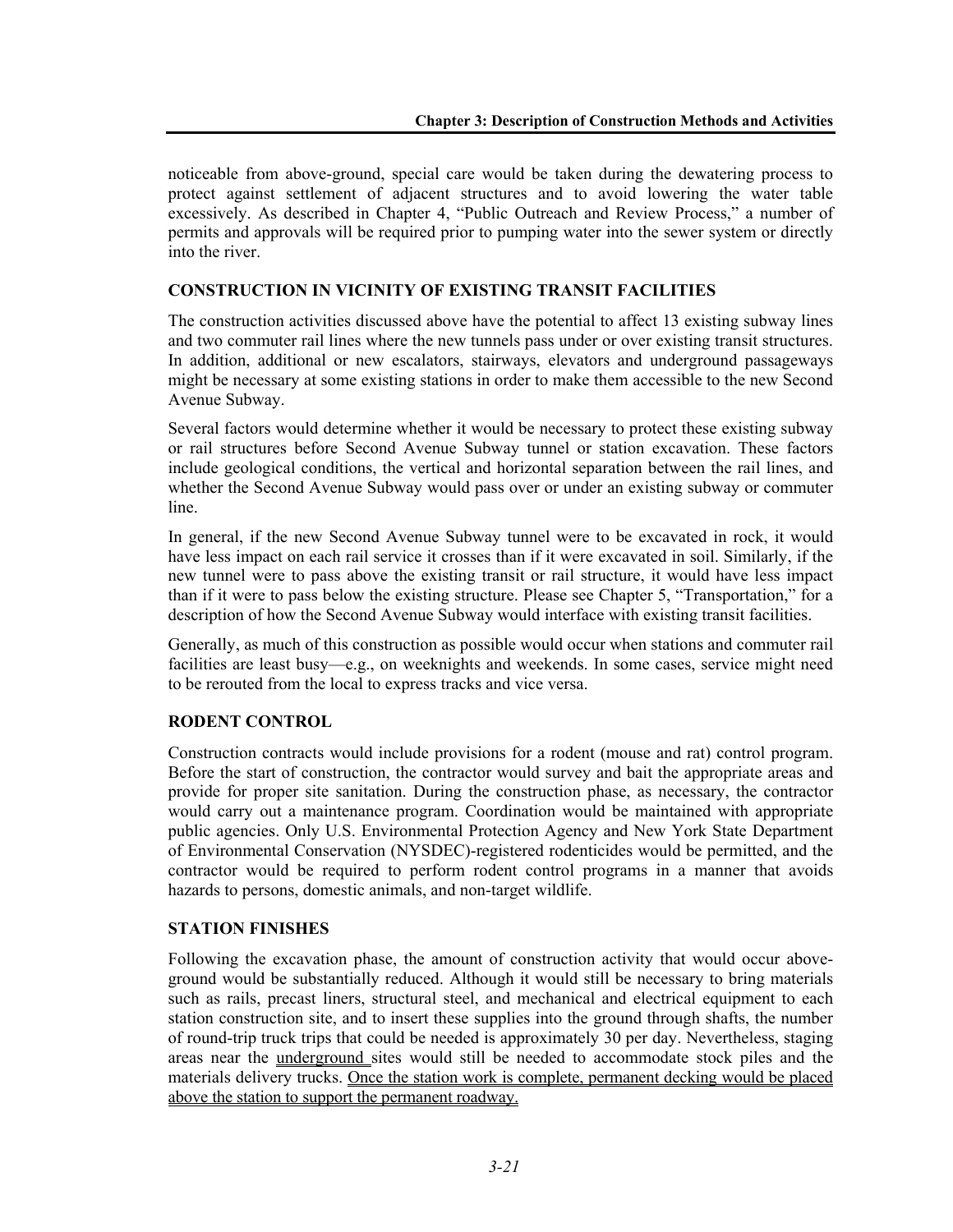# **C. ABOVE-GROUND CONSTRUCTION ACTIVITIES: SHAFT SITES, STAGING AREAS, AND SPOILS REMOVAL**

Regardless of which mining method is used to construct the Second Avenue Subway stations and tunnels, it will be necessary to transport the excavated rock and soil by truck or some other method out of Manhattan. It will also be necessary to deliver a wide variety of materials into the underground tunnels. Excavation and materials delivery could not begin until the "shaft sites" or the areas where the spoils would be removed, and where workers and construction materials would enter and leave the tunnel—are established. In addition, near the shaft sites and at each station location, various staging areas would need to be set up where construction machinery and other equipment and materials would be delivered, stored, and operated. Operating the shaft sites and staging areas and removing the spoils would involve complex activities that together could cause some of the more noticeable disturbances to the surrounding community during the Second Avenue Subway's construction. At each shaft site and staging area, conveyors, trucks, substations, exhaust fans, sidewalk sheds, construction fencing, traffic lane closures, and other similar equipment are likely to result in noise, air quality, traffic, and aesthetic effects on their surroundings. In locations where slurry TBMs would be used, a slurry processing plant would also be required to separate and then recycle the slurry. While some of these disruptions and impacts could be mitigated using techniques described in the subsequent analysis chapters, in certain areas, the temporary impacts that would be created during the construction period would be significant, and would not lessen until completion of the construction activities in these areas. To the extent practicable, it would be desirable to locate the most disruptive equipment away from occupied buildings and sensitive uses (such as hospitals and parks), but as described below, given Manhattan's extreme density, few such sites have been identified along the alignment. This section describes the types, scale, and duration of the activities that would typically take place at various construction locations along the subway corridor. It also identifies the locations being considered as staging areas and shaft sites for the various tunnel construction options, and identifies those non-road sites under consideration as potential construction staging areas.

# **REQUIREMENTS FOR SHAFT SITES AND STAGING AREAS**

Shaft sites and their associated staging areas would serve various purposes. Depending on the site, they could be used to:

- Insert and remove the TBMs at the beginning and possibly ends of the tunnel segments where rock and soil conditions change;
- Remove soil and rock being excavated from the tunnels;
- Store materials needed for tunnel construction;
- Provide ventilation to the workers in the tunnels below:
- Enable tunneling workers to get in and out of the tunnels;
- Provide power to TBM and other operations via electrical service equipment or substations; and
- Serve as permanent locations for such ancillary facilities as power substations and vent facilities, which would be constructed during the station construction process.

In addition, as described in Section B ("Overview of Construction Methods") above, staging areas would also be needed at other locations along the alignment—for example, at each station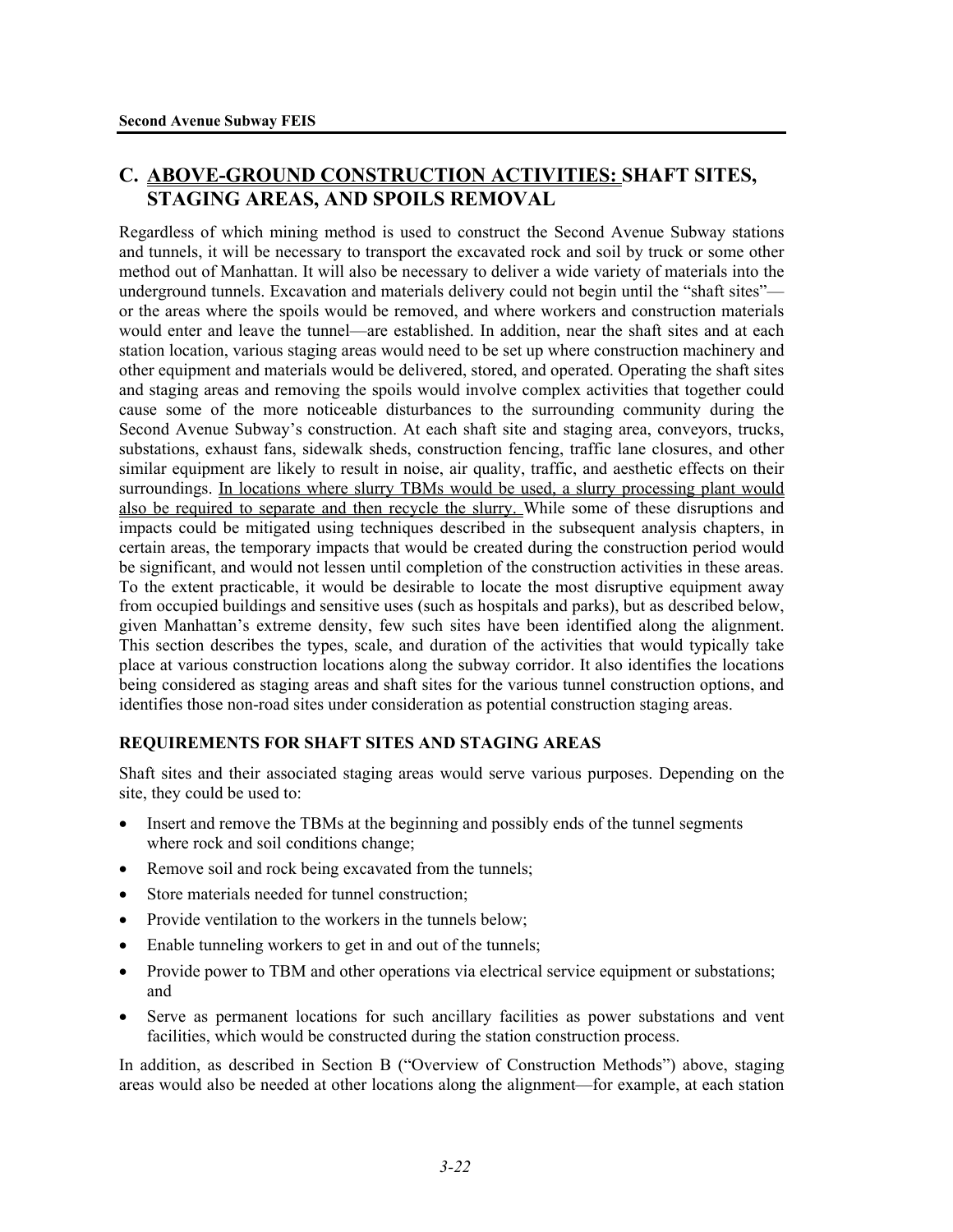location—to accommodate a variety of other essential functions, including the retaining wall operations, required maintenance, truck loading and unloading, and rebar cage fabrication.

The size and location requirements for each of the activities above would vary. The general size, location, and operational requirements for the shaft sites and their staging areas are discussed below.

#### *SHAFT SITES AND STAGING AREAS FOR ASSEMBLING, INSERTING, AND REMOVING MECHANIZED BORING MACHINES*

Shaft sites that would be used for inserting or removing each TBM should be located within or immediately adjacent to the alignment (to avoid any unnecessary excavation between the shaft site and Second Avenue). They should also be sited as close as possible to the beginning of each tunnel segment (in other words, to the areas where the rock and soil meet) to allow the TBM to move from one end of the planned tunnel to the other without reversing direction, since these machines need to be dismantled and reassembled to be turned around. Consequently, shaft sites would be needed close to 125th Street east and west of the new 125th Street Station to launch and retrieve TBMs needed to construct the 125th Street tail tracks and the 125th Street curve;<sup>1</sup> 92nd Street, where the rock is at an appropriate level to launch a TBM headed south; 66th Street in the vicinity of the 63rd Street connector tunnels, where a TBM removal shaft may be <u>required;<sup>2</sup></u> 34th Street to launch and retrieve a TBM, where the tunnel elevation needs to be shallow to avoid the existing Amtrak tunnels, resulting in a required cut-and-cover excavation at this location in any case; the Houston Street vicinity, where the rock transitions to soil; at Water Street and Coenties Slip (near Wall Street) in Lower Manhattan, where a TBM could be launched heading north; and potentially on Water Street at approximately Whitehall Street to facilitate construction of the Hanover tail tracks. In all cases, shafts sites for launching mechanized boring machines are proposed in areas where stations would be located, and that would consequently require cut-and-cover construction under any case. Therefore, while the duration of the disturbances would be longer at shaft sites, the actual construction activities would be comparable to those at station areas along the entire alignment.

In soil, to assemble each boring machine, a shaft measuring up to approximately 350 feet long would need to be constructed from the surface to the eventual tunnel depth. In rock, a 30-foot by 30-foot shaft at the surface would be built, and a cavern about 350 feet long would be excavated by underground mining at the bottom of the shaft. The TBM would be inserted through openings in the deck panels covering this area. As each section of the shaft is completed, it would be

1

<sup>1</sup> No TBM shaft sites were identified in the SDEIS in the vicinity of 125th Street for either the 125th Street tail tracks or the 125th Street curve. At the time the SDEIS was prepared, it was anticipated that the 125th Street tail tracks would be constructed using cut-and-cover techniques, and that the 125th Street curve would be built using conventional mining. In an effort to reduce the extent of construction disruption at these locations, further engineering studies were conducted, and it was determined that TBMs could be used instead. Accordingly, launch and retrieval sites for these machines have now been identified. The TBM launch site for the 125th Street curve work would be located at Third Avenue and 125th Street, where a crossover is planned.

 $2 \text{ As described below in the discussion of the proposed construction phasing plan, it will be necessary to$ remove the TBM that will be used to bore the tunnels between approximately 92nd and 62nd Streets somewhere near the southernmost point of Phase 1. The most likely locations are on 66th Street near Second Avenue and at the 72nd Street Station (either 72nd or 69th Street), where cut-and-cover shafts would be needed in any case to build this station.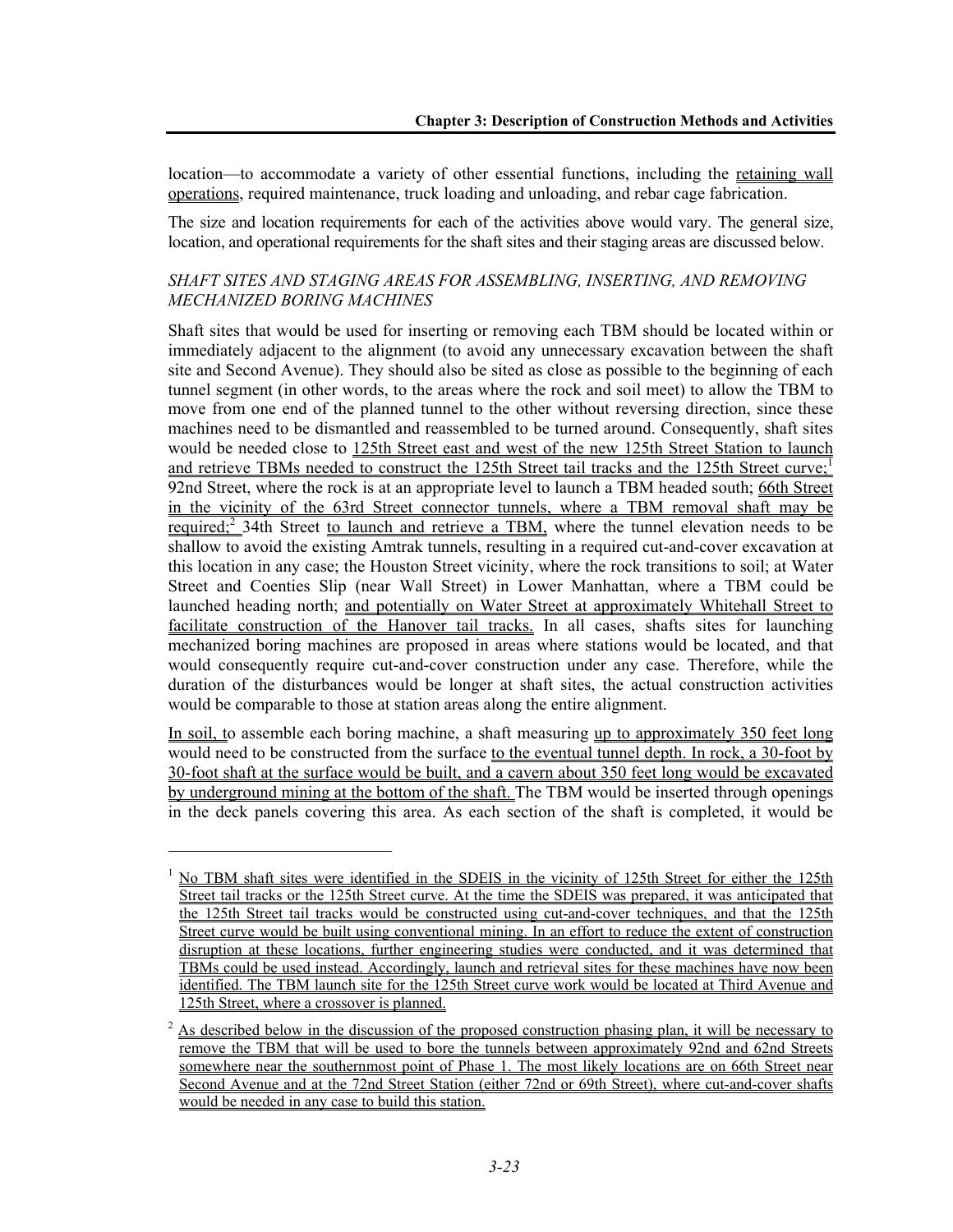decked over so that most of the surface area would be covered by temporary panels. Once a large enough initial tunnel section has been mined below the deck, pieces of the TBMs would be brought to the shaft sites on flatbed trailers. Often, oversized, overweight, or wide-load trucks would arrive during off-peak hours to minimize disruptions to traffic in the surrounding areas. Otherwise, the loads would be delivered during regular working hours. Appropriately sized portions of the TBM would then be assembled prior to their installation into the tunnel through openings in the deck panels. Cranes would then be used to lower the pieces of the TBM into the launch site. This would occur through one or more street-level openings into the shaft.

In addition, equipment storage and construction activities at each shaft site would require that a staging area with a minimum of 40,000 square feet surface area (and a preferred 50,000 to 80,000 square feet) abut each shaft site. The minimum of 40,000 square feet is the equivalent of approximately half the width of Second Avenue for approximately four blocks. Ideally, each staging site would measure about 200 feet by 200 feet; however, given the approximate 100-foot width of Second Avenue from building line to building line and the density of development along the avenue, sites with those dimensions would be difficult to find, even if adjacent off-street properties are identified for use in combination with portions of the street right-of-way. Consequently, if a 200-foot-wide site cannot be identified, it would be necessary to extend the shaft site and accompanying staging area's length along the Second Avenue right-of-way to set aside the necessary total minimum square footage. The duration would depend on the construction sequencing method selected, but could last for up to 8 years in a few locations, as described below.

Shaft sites for insertion of the boring machines could be used only for that purpose, and then closed, or they could be used for removing excavated materials from the tunnels once tunneling begins.

#### *SHAFT SITES AND STAGING AREAS FOR REMOVING SPOILS FROM BORED TUNNELS*

When excavation begins, rock and soil must be taken from the tunnel to the surface at a shaft site. At the start of the work, those materials must be removed from the shaft where the work began. Later, other sites can be used to remove materials, as described below.

At the start of construction, shaft sites and associated staging areas for removing spoils must be located near every location where boring machines would be inserted. As discussed above, this would occur where geological conditions and the length of the tunnel segment to be bored are appropriate for starting mechanized tunnel excavation. This would enable each shaft site to be used as productively as possible over a long period, which would both save time and be costeffective.

Additional shaft sites and related staging areas could also be used along the alignment. The chief advantage of using multiple shaft sites is that the subway could be completed more quickly. Other advantages of using these extra shaft sites include minimizing the distance necessary to move spoils underground between the excavation and the spoils removal sites; shortening the time each shaft site would need to be used; distributing the truck movements and construction activities required to build the subway over a greater number of locations; and allowing station construction to occur sooner in areas where the tunnels are already excavated. (Station construction takes longer than tunnel mining, and except for construction of the structural shell, it cannot start until the tunnel is no longer in use for conveying spoils from behind the TBM operations.) However, multiple shaft sites also could increase costs, due to the cost of setting up each shaft site, or create additional disruptions from construction in certain areas.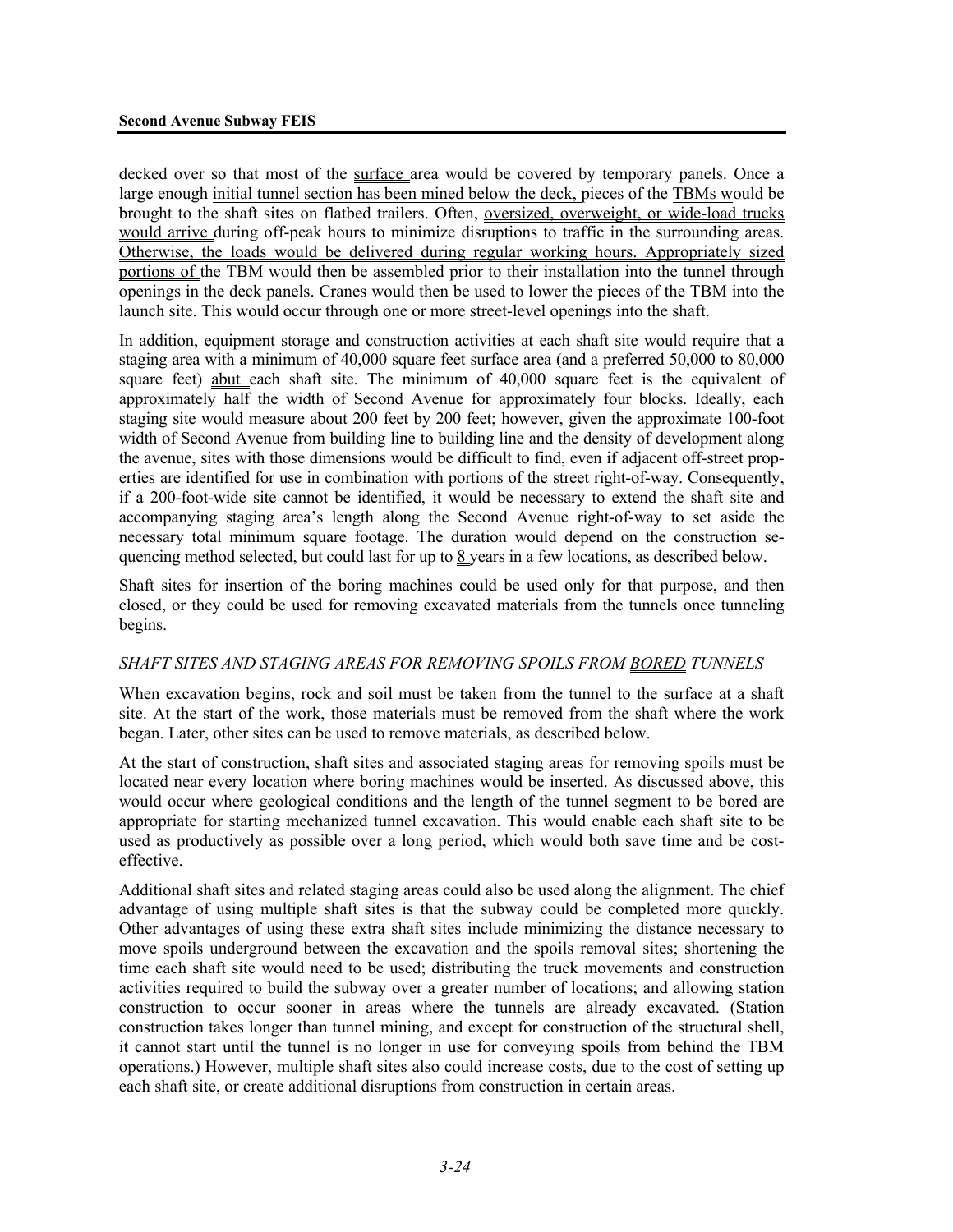In addition to being located along the alignment, the shaft sites must be located directly over the tunnel alignment. Shaft sites for spoils removal would ideally be located near entry points to New York City's highway system, to allow quick access to and egress from Manhattan; this would expedite the movement of spoils out of Manhattan with fewer traffic conflicts and fewer impacts on nearby communities. Alternatively, shaft sites could be located near the East River to allow barges to be used.<sup>1</sup> The sites should also be located adjacent to the Second Avenue Subway alignment and oriented to allow efficient handling of spoils and construction materials, because inefficient handling can result in increases to the project cost. In addition, potential sites for removal of excavated material would in many locations be best situated on the east side of Second Avenue, since this would simplify truck movements needed to access the highway network, which is generally to the east of the avenue. In addition, locating spoils removal and staging areas on the east side of Second Avenue would also be more efficient for bus movements on Second Avenue, since the design of NYCT's buses—with doors opposite the driver's side of the bus—means that southbound Second Avenue buses must pull over to the right (the west side of the avenue) to pick up and discharge passengers. Finally, it would also be most effective if the shafts used to insert and remove boring machines could also be used to remove spoils.

As with shaft sites used for inserting boring machines, shaft sites for spoils removal and their staging areas must be a minimum of 40,000 square feet. Again, if a large enough area cannot be identified adjacent to the tunnel alignment or station location, it would be necessary to make up the difference by temporarily closing some traffic lanes within the Second Avenue right-of-way and using adjacent side streets.

Depending on how construction is staged, there could be multiple spoils removal sites operating either simultaneously or separately for different periods of time.

#### *STAGING AREAS AND SHAFT SITES AT STATION LOCATIONS*

l

At each station, all spoils for that station would have to be removed from shafts created during the station's cut-and-cover construction process. Consequently, much of the same equipment that would be needed at the shaft sites for tunneling operations would also be needed at each station site, including silos or storage bins for spoils, cranes, and other equipment. Two shafts one each near the limits of the station box—would be required for all stations. While the shafts themselves would typically measure approximately 30 feet by 30 feet, laydown and spoils removal facilities (such as hoppers) would occupy a larger area on the street surface. Together, the shaft, laydown area, and spoils removal facilities are expected to be located across half the width of Second Avenue, and would extend for one block beyond the station's limits. If offstreet areas can be identified for staging activities, it is possible that less space on Second Avenue would be required, depending on the size of the off-street space. Moveable construction fences mounted on jersey barriers would separate the construction activity from traffic and pedestrians. To minimize surface excavation and disruption, shafts required for stations may also be used for tunnel excavation as well.

<sup>1</sup> As described elsewhere in this document, the barge operation at 129th Street and the Harlem River assessed in the SDEIS is no longer under consideration because the New York City Department of Transportation (NYCDOT) has stated that the site would not be available for the project's use. No other viable barge sites have been identified along the alignment other than the Pier 6 barge site described below. Should NYCDOT's plans change in the future and the 129th Street (or other) barge site become available, supplemental environmental review would be conducted prior to any use of the site by NYCT.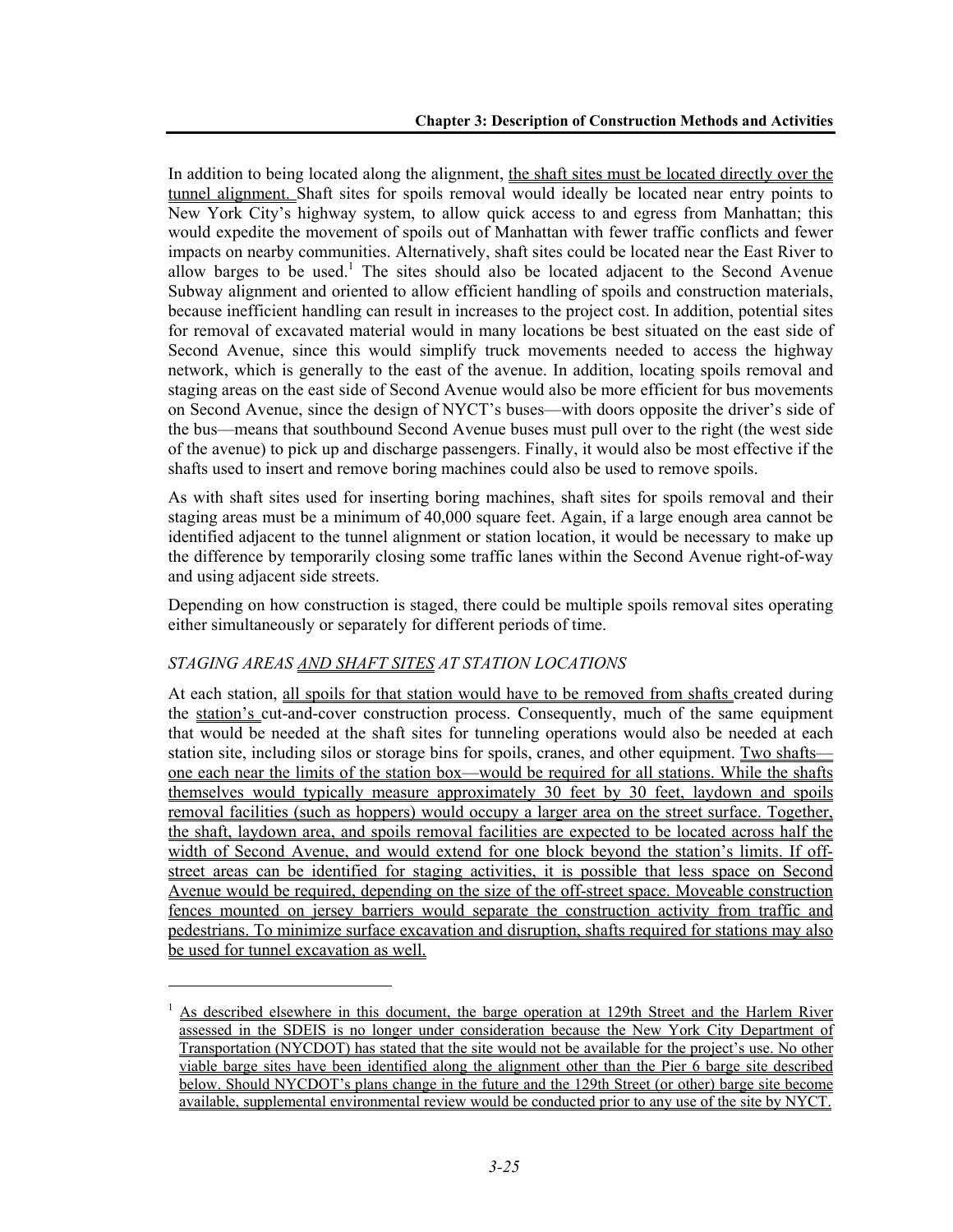As described above, slurry walls would need to be built at most cut-and-cover station areas to support the excavation process. In order to build these slurry walls, a slurry plant would be required in the vicinity of cut-and-cover stations, as slurry cannot be effectively pumped for distances over approximately 700 feet. Each slurry plant would occupy approximately 15,000 square feet (in addition to the area where the actual construction is occurring), and would include a variety of equipment, including the rebar cage fabrication operation, a bentonite silo, desanding units and centrifuge, recirculation tanks, and settlement tanks, cranes, an air compressor plant, an electrical generator, storage containers for tools, and a laydown area for piles measuring approximately 100 feet long. If a large enough area cannot be identified adjacent to the station location, it would again be necessary to make up the difference by temporarily closing some traffic lanes within the Second Avenue right-of-way and using adjacent side streets. Staging areas would also be needed to store equipment and supplies needed to construct the other retaining wall options discussed above. Some such storage areas could be located at a greater distance from the alignment than with slurry wall staging areas.

#### **SPOILS REMOVAL AND SUPPLY DELIVERY OPERATIONS**

As detailed above, creating the Second Avenue Subway tunnels, stations, and other underground spaces would result in a large volume of excavated materials that would need to be removed to an off-site location. This process is referred to as "spoils removal."

A total of nearly 6.3 million loose cubic yards of spoils would be excavated along the alignment. This is a substantial increase from the 3 million cubic yards estimated in the SDEIS. Of this amount, about 2.4 million cubic yards would come from tunnels and associated launch sites, with the remaining 3.9 million cubic yards coming from stations. The reasons for this increase are: 1) because the diameter of each tunnel has increased by  $1\frac{1}{2}$  feet along much of the  $8\frac{1}{2}$ -mile alignment; 2) because a larger average volume needs to be removed at stations than was assumed in the SDEIS; and 3) because a larger percentage of train storage space will be located underground, requiring additional tunnel areas.

Despite this increase in the overall amount of spoils that would need to be removed throughout the project's construction period, construction impacts from trucking and other operations would not be more intense than those identified in the SDEIS. The SDEIS included conservative assumptions about construction duration at tunnel shaft sites. It also used conservative assumptions about the number of trucks that would be required daily at each construction activity site to remove spoils (and all stations were assumed to be constructed via cut-andcover). Consequently, the new trucking numbers and durations are within the ranges included in the SDEIS to conduct traffic, air quality, and other analyses. While the number of truck trips that would be generated project-wide would increase, the daily volumes at any spoil removal site would not increase beyond volumes assessed in the SDEIS. Therefore, construction impacts from trucking and other operations would not be more intense than those identified in the SDEIS. However, the overall duration of the activities in each location would increase.

The amount of spoils that would be excavated from the various project components would vary according to the type and amount of construction required. The greatest amount of spoils that would need to be removed from any one station would be from the 125th Street Station area, where approximately 460,000 cubic vards of loose fill would be excavated. At this station, excavation would occur for the deep multilevel terminal station, which would pass below the Lexington Avenue 125th Street **466** Station. Spoils would also be removed at this station from the TBM operations used to create tunnels on 125th Street. Other stations where the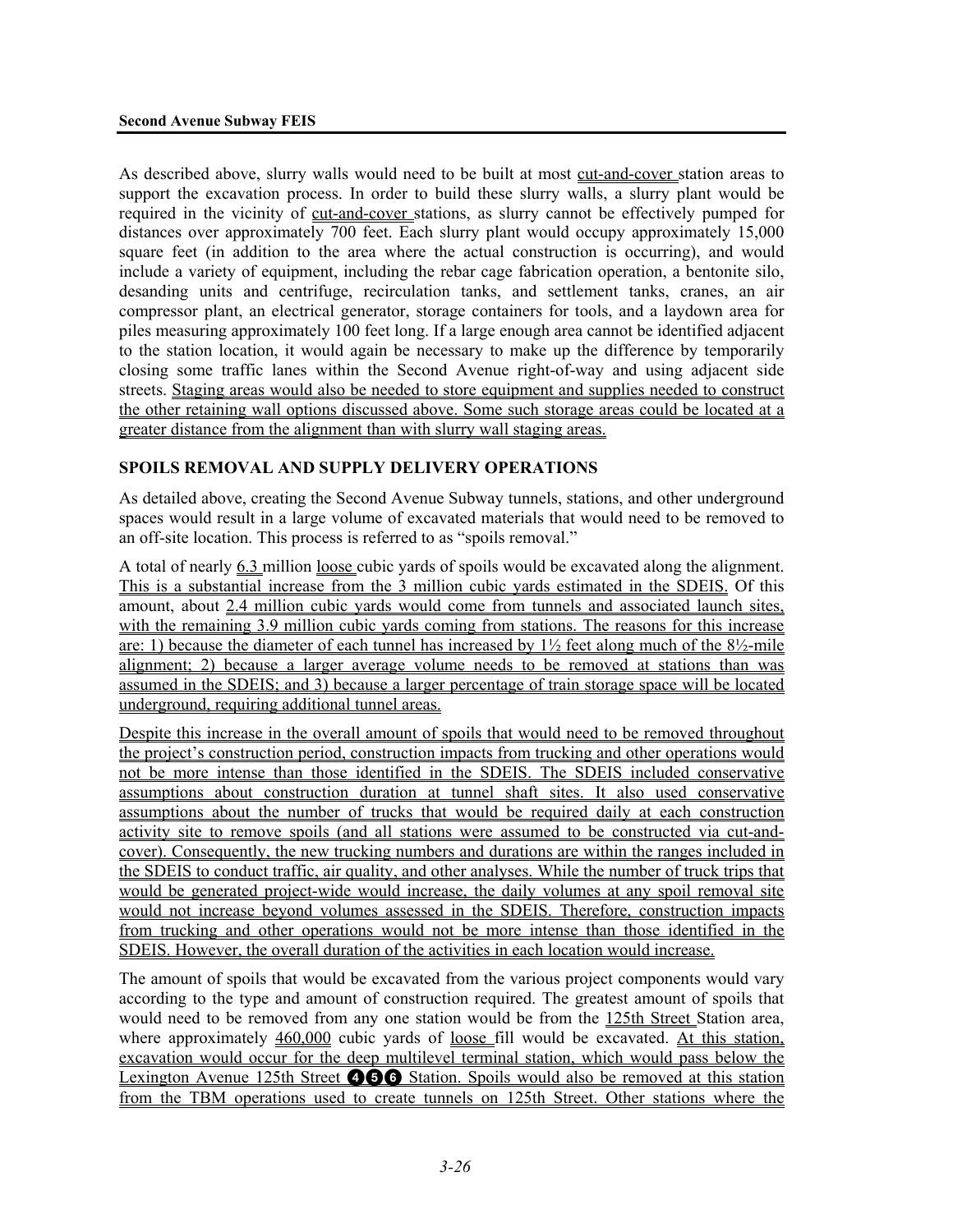amount of spoils to be removed are also relatively high include the 55th Street Station (415,000 cubic yards of loose fill), 72nd Street Station (382,000 cubic yards of loose fill), Grand Street Station (344,000 cubic yards of loose fill), and Hanover Square Station (320,000 cubic yards of loose fill).

The least amount at any station would be from the 116th Street Station, which is in an area where tunnels have already been constructed, where only about 9,500 cubic yards of loose spoils would need to be removed, but this is an exception. At a typical station, approximately 200,000 cubic yards of loose fill would be removed.

For tunnels, the amount of spoils to be removed at any section of the tunnel would be constant, because the tunnels' dimensions would be constant. However, as described below, spoils removal sites for the tunnels themselves would only be located in several places along the alignment. Therefore, while the typical daily volumes removed from tunnel shaft sites would be the same, the total amount of spoils that would be removed in any one place would depend on the length of alignment being excavated by a particular TBM. At present, it is anticipated that the longest TBM run would be conducted in the area between 62nd Street and 4th Street.

In addition to removing spoils from the tunnels, it would also be necessary to bring a large quantity of a wide range of supplies and materials to the various shaft sites throughout the project's duration. Ultimately, precast concrete tunnel liners, tracks, rail, structural steel beams and columns, internal cladding, station tiles, plumbing and lighting fixtures, pipes, electrical equipment, vents, and other items needed to complete the tunnels or stations would be transported to each shaft and station site.

In addition, each shaft site must have a staging area to house the facilities necessary to support the tunneling below ground. Equipment to be located at the staging area includes electrical service equipment or a substation to provide power to the TBM operations below ground; generators, silos or storage bins; a maintenance shop for tools and machinery; facilities for workers to change and shower; compressors and water treatment areas; and ventilation equipment for the tunnels. If a slurry TBM is used, a slurry plant would also be required. The specific use of different shaft sites is described in more detail later in this chapter under the heading, "Description of Most Viable Tunnel Shaft and Staging Sites."

Even though the tunnel and station construction can be staged to minimize the impacts of the spoils removal and materials delivery on Manhattan streets, these processes would generally be disruptive, since supplies and excavated rock and soil would need to be transported on a continuous basis until construction operations are complete.

Because a large volume of trucks would arrive and depart from certain shaft sites each day, removing spoils from Manhattan by barge was seriously considered as a way to minimize disruption to the surrounding communities where shaft sites may need to be constructed. As described below, however, the use of barge sites is impractical unless 1) trucks can easily reach the river; 2) a large staging area can be located at the barge removal sites; and  $\overline{3}$ ) the barge operations would not conflict with other waterborne uses in the river. Therefore, except for the tunnel areas south of Houston Street, transport of equipment and spoils in and out of Manhattan would occur by truck, directly to and from each work site.

All spoils removed from stations would be trucked away from the construction site. For tunnels, spoils would be removed using one of three ways: they could be shuttled by truck between the construction site and barge site; they could be trucked without the use of barges; or they could be shuttled underground between the construction and barge sites.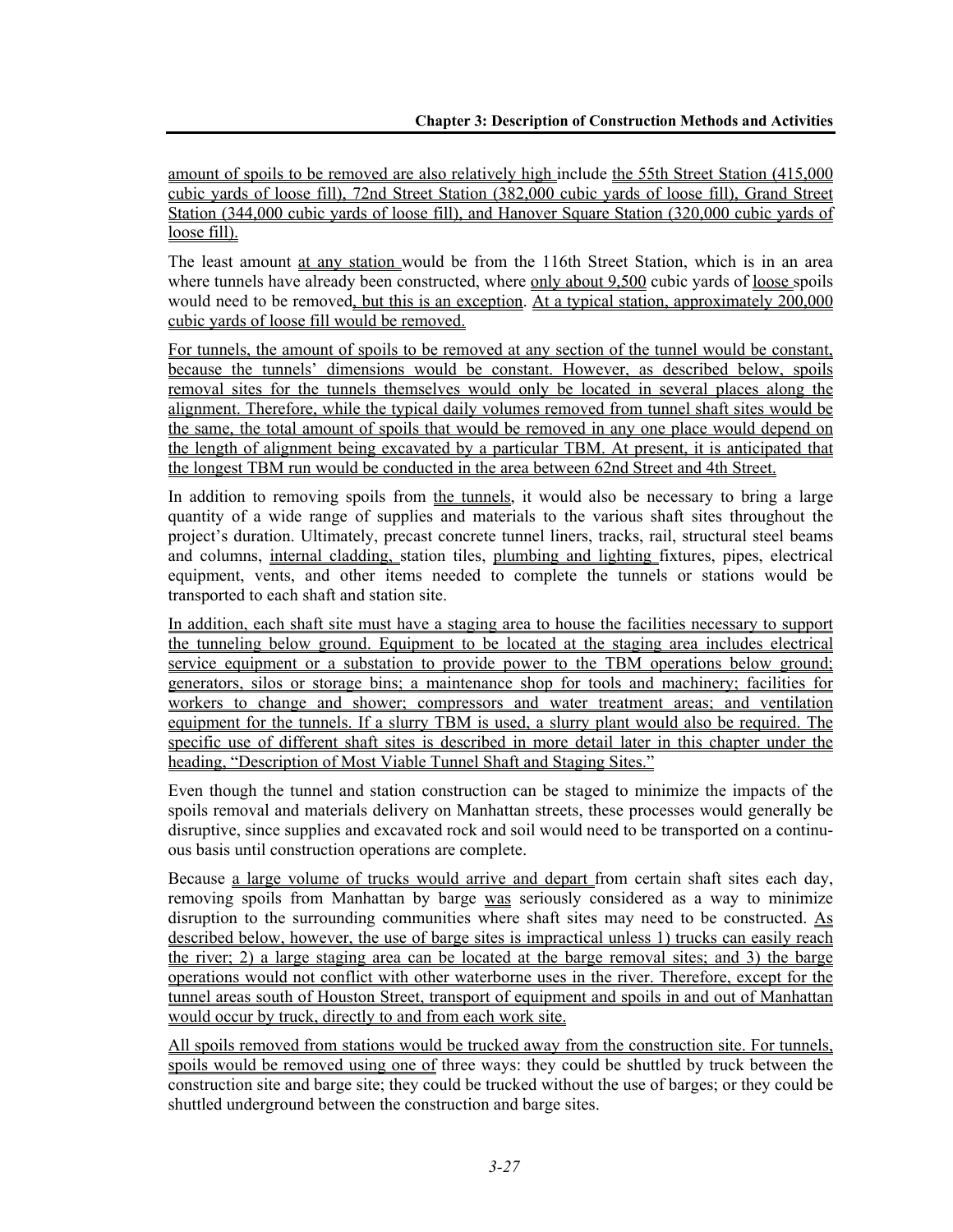In addition, options for transferring spoils by rail through the 63rd Street Tunnel under the East River, perhaps in coordination with the MTA's LIRR East Side Access Project, were explored. However, these options would not be feasible because of the conflict with operating rapid transit service on the upper level of the 63rd Street Tunnel and with construction activities for the East Side Access Project on the lower level.

However, before a final decision is made on whether to use trucks or barges for spoils removal, such other factors as the number of times the spoils would need to be handled before reaching their final destination; the distance between the off-loading site for the barge and the final location of the spoils; the potential environmental benefits and disadvantages of each method; and the potential risk to the overall project schedule related to the need to secure permits for barging operations must be considered, as discussed below.

# *SPOILS REMOVAL AND SUPPLY DELIVERY BY TRUCK*

# *Truck Loading*

Most materials that would exit or enter a tunnel or station would likely be moved by crane or vertical conveyor to and from the street. This could occur for up to 24 hours each day. In most cases, spoils would be removed and loaded directly onto trucks. However, in some cases, spoils could also be loaded into containers while still underground; these containers could be stored below ground at night to avoid disrupting the surrounding communities overnight, or they could be stored above-ground for subsequent transfer to trucks. Alternatively, truck loading could theoretically occur below-ground, with trucks lowered into the tunnel by a truck hoist, but doing so would severely limit the productivity of the tunneling operation, substantially lengthening the overall duration of the work in each excavation area and increasing the time during which any particular neighborhood would be disturbed by construction activities. Consequently, belowground loading is not contemplated for the Second Avenue Subway project.

At any given point, there would likely be a queue of trucks at the shaft sites for loading of spoils and unloading of construction materials, such as tunnel liners. This queue would be formed in a location designated for the purpose, to minimize the impact on other traffic in the construction area.

In general, the machinery that would be used to move spoils above-ground is typical of that found at other construction sites, and would include cranes ranging in size up to 150 feet tall, as well as vertical conveyors averaging about 20 feet tall to permit 14½-foot-tall trucks to load. If a storage hopper is used to store spoils before loading the trucks, the vertical conveyor could be 5 to 10 feet higher. To control dust and noise, the conveyors and hopper would be covered, the hopper could be lined with rubber, and the trucks could be enclosed; nevertheless, loading and unloading rock and other materials into trucks would be noisy.

# *Summary of Truck Volumes*

l

Excavation of the Second Avenue Subway tunnels alone would require more than 200,000 truck trips entering and leaving Manhattan over the course of the project;<sup>1</sup> this number has doubled since the SDEIS was published. During the tunnel/station excavation phase, trucks would haul

<sup>1</sup> Throughout this FEIS, it has been conservatively assumed that 10-cubic-yard trucks would be used to transport spoils and the various construction materials. If larger capacity trucks were used instead, the number of truck trips would decrease substantially.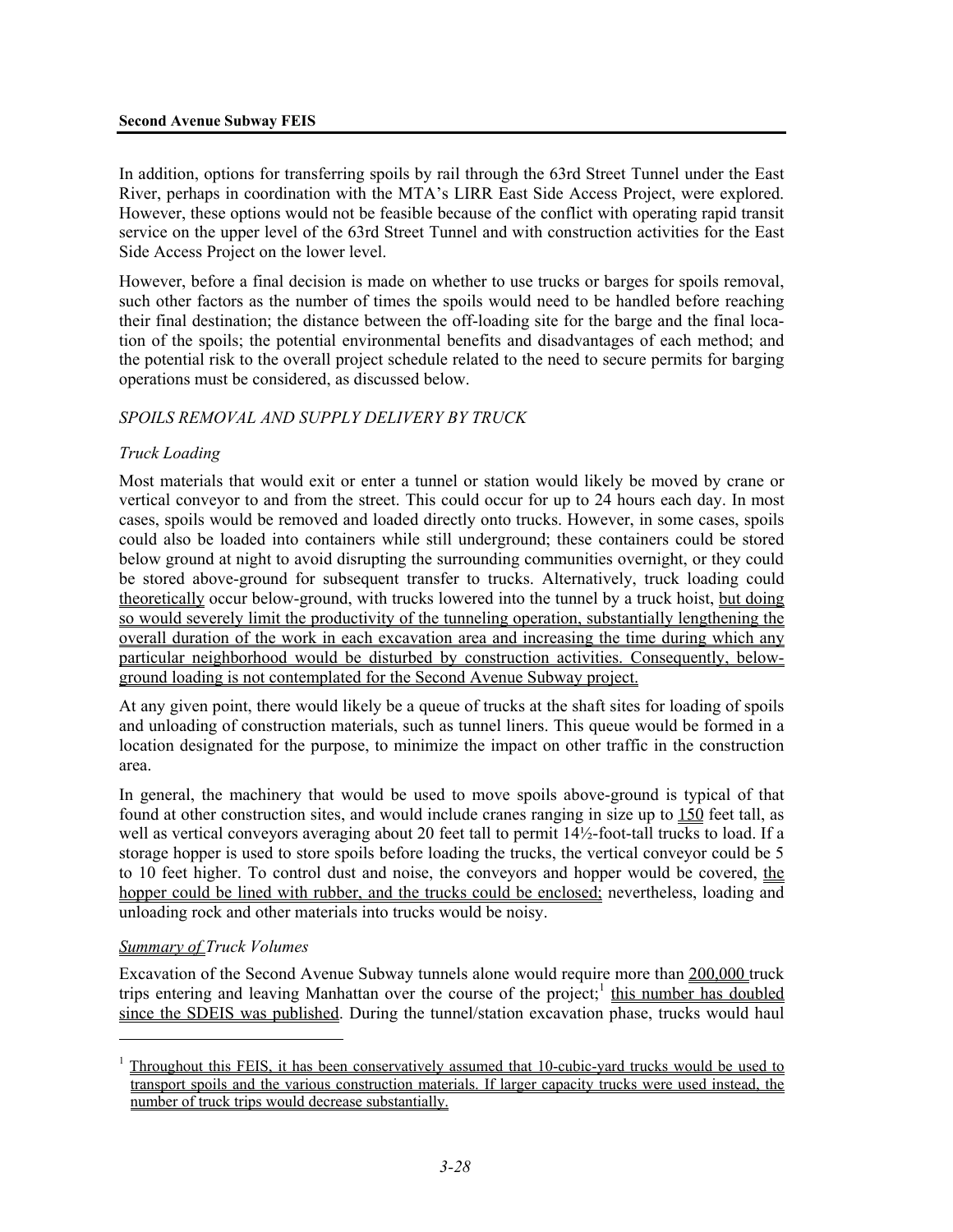spoils from the station sites and shafts and deliver materials to these sites. Trucks would also bring supplies and other deliveries to the construction sites, including tunnel lining and other construction materials and equipment (i.e., structural steel, roadway deck panels, rock anchors, etc.). The approximate number of round-trip truck trips required at each type of construction site during peak period construction periods for the various activities would be as follows:

- Slurry wall construction—Total of 140, with 100 trucks entering and exiting the site per day on average to remove spoils and an additional 40 trucks per day bringing deliveries.
- Cut-and-cover station excavation—Total of 120 to 150, with 70 to 100 trucks entering and exiting the site per day on average for spoils removal (vs. 200 identified in the SDEIS) and another 50 trucks entering and exiting for deliveries. Once excavation is complete, the number would drop to about 30 trucks arriving and departing at the site to bring deliveries.
- Mined station excavation—Total of 85 to 105, with 60 to 80 trucks entering and exiting the site per day on average for spoils removal (instead of the 20 cited in the SDEIS, because the proposed station volumes are larger), and another 25 trucks bringing deliveries. 1
- Soft ground tunneling with TBMs—155 total, with 105 trucks entering and exiting the site per day on average at shaft sites to remove spoils and another 50 trucks making deliveries daily.
- Hard rock tunneling—Total of 210, with 160 trucks entering and exiting the site per day on average at shaft sites to remove spoils and another 50 trucks making deliveries.<sup>2</sup>

For comparison purposes, during a typical morning or evening peak traffic period, approximately 2,000 vehicles run along Second Avenue in the East 90s; of these, between 250 and 400 of these vehicles could be classified as heavy vehicles (i.e., tractor-trailers, buses, or vehicles with three or more axles).

As noted previously, it is not anticipated that spoils from two TBMs would be removed from the same location simultaneously. In most locations along the alignment, the four activities listed above would not occur at the same time. For example, slurry wall construction would be complete before cut-and-cover activities would begin. Station construction would typically not occur while that section of tunnel was being bored using a TBM. At stations located close to shaft sites from which TBM tunnel spoils are being removed, however, the TBM activities and some construction activities for the station (e.g., slurry wall construction) could occur at the same time. In this case, approximately 350 trucks would arrive at and depart from the area each day.

l

<sup>1</sup> To be conservative, the traffic analysis in the FEIS assumes all stations would be constructed by cut-andcover.

 $2 \text{ In some rock or soil conditions, TBMs would be able to excavate spoils more quickly than in others.}$ Therefore, on certain days, more spoils could be excavated than on others, requiring a greater number of trucks. Other variables affecting the required amount of truck movements are the length of the construction day, the number of shift changes, and the need to fix machinery (and therefore slow production). However, in all cases, the maximum amount of spoils that could be removed on any given day would be constrained by the speed at which the tunneling activity can occur. Conservative assumptions for the analyses presented in this document were made regarding the intensity with which these activities can take place.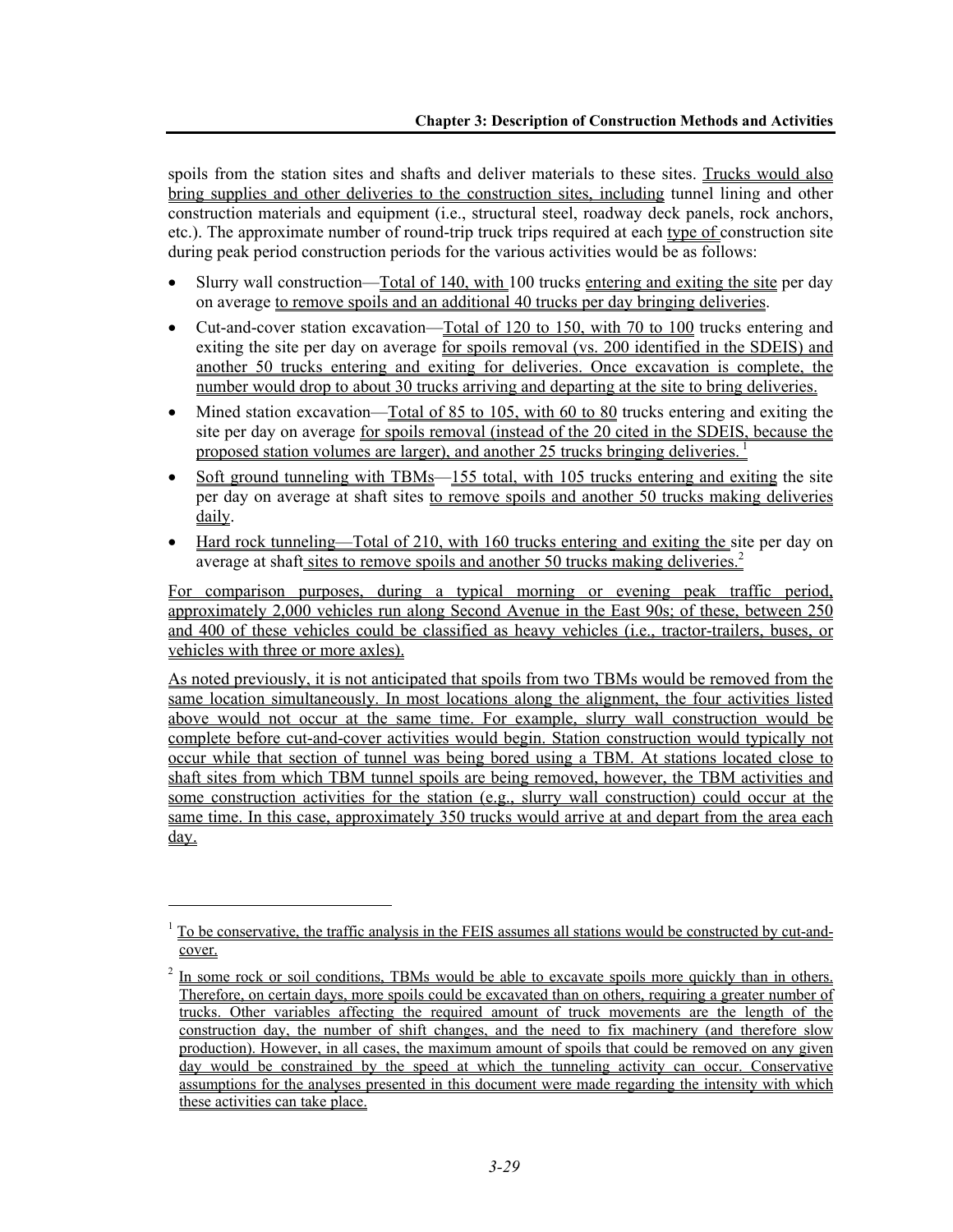In general, spoils removal from the open-cut stations would generally happen at a faster rate than at the stations constructed predominantly by mining. Therefore, as a rule, a greater number of spoils removal trucks would arrive at and depart from open-cut stations on a daily basis. For the Second Avenue Subway, the average number of spoils removal trucks coming and going from the open cut station at 125th Street would be the highest, at approximately 120 trucks per day, and the amount at the 116th Street Station would be lowest, at only 20 trucks per day. At most other open cut stations (106th Street, 96th Street, 34th Street, Houston Street, Grand Street, and Chatham Square, and Seaport), the average number of trucks arriving and departing for spoils transport would range from approximately 70 to 100 trucks per day for the spoils removal operations. At 55th Street, an open cut station, the number would be somewhat lower, at about 80 per day. At the various mined stations—86th, 72nd, 42nd, 23rd, 14th, and Hanover Square the typical number of daily trucks arriving and departing would range from 60 to 70. As noted above, an additional 50 round-trip truck trips could also be needed per day at each site for materials delivery.

Once excavation and lining work for each tunnel segment or station area is complete, the construction/installation phase would begin. During this time, rail and equipment would be installed through the tunnels and platforms, mezzanines, stairwells, etc., would be constructed within the stations; and fan plants and other ancillary equipment would be installed. During this phase, an estimated 25 truck trips per day would be made to each site for delivery and removal of construction/installation materials.

# *Potential Truck Routes for Spoils Removal*

Depending on the locations where spoils would be removed and the ultimate destination of the materials, the trucks transporting spoils and construction materials could take various routes to and from the alignment. If barges (discussed below) are not used to transport spoils generated south of Houston Street, trucks carrying spoils would travel to the closest available river crossing to exit Manhattan; the river crossings that might be used include the Willis Avenue Bridge, Third Avenue Bridge, Triborough Bridge, or Queensboro Bridge for activities north of 63rd Street; the Queens-Midtown Tunnel for activities in Midtown Manhattan; the Manhattan Bridge or Williamsburg Bridge for activities between the Houston Street and Chatham Square; and the Brooklyn-Battery Tunnel for activities in Lower Manhattan. Once out of Manhattan, the trucks would use various routes to reach their final destinations. If barges are used to bring materials to and from Pier 6, trucks or a covered above-ground conveyor system would operate between construction sites and the barge site. If trucks are used, they would travel on Gouverneur Lane or Old Slip to the barge site near Pier 6 for loading and unloading. As described in more detail immediately below, barge operations are no longer proposed at 129th Street and the East River because the site would not be available when needed during project construction. More information on how and where spoils might be managed off-site is presented later in this chapter.

# *SPOILS REMOVAL AND SUPPLY DELIVERY BY BARGE*

The Harlem and East Rivers are relatively close to the Second Avenue Subway alignment at several locations, providing the opportunity to transport spoils and other materials to and from Manhattan by barge. To take advantage of waterborne transportation opportunities, riverfront sites were explored along most of Manhattan's East Side. Two sites initially stood out as potentially viable: at 129th Street along the Harlem River, and near Pier 6 on the East River in Lower Manhattan.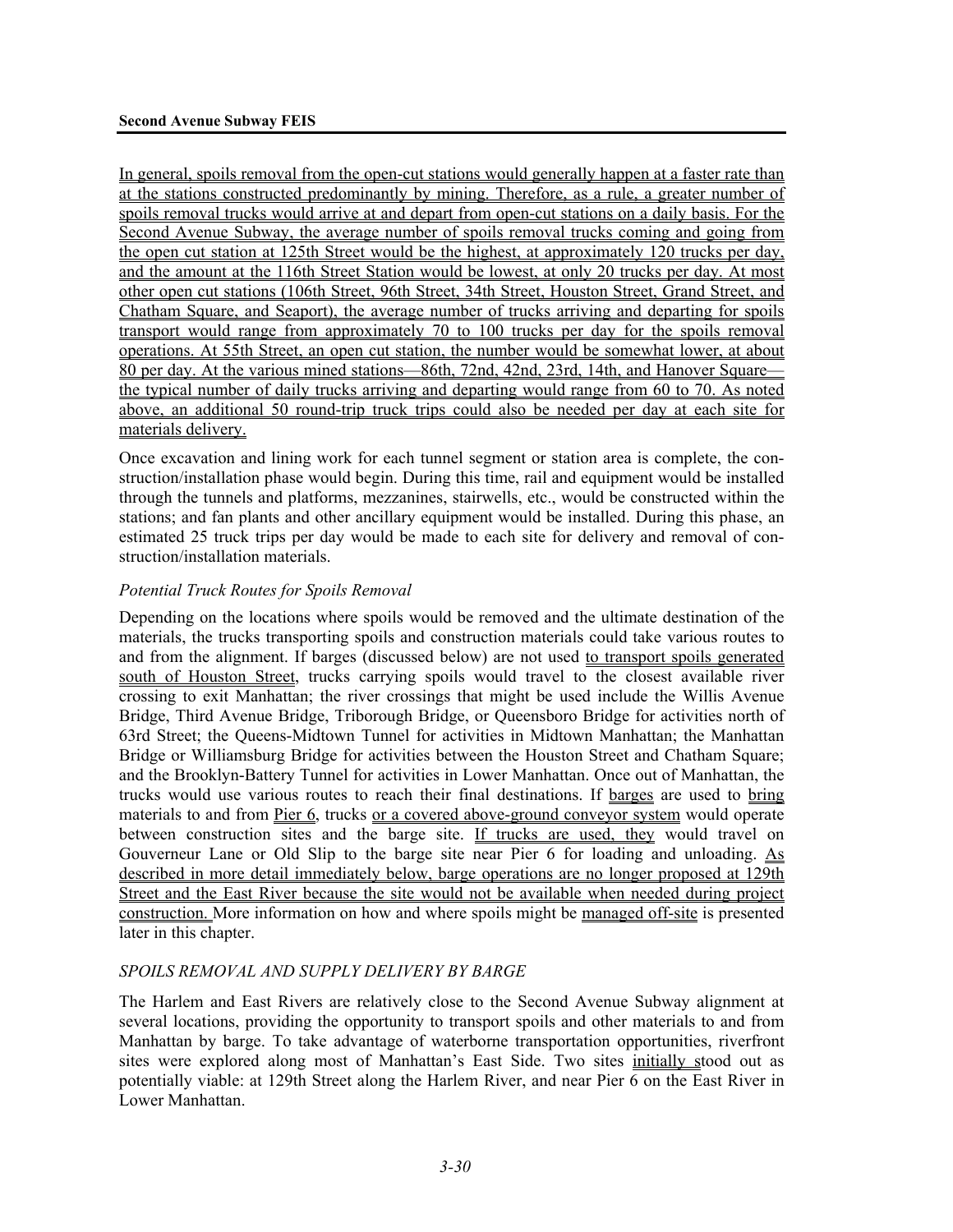The implications of using the Pier 6 site, including dredging and other necessary permits, are discussed later in this FEIS in Chapter 15, "Natural Resources." However, since issuing the SDEIS, NYCT has decided to eliminate the barge site at 129th Street. The New York City Department of Transportation has a series of three major bridge reconstruction projects planned in the vicinity, with completion of the third bridge scheduled for October 2009. These projects will require use of the upland site needed to accommodate any planned barge activities undertaken by the Second Avenue Subway project. Consequently, the site is no longer available for use as a barge site, and has been eliminated from further consideration by the project as a barge site. If NYCDOT's plans change, this site could potentially be used as a staging area. Should NYCDOT's plans change in the future and the 129th Street (or other) barge site become available, a supplemental environmental review would be conducted.

At Pier 6, the potential barge site would likely require three (instead of two described in the SDEIS) barge cranes to be located next to the bulkhead (see Figure 3-12). These cranes would be used to load spoils and materials on or off the barges. If underground conveyors are used to transport spoils, a shaft would also have to be located near the bulkhead on the land side or in the water. Various stockpiles and construction trailers would also be needed. Approximately 12 barge trips would be made from the barge site every day. In addition, approximately three additional barges could be moored in the vicinity to store materials; this additional storage space would be needed because of the narrowness of the land between the East River and the FDR Drive at Pier 6. Details about construction needed to install the barge facility are provided below.

# *OPTIONS FOR MANAGING SPOILS*

As described above, a total of some 6.3 million cubic yards of rock and soil would be removed from the Second Avenue Subway tunnels and station locations. This material could be transported from Manhattan to one or more disposal sites. Most of the material excavated between 92nd and 4th Streets would be clean, crushed rock, which can be reused beneficially at other locations. (The rock removed for the project is less likely to be contaminated because of both its depth and impermeability.) Reuse opportunities for uncontaminated rock could include filling abandoned mines, building artificial offshore reefs, reinforcing bulkheads, or use in road paving materials, depending on the consistency of the spoils materials. For example, crushed rock from the large water tunnel that the NYCDEP is constructing is being transported by rail to Long Island, where it is being used as base material for road construction, and by truck to Staten Island, where it is being used as cover for the Fresh Kills Landfill. NYCT would work with federal, state, and local agencies to identify reuse opportunities. Accordingly, NYCT would seek designation by the New York State Department of Environmental Conservation as a beneficial use project.

Materials excavated from soil segments of the project are more likely to be contaminated because they are typically nearer the surface, where contaminants from previous or current industrial uses can collect or be carried by groundwater. Soils are therefore less likely to be suitable for beneficial reuse, although opportunities may still exist; for example, it may be possible to reuse clean soil spoils on-site as fill. Chapter 14, "Contaminated Materials," provides more information on the procedure to be used to identify contaminated spoils and manage them at appropriate locations.

Numerous factors affect the selection of the ultimate destination of the Second Avenue Subway's spoils. The crushed rock could be used at numerous different locations, particularly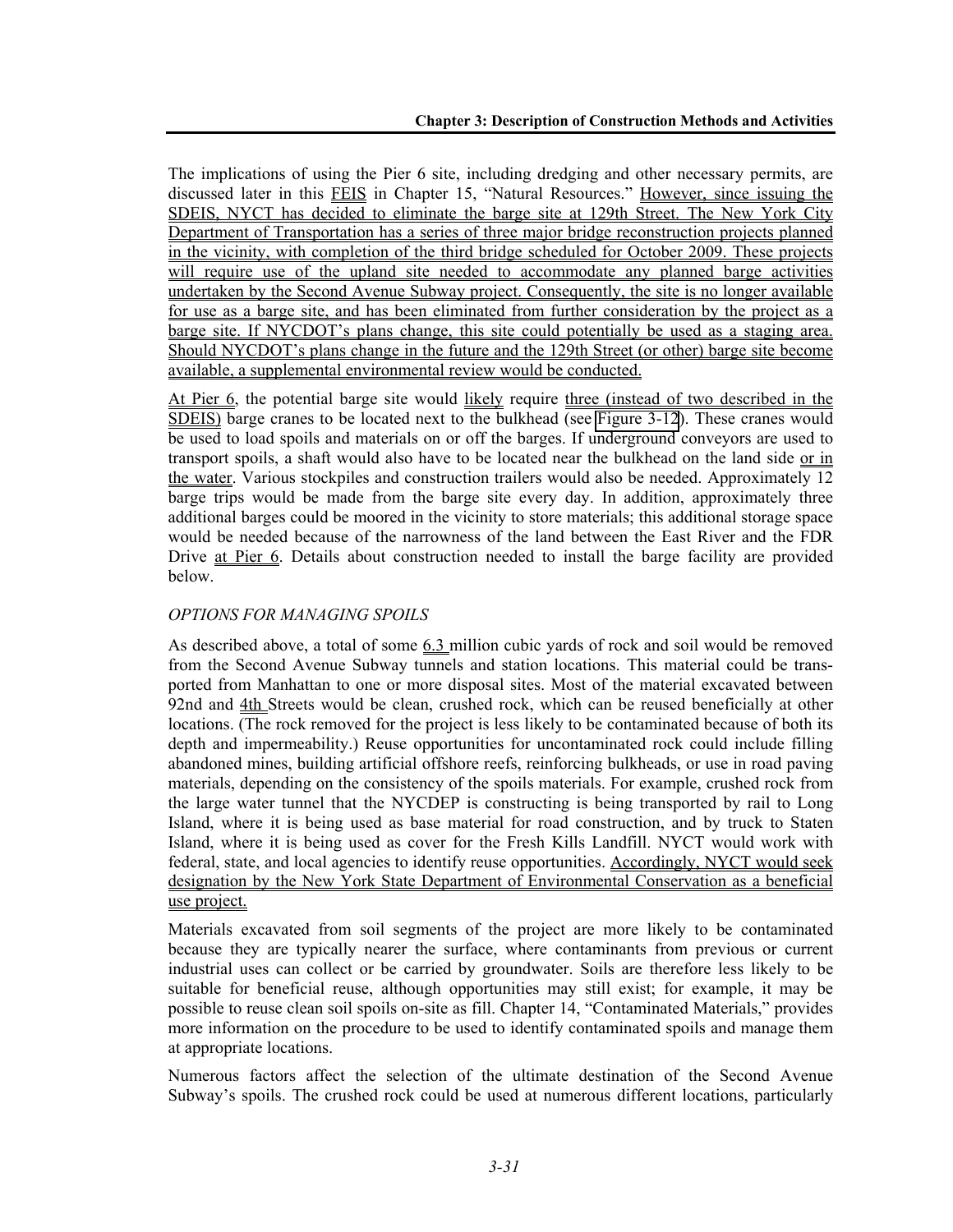since it would be removed over a period of several years. The final destination for the spoils materials cannot yet be determined, because:

- The sequence and duration of construction, and hence the timing for when spoils would be generated, has not yet been finalized.
- Only limited results of site testing to determine suitability of spoils for disposal or reuse are known at this time.
- Construction methodologies have not yet been finalized.
- It is not currently known what other large construction projects, landfill reclamations, mine reclamations, or similar opportunities, might be underway that could use fill materials generated at particular time periods in the future by the Second Avenue Subway in a beneficial manner.

The project is currently developing a spoils management plan to address the ultimate management of the project's spoils. The spoils management plan will be consistent with federal and state requirements for solid/hazardous waste management.

### **ANALYSIS OF POTENTIAL SHAFT SITES, STAGING AREAS, TUNNEL EXCAVATION, AND SPOILS REMOVAL SITES**

As mentioned earlier, shaft sites and staging areas would be needed at several locations along the alignment where the various types of TBMs or conventional mining operations would commence and possibly where they end; where construction materials enter the tunnel; and/or wherever excavated rock and soil are removed. To minimize construction duration and community impacts, it may be possible and desirable to locate shaft sites at stations or other locations where cut-and-cover construction or ground openings would have to occur anyway. If possible, these activities should be located away from sensitive uses such as residences or community facilities. The process for selection of potential sites for these activities, and a description of the characteristics of each site, are presented below.

### *SITE SELECTION AND SCREENING PROCESS FOR TBM AND MINED CAVERN OPERATIONS*

An investigation was undertaken to identify potential shaft sites and staging areas that might be used for the subway's construction. Given the potential for adverse environmental and community impacts at shaft sites and staging areas, identifying sites removed from residences, businesses, and community facilities was a key initial priority. However, despite extensive research, given Manhattan's overall density, finding sites that would not create any environmental impacts or neighborhood disturbance proved to be impossible. No vacant lots were located anywhere along the alignment that were large enough, dimensioned appropriately (i.e., provided enough Second Avenue frontage to support required operations) *and* located away from occupied buildings or other sensitive uses. Consequently, the investigation team instead focused on finding sites that would create the least disruptive environmental impacts and then explored construction methodologies that would take advantage of the various sites.

The task of identifying and evaluating potential shaft, staging, and spoil removal sites along the entire alignment entailed a combination of map review, field research throughout the areas where shaft and related sites appeared most likely to be needed, and supplemental research. This effort was conducted primarily from August 2001 through February 2002, although some studies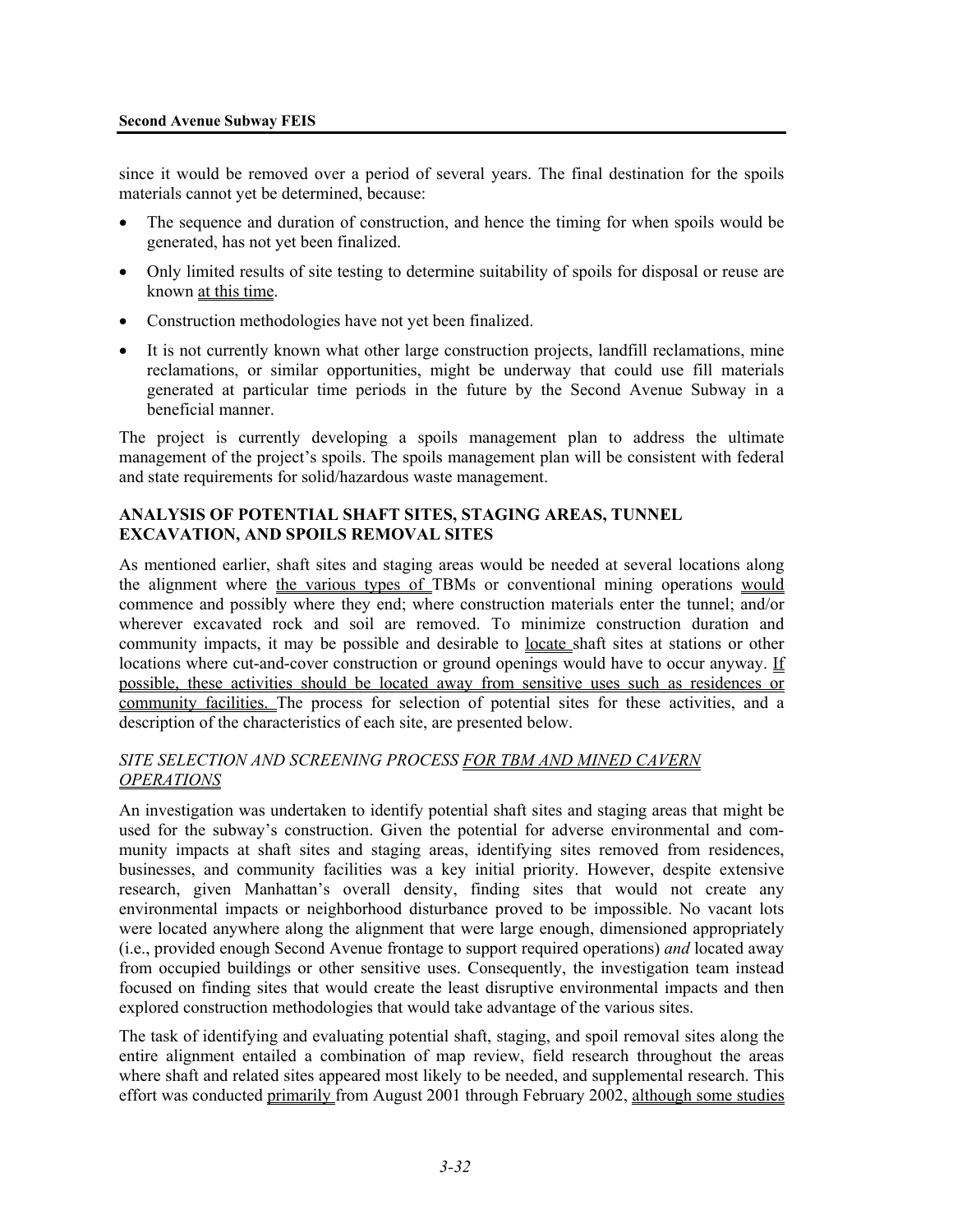continue during ongoing engineering. Generally, the process for identifying potential sites involved listing those sites that appeared potentially viable (i.e., underdeveloped) and then considering a variety of screening factors to choose the best sites. Evaluations included consideration of the following factors:

- *The suitability of each site for construction purposes.* This included consideration of the site's location in relationship to the alignment, the approximate measurements of the site, and an evaluation of how the site would function operationally.
- *Whether the sites are publicly or privately owned*. Publicly owned sites were sought, where possible, to avoid the need to acquire private property*.*
- *The extent to which residents and businesses might be displaced.* Because its impact would be permanent, and because it would most directly affect people's lives, residential or business displacement was considered to be a significant environmental effect. Nevertheless, in certain cases, if the only impact a potential shaft site would have is displacement, and if the alternative were identifying a site that created other significant adverse impacts, it could be preferable to displace some residents or businesses instead of creating multiple adverse impacts. In such cases, for obvious reasons, alternatives that would displace the fewest number of people were considered to be preferable.
- *The extent to which any nearby sensitive uses, such as residences, schools, houses of worship, hospitals, parks, playgrounds, and community facilities, might be adversely affected by noise and other disturbances*. Since activities occurring on the shaft sites are likely to be quite disruptive for long periods almost every day of the year, for a number of years, the project seeks to avoid locations proximate to such sensitive uses.
- *Whether the shaft sites might affect parks and playgrounds*. Parks are used by many people and are critical recreational and visual outlets for a city as compact as New York. Parks are also protected under Section 4(f) of the Federal Department of Transportation Act (see the Section 4(f) Evaluation included at the end of the main volume of this FEIS). This Act requires that properties such as parks cannot be "used" unless there is no feasible and prudent alternative to their use and all possible planning has been undertaken to minimize harm to the properties.
- *Whether the shaft sites might adversely affect historic and archaeological resources*. Certain historic and archaeological resources are also protected under Section 4(f) of the Department of Transportation Act. In addition, avoiding or minimizing impacts upon such resources is a general project goal and a requirement of the National Environmental Protection Act (NEPA) and Section 106 of the National Historic Preservation Act.
- *How existing traffic patterns and conditions could be affected—for example, reviewing whether sites would be located in areas where traffic is particularly congested*. To the degree feasible, shaft sites should not be located in places where they will exacerbate problematic traffic conditions, or where they could result in air quality impacts. This said, traffic concerns already exist in much of Manhattan and the region, and it may not be feasible to meet this condition in certain areas—particularly Midtown. The sites' proximity to bridges, highways, and tunnels that would provide easy access and egress for construction vehicles with minimal disturbance to local traffic was also evaluated.
- *The likelihood that hazardous materials are present.* Indicators of possible hazardous materials were sought based on a review of historic land use maps*.*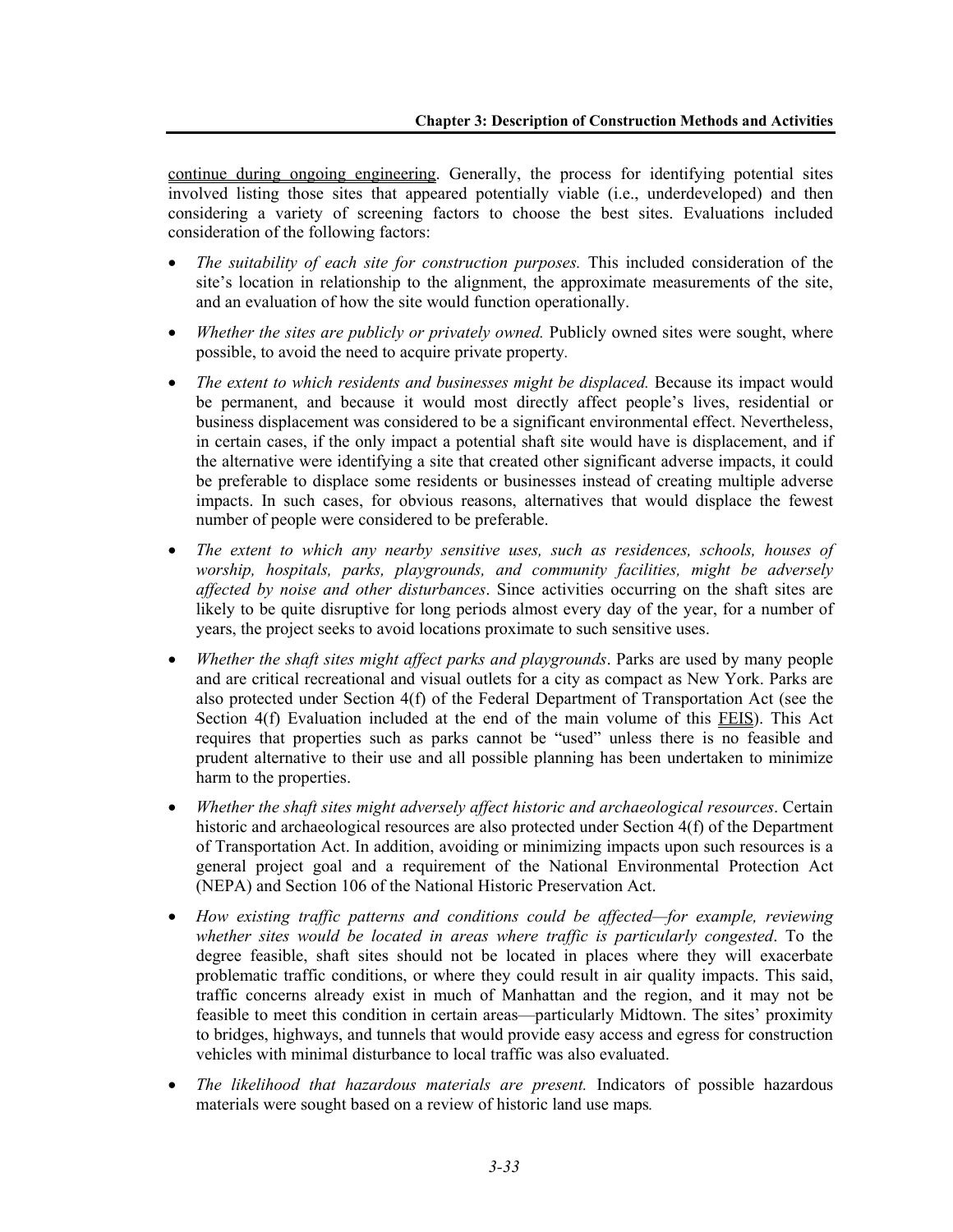#### **Second Avenue Subway FEIS**

- *Other environmental concerns*. For example, given that shaft sites and staging areas could curtail sidewalk and street access adjacent to shops and businesses in certain areas for extended periods of time, consideration was given to locating such activities away from businesses. Similarly, consideration was also given to environmental justice concerns, natural resources, land use patterns, and other issues.
- *Input received through meetings with and outreach to resource agencies.* Meetings were held with the New York City Department of Parks and Recreation, The New York State Historic Preservation Office, and the New York City Landmarks Preservation Commission regarding potential project effects on existing parks or historic resources. In addition, outreach was conducted to the U.S. Army Corps of Engineers and the New York State Department of Environmental Conservation regarding permitting issues.

These environmental factors were studied at a preliminary screening level for purposes of identifying potential sites. Detailed environmental evaluations of the potential sites follow in the technical chapters included in this FEIS.

### *DESCRIPTION OF MOST VIABLE TUNNEL SHAFT AND STAGING SITES*

Based on the factors identified above regarding construction needs and environmental priorities, the locations identified as most appropriate in view of the considerations summarized in the previous section of this FEIS were as follows. It should be noted that in addition to the sites identified below, spoils would also need to be removed at all 16 stations and at the various underground storage tracks under consideration. Shafts at certain stations or at other locations where cut-and-cover excavation would already occur would also be used to remove TBMs at the end of their runs. The sites for TBM spoils removal and staging activities are as follows:

- Trucking site along Second Avenue north of 125th Street for potential underground storage tracks constructed as part of Phase 2 (Site A);
- Trucking site at 125th Street and Third Avenue, within the right-of-way to be used during construction of Phase 2 (Site B);
- Trucking site near 96th Street or 92nd Street (Sites  $C$ ,  $D$ , and  $E$ ) during construction of Phase 1;
- Trucking site at 66th Street in the vicinity of the 63rd Street connector tunnels (Site E) during Phase 1's construction;
- Trucking sites near 35th and 32nd Streets (Sites G, H, I, and J) to be used during construction of Phase 3;
- Possible trucking site near Houston Street (Sites K and L), used during construction of Phase  $3$ ; and/or
- Trucking or barge sites in Lower Manhattan (Sites M, N, O, and P) during Phase 4's construction.

These sites are described below (see Figures 3-13 and 3-14). Please also see the photographs provided in Appendix C.

#### *Site Along Second Avenue North of 125th Street*

Several potential staging or shaft sites were initially identified at the northern end of the project, either used alone or in conjunction with a barging operation at 129th Street. However, with elimination of the barging operation at 129th Street and the Harlem River, most of these sites are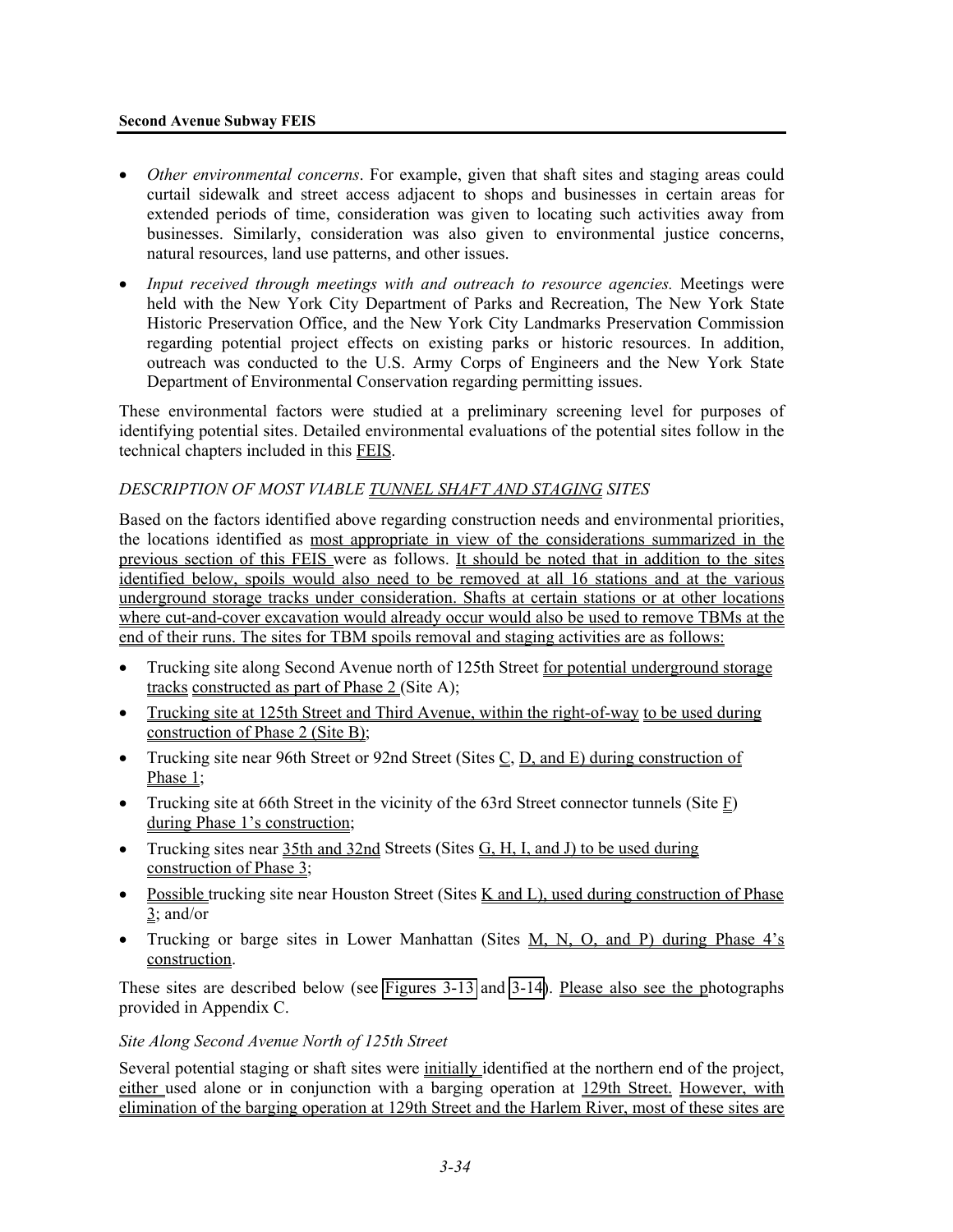no longer viable as significant spoils removal areas supporting tunneling operations. Additionally, with the substantial reduction in the footprint of any underground storage yard north of 125th Street (see Chapter 2), the need for large spoils removal areas in this vicinity has been substantially reduced. Finally, the New York City's Economic Development Corporation has announced plans to construct a large auto showroom complex on Second Avenue between 128th and 127th Streets, eliminating two of the sites previously considered in this area for project use.

At this time, the only site north of 125th Street being considered as a staging area for spoils removal is owned by NYCT and is located between 129th and 128th Streets on the west side of Second Avenue. This site, known as Site A (see Figure 3-13), is used for bus storage. Provided that the bus operations can be relocated, the small building currently on the site would be removed and the site used for materials storage if the 129th Street underground storage yard were to be constructed during Phase 2 of the project's construction period. Site A could also be used for trucking out of Manhattan, given its proximity to bridges and highways.

Site A would provide excellent access to the Willis Avenue, Third Avenue, and Triborough Bridges. Weight limits on these bridges would be respected. This site is also well situated to minimize disturbances to residences and businesses, as it is not adjacent to such uses. However, the noise, dust, and activities associated with construction could affect recreation in the park. be trucked directly to their ultimate destination, without using a barge to transport the spoils.

## *Sites at 125th Street and Third Avenue and at Second Avenue near 121st Street, both within the Right-of-Way*

As described previously, the alignment in the vicinity of 125th Street has been refined since publication of the SDEIS, and the project's engineers have determined that it would be possible to reduce the amount of cut-and-cover construction needed in this area and use a dual mode (rock and soft ground) TBM instead. This requires creating a shaft to launch and retrieve the TBM and spoils generated by its operation. The least disruptive way to create the TBM shaft in this area would be to use the eastern end of the 125th Street Station box at Third Avenue to insert the TBM, which would then bore south around the curve onto Second Avenue to approximately 122nd Street, where it would be removed. A portion of the alignment immediately north of the existing tunnel segment south of 120th Street would need to be created using cut-and-cover techniques in any case, because the TBM cannot drill directly into the existing tunnel box. Consequently, the engineers have determined that the least disruptive way to create a TBM removal shaft in this area would be to extend the area of cut-and-cover construction from approximately 120th Street to midblock between 121st and 122nd Streets. In the project assessed in the SDEIS, cut-and-cover construction and excavation would have been needed in this location under any case.

At approximately 122nd Street, the TBM would be removed and reinserted at 125th Street and Third Avenue (known as Site B) for the second tunnel bore needed to complete the second tunnel. The spoils from the curved tunnels would be removed from the shaft site at 125th Street and Third Avenue as well.

In addition, to reduce the amount of cut-and-cover construction on 125th Street and to enable the lengthening of each of the tail tracks located west of the 125th Street Station, a dual mode TBM would be used to excavate through the station to the underground storage tunnels extending between the station and approximately 525 feet west of Fifth Avenue, and to remove the tunnel spoils. A TBM retrieval shaft may be built within the 125th Street right-of-way to withdraw the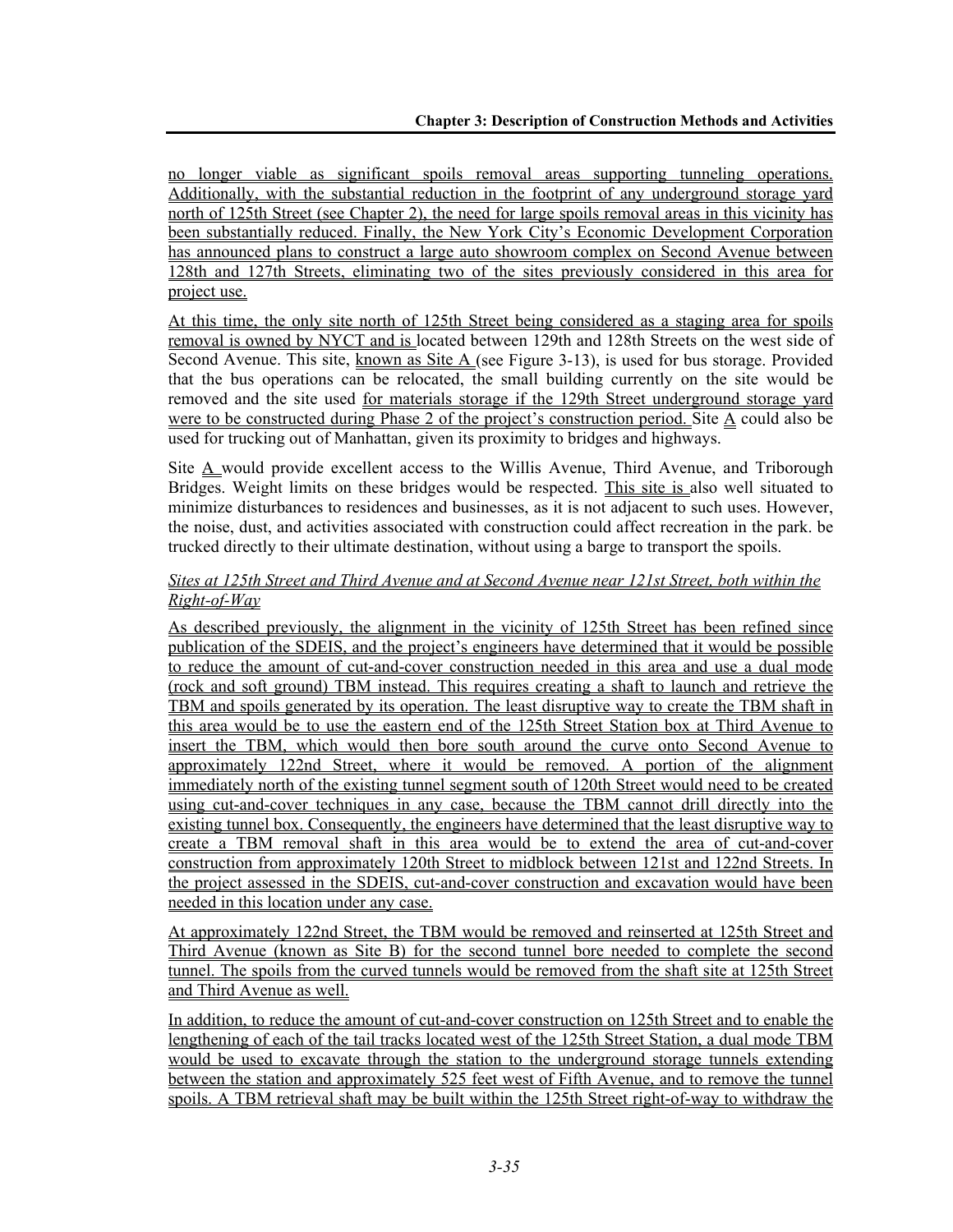#### **Second Avenue Subway FEIS**

#### TBM for a return run from the 125th Street Station box west, again requiring some cut-andcover construction.

The sites described above would only be used during a limited period when Phase 2 of the project is being constructed, and would not be required to support any additional construction activities for the subway.

#### *Site Near 96th Street*

1

As described in more detail in Chapter 6, "Social and Economic Conditions," the area between 99th and 92nd Streets is predominantly residential, with the highest concentration of residential uses located south of 96th Street. In addition to some retail, the area also includes several large institutional uses, such as Metropolitan Hospital located between 99th and 97th Streets, the Islamic Cultural Center of New York between 97th and 96th Streets near Third Avenue, and a school on 96th Street between Second and First Avenues.

Overall, the area from 99th to 92nd Street must be excavated using cut-and-cover technology and a significant volume of spoils would be removed from the Second Avenue Subway alignment in this vicinity. There are three main reasons for this:

- First, the area between 99th and 98th Streets would need to be constructed by cut-and-cover construction under any case, because of the need to connect to the existing shallow tunnel in soil that begins at 99th Street.
- Second, between 99th Street and 92nd Street, the tunnel alignment would travel through soil, rather than rock; consequently, the tunnel and 96th Street Station would need to be constructed by cut-and-cover construction in this area.
- Finally, from approximately 92nd Street southward, the tunnel would be built through hard rock, making use of TBM appropriate. The northernmost point where the rock profile is close enough to the street surface to facilitate the start of the project's TBM operation to mine rock to the south is in the vicinity of 92nd Street. Consequently, some kind of shaft to launch the TBM operation is required at or near 92nd Street. As discussed above, this shaft site would need to be between two and three blocks long to launch the TBM, assuming the use of park space at Playground 96 in conjunction with TBM mining.

Because a substantial open cut would need to be made from 99th Street to 94th Street to construct the tunnel and 96th Street Station, and because another cut would need to be made between 94th and 91st Streets for the tunnel and to use the TBM, a large amount of spoils would have to be removed along Second Avenue in this area. From a cost and schedule perspective, once this cut is open (Site C ), it would be most efficient if the excavated area could also be used to remove spoils excavated from the TBM as it moves south to the southernmost limit of Phase 1 at 62nd Street. The amount of spoils coming from both the open station cut area and the TBM mining operation would account for nearly 700,000 cubic yards of loose spoils—over 10 percent of all spoils generated by the Second Avenue Subway.<sup>1</sup> Barge operations were considered in this area but rejected given the difficulty of accessing the waterfront.

Spoils from the 99th to 91st Street vicinity would be transported using trucks. Vertical conveyors up to 40 feet in length and crane booms up to 150 feet in length would be used to lift

<sup>&</sup>lt;sup>1</sup> Please see the section above entitled "Spoils Removal and Supply Delivery Options" for an explanation of why the amount of spoils has increased since the SDEIS.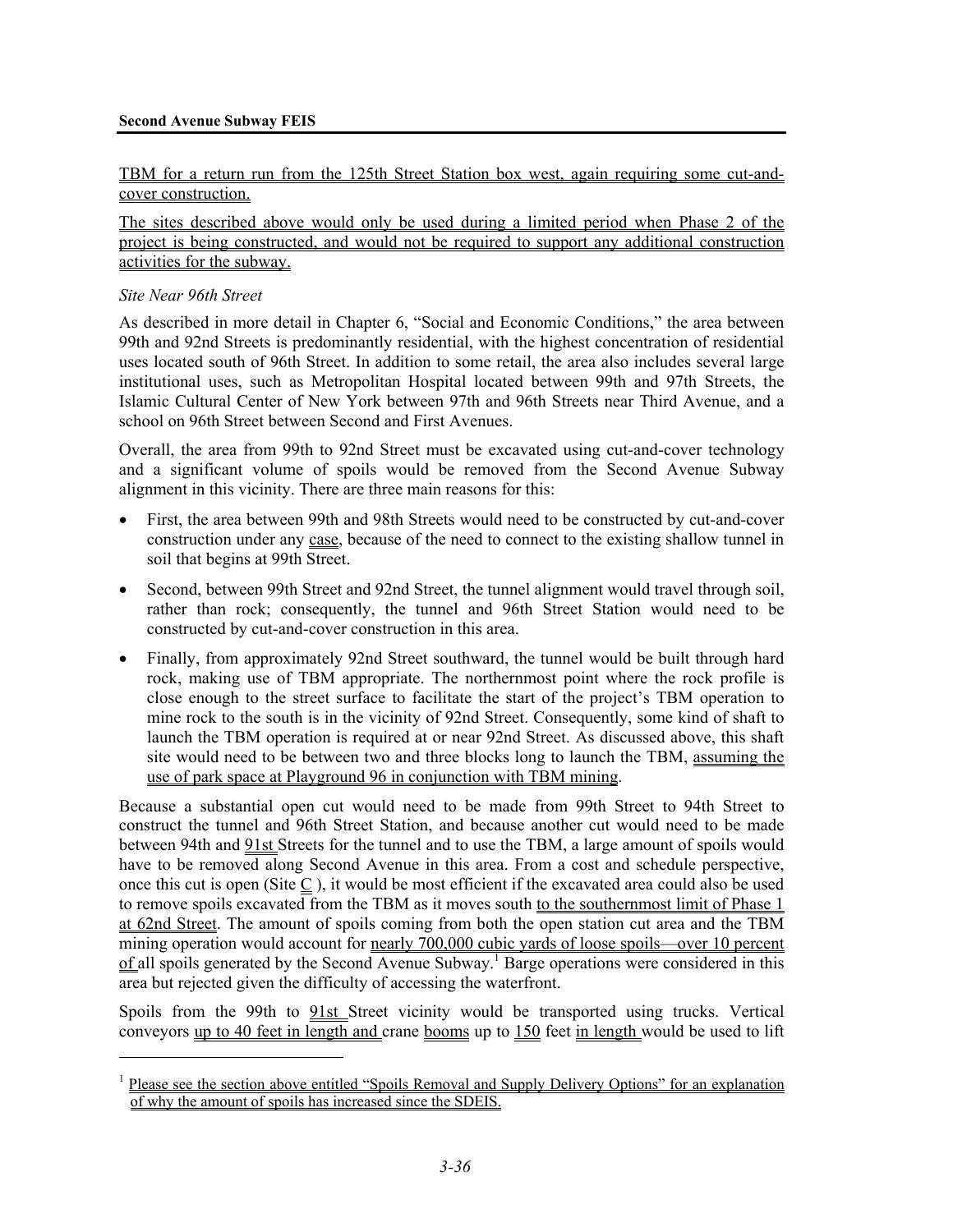spoils from the tunnels and load them onto trucks. These trucks would travel directly out of Manhattan.

In the 96th Street vicinity, a large staging area near the alignment would be necessary to manage the construction activities. This staging area would support a large variety of equipment and materials needed to build the 96th Street Station and tunnels associated with Phase 1 to the immediate north and south, including bulldozers, a substation, generators, silos or other types of storage bins to store materials, a maintenance shop for tools and machinery, a "hog house" (area where tunnel workers can shower), and compressors and water treatment areas. As described previously, some of these operations would be quite disruptive despite all of the measures that would be implemented to minimize adverse impacts. (Such measures are described in subsequent chapters.) Therefore, in addition to closing two moving lanes and one parking lane on Second Avenue to accommodate construction activities, NYCT has determined that it would be desirable to locate some of the more disruptive activities as far removed from occupied buildings as possible. Within this area, the only suitably-sized, off-road staging site not already occupied by residential buildings, a hospital, or active businesses is Site  $D$ , the western portion of the existing Playground 96 (referred to in the MESA DEIS as Manhattan Vocational Playground), a City park located between 97th and 96th Streets on the east side of Second Avenue (see Figure  $3-13$ ).<sup>1</sup> Only the playground immediately adjacent to the Second Avenue right-of-way would be used; the recently refurbished ballfield farther east, adjacent to the High School for Cooperative Technical Education, would not be directly affected. With the decision to build and operate the project in phases, the period of time during which the park area would be used for subway construction activities has been reduced from the 10 years identified in the SDEIS to a maximum of 8 years. By the end of 8 years, the park area would be reconstructed and restored to park use. With the exception of utility trench excavation, no subsurface disturbance is anticipated within the park's boundaries. A wall would be constructed to separate the portion of the park where construction would occur from the remainder of the park and school to the east. In addition, ongoing communication with the school and the New York City Department of Parks and Recreation would occur to minimize disturbances to the extent feasible.

Two different construction operations would occur in the 96th Street vicinity: tunnel excavation and station construction. Following is a detailed description of how the construction would be staged within the 90s. (The term "the 90s" is used throughout the rest of this document to indicate the entire area between 99th Street and the 92nd Street vicinity that would be affected by station and tunnel construction activities.) In all cases, it is assumed that spoils from both the tunnels and 96th Street Station would be trucked from the 90s and transported out of Manhattan via a bridge to the north. Construction of all activities in this area would occur during Phase 1.

*93rd to 91st Street Shaft Site.* As described previously, the northernmost location where the TBM could be launched is located at approximately 92nd Street (Site  $E$ ).

To launch the TBM, the first activity that would occur is utilities relocation in the area from 93rd Street to near 91st Street; this would take approximately 1 year, and would require closing up to half the width of Second Avenue. Afterwards, slurry wall construction would start in the area from 93rd Street to 91st Streets. Traffic lanes on half the width of Second Avenue would be

l

<sup>&</sup>lt;sup>1</sup> See Chapter 7, "Public Open Space" for an assessment of impacts. Also see the "Section 4(f) Evaluation" for the parkland evaluation required by the Department of Transportation Act of 1966.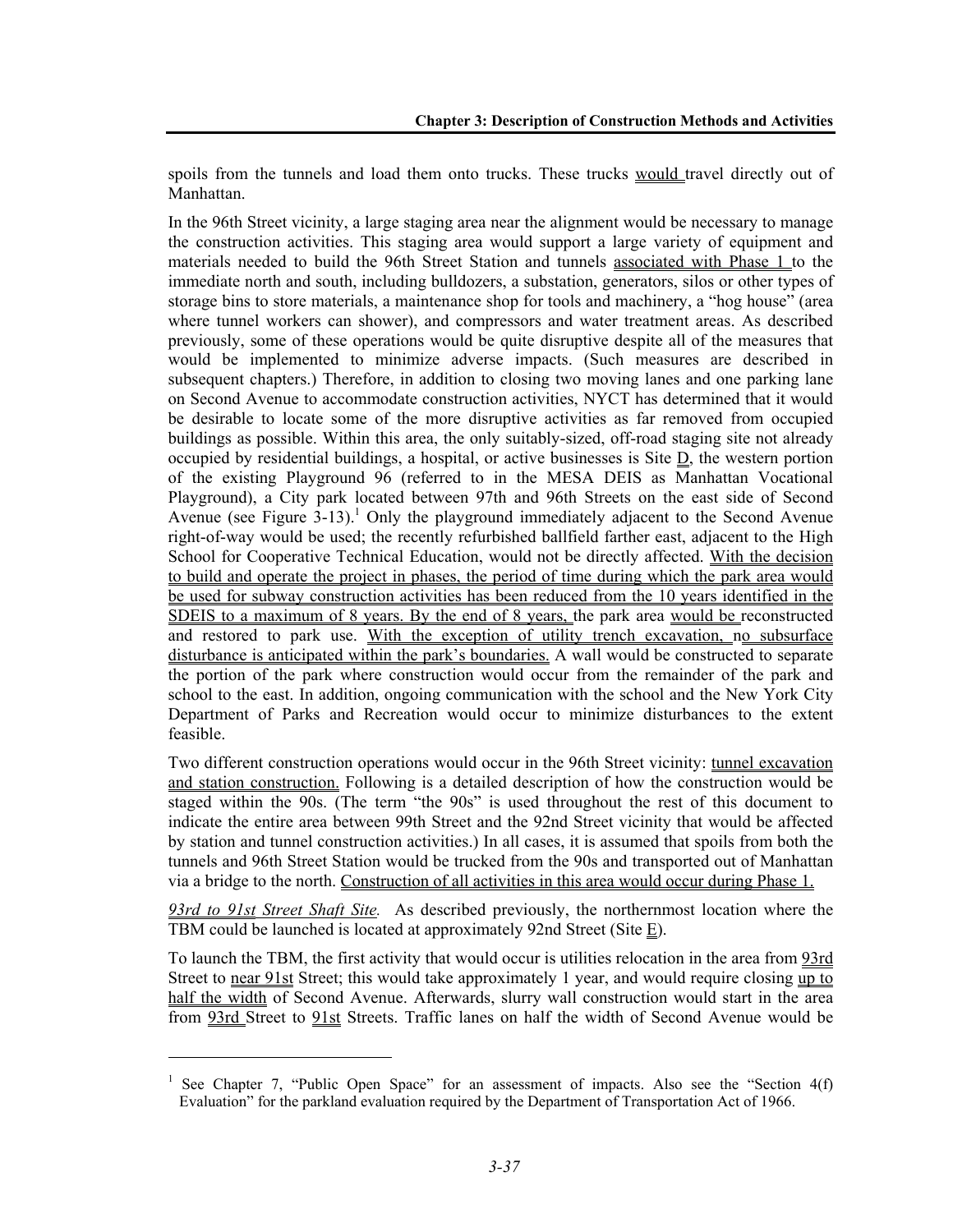closed in this area; these lanes would be used to stage construction activities and allow trucks to queue. Many staging activities would also occur in the westernmost portion of the park between 97th and 96th Streets which would be needed to accommodate the slurry pumps, bentonite recycling facility, water treatment facility, and other equipment. Underground slurry pipes would be installed to connect the slurry operation at the park with the slurry wall excavation site to the south; some construction disturbance would occur in the area from 96th to 94th Streets due to the installation of this pipe. Workers would next excavate the TBM launch box from approximately 93rd to 91st Streets, and would continue to use the staging areas along the roadway and at the park. This would occur for approximately 2 years, while the two-block shaft in this area is built. As portions of the shaft are constructed, areas at the street level could be temporarily decked to limit dust and noise from below-ground activities, but traffic would not be permitted to traverse this area except at cross streets.

Following completion of the TBM launch box, the TBM would be installed; this process would last for about 2 months, and some adjacent side street closures might be needed during this period. As soon as the TBM is installed, it would be launched into the rock face, and would commence tunneling south. It would take approximately  $1\frac{1}{2}$  to 2 years to mine both tunnels south to 62nd Street, which is expected to be the southern end of Phase 1's construction. (See below for a discussion of construction sequencing.) During this period, spoils would be removed from the shaft constructed to install the TBM; at this time, spoils are expected to be removed through a vertical conveyance structure that would be located at 92nd Street. Though most spoils would be loaded onto trucks near the shaft, some spoils might be temporarily stored within the park staging area. Typically, between one to three traffic lanes on Second Avenue from 94th Street to the 91st Street vicinity would remain closed during this spoils removal period, as would the park. The lane closures would allow for truck queuing, materials storage, and a connection to the park, which would also be used for staging and storing materials.

Once the first tunnel is excavated from 92nd Street to 62nd Street, the TBM would be backed up to the launch box between 93rd to 91st Streets, where it would begin boring the second tunnel length to 72nd Street. At 72nd Street, the TBM would again be backed out to the launch box, where it would be removed, and the tracks and other tunnel finishes could be installed in the excavated areas.

*Tunnel Connection to the Existing 1970s Tunnel.* While spoils are being excavated from the tunnels described above, construction of the block-long tunnel linking the existing 1970s tunnel at 99th Street to the north end of the 96th Street Station box at 98th Street would also occur. This would entail relocating the utilities between 99th and 98th Streets, constructing slurry walls, and then excavating the tunnel to the required depth.

*96th Street Station Construction.* With completion of the tunnel between 99th and 98th Streets, construction would begin on the 96th Street Station box, which would extend from 98th Street south to connect with the TBM launch box. Once again, utilities would be relocated; this process would again last for approximately 1 year. Afterwards, excavation in the area between 98th Street and 93rd Street would commence, requiring another 1½ years of cut-and-cover construction. Finally, the station finishing phase of construction would occur over another 2 to 3 years. During this period, the park and some lanes would remain closed to provide room for construction operations and equipment.

With the construction plan described above, multiple activities would occur simultaneously within this zone. During assembly of the TBM, utility relocation for the tunnel connection to 99th Street and for the 96th Street Station box would occur; this would take approximately one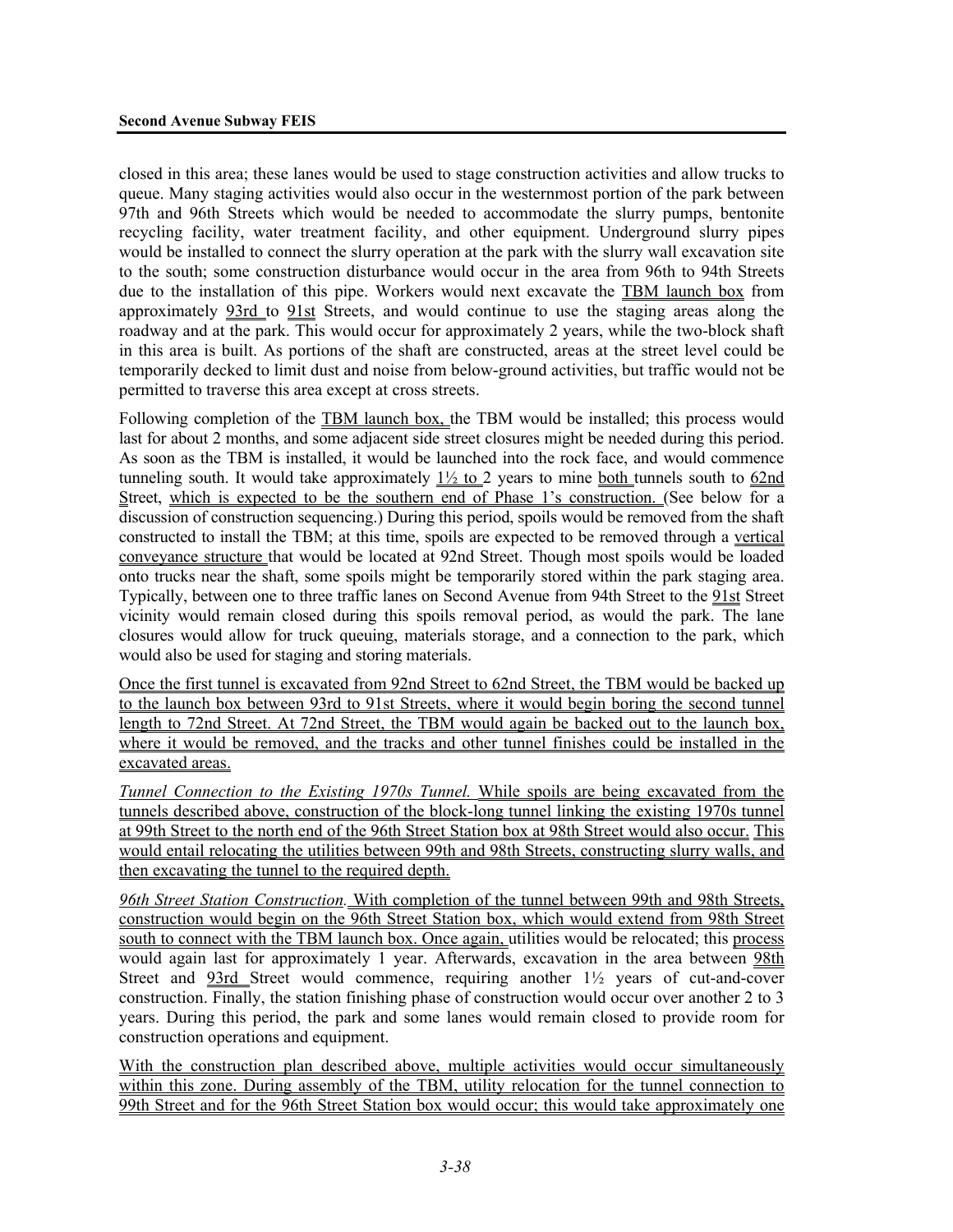year. Once the TBM is approximately half way through its first tunnel run to 62nd Street, construction of the connection to 99th Street and then the 96th Street Station box would commence from the north (including utility relocations, slurry wall installation, excavation, deck beam installation, and decking). The period during which TBM operations might occur simultaneously with slurry wall and station construction activities would last for about one year. During this time, the TBM would complete its first and second tunnel runs to 62nd and 72nd Streets, respectively.

To limit the amount of disturbance in the 90s during the year when TBM and slurry wall construction would overlap, slurry wall construction would begin at the north. Slurry wall contractors would be obligated to work on the same side of the street as the tunnel contractor. Still, up to 350 truck trips could be needed in this zone during the one-year period when construction would overlap. (For the 90s, the traffic analysis in the SDEIS assumed that open cut station excavation and TBM operations could occur at the same time, so this number is comparable to the SDEIS numbers on which the analyses were based.)

*Summary of Construction Activities in the 90s.* In summary, construction in the area from 99th to approximately 91st Street would require four discrete components: excavation between 93rd and approximately 91st Streets for tunnel excavation and to install the TBM; tunnel spoils removal activities from a shaft site located at 92nd Street and extending between approximately 93rd to 91st Streets, plus the park; tunnel excavation between 99th and 98th Streets to connect with the existing tunnel to the north; and station excavation and construction from 98th to 93rd Street. It is not likely that the entire eight-block area would be under construction simultaneously; however, the one-block area between 97th and 96th Streets could experience construction activity for up to  $\frac{8}{3}$  consecutive years, with the western portion of the park occupied for this entire time. As stated above, the chief benefit of using the western portion of the park is that it would help to minimize environmental impacts from disruptive construction operations within the area from 99th to 91st Streets.

# *Site in the Vicinity of the 63rd Street Connector Tunnels*

As discussed in Chapter 2 of this SDEIS ("Project Alternatives"), the project would have two curved tunnels in the rock approximately 60 to 80 feet beneath private property near 63rd Street, to connect the main line Second Avenue tunnels to the 63rd Street Line. These tunnels would be constructed using mining techniques. Spoils from the two curved tunnels could be removed at the closest station locations (at the 72nd Street and 55th Street Stations), but this would mean that the relatively slow process of mining the curved tunnels would have to wait until those stations had been excavated. Spoils from these tunnels could also be excavated through the main line Second Avenue tunnels, which would mean that the curved tunnels could not be constructed until the main line was complete.

If separate spoils removal locations can be used near the curved 63rd Street connector tunnel, the construction schedule for Phase 1 would be substantially reduced. In addition, if an appropriate site for spoils removal can be found in this area, its use could shorten the length of time that a spoils site farther north would need to be used. Consequently, sites near the 63rd Street connector tunnels were reviewed.

One site was identified for possible use as a spoils removal site to remove spoils from the western 63rd Street connector tunnel (Site  $F$ ). (As no adequate sites were identified for the eastern connector tunnel, spoils for this tunnel would be removed during construction of the 55th Street Station.) This site consists of a portion of the roadway right-of-way on 66th Street just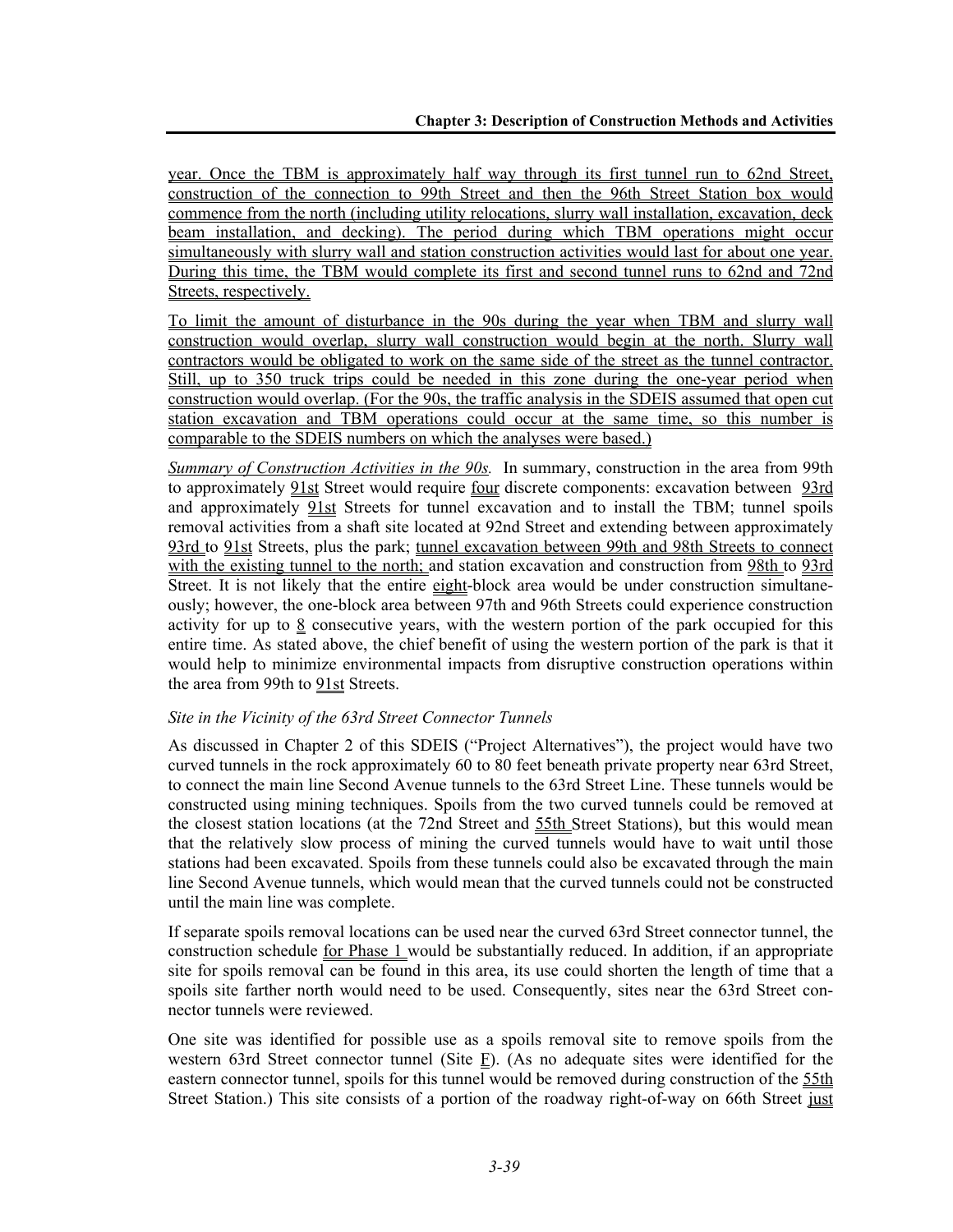west of Second Avenue, as well as an adjacent portion of Second Avenue (see Figure 3-13). This cross street is wider than most and includes a planted median separating two traffic lanes. It is a densely populated residential block, with a high-rise building and numerous six-story walk-up buildings on the north side of the block near Second Avenue, and a large mid- and high-rise apartment building lining the block on its south side. Use of the block for a shaft site and spoils removal area could be quite disruptive for residents on the block, but less disruptive from a traffic perspective than other surrounding sites, including using a wider area of Second Avenue because of its extra width and the fact that it is less trafficked than Second Avenue. However, a portion of Second Avenue would still need to be used for construction staging activities in this area.

#### *Sites Near 34th Street*

Sites were explored along Second Avenue from 57th to 29th Street to see whether siting a shaft site/staging area for removing spoils by truck in East Midtown would be possible. Benefits to using a shaft site in this area are the same as those above for the area between 66th and 60th Streets: the distance that spoils excavated as the TBM bores south would need to travel would be shortened. As in the 90s, potential barge sites were also explored along the East River in the area between 42nd Street to 29th Street, where the distance between Second Avenue and the river is relatively short. However, for a combination of reasons, including the difficulty of accessing the waterfront in this area because of several sensitive land uses such as hospitals, it was determined that fewer environmental impacts would result from trucking spoils from this area, since trucks would leave the local street network quickly and enter the Queens-Midtown Tunnel.

Two shaft sites/staging areas were identified for further consideration in East Midtown near the Queens-Midtown Tunnel; both of these sites would only be used during construction of Phase 3 of the project. The first is Site  $G$ , the western section of St. Vartan Park, between 36th and 35th Streets on the east side of Second Avenue (see Figure 3-14). This site, along with a portion of the Second Avenue right-of-way (Site H), would function as a staging area, and would operate similarly to the park between 97th and 96th Streets described above. The second site, Site I, consists of the service road between 33rd and 32nd Streets on the east side of Second Avenue, together with a portion of the Second Avenue right-of-way and a portion of 33rd Street between Second and First Avenues (Site *I*). If this site were used, vehicular access to the service road would be provided south of the shaft site, at 32nd Street. Spoils from either or both areas would be trucked via the Queens-Midtown Tunnel to their ultimate destination. (See Chapter 7 and the Section 4(f) Evaluation for more information on use of St. Vartan Park.) Combined, these sites would provide an adequate construction, staging, and spoils removal area.

#### *Site Near Houston Street*

Houston Street is under consideration as a possible location where mechanized boring machines could be installed or removed, and where some spoils removal could occur during construction of Phase 3 of the project. As in the 96th Street area, geological conditions require that a large cut-and-cover operation occur here in any case both to construct the Houston Street Station and possibly to insert or remove mechanized boring machines. In this area, the Second Avenue rightof-way would be used for most of the construction activities (Site  $K$ ). One small site adjacent to the right-of-way, known as Site L, could be used to support those activities. That site is on the northeast corner of 1st Street and Second Avenue and is currently occupied by an Exxon gas station (see Figure 3-14 and Chapter 8, "Displacement and Relocation"). This approximately 8,600-square-foot site could be used to install or disassemble TBMs or as a staging area coupled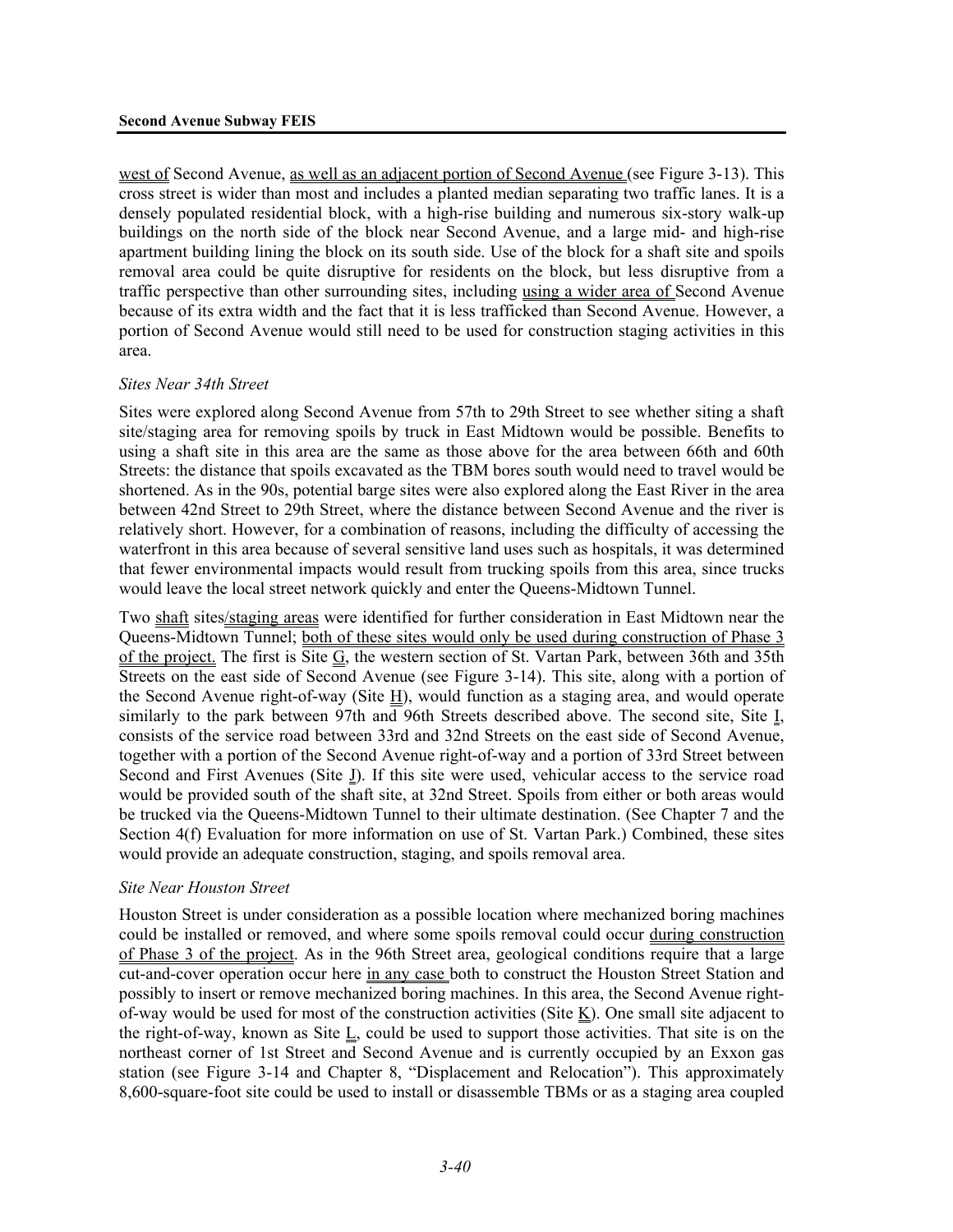with a portion of the right-of-way. This would be the best site in the area for use by the Second Avenue Subway, since the remaining underdeveloped or vacant parcels nearby are all slated for redevelopment in the near future (for more information of future development along the project alignment, see Chapter 6, "Social Conditions"). If development plans at those sites were to change or stall prior to their construction, one of these sites could be a viable construction staging area. No barge operations were considered in this area, given the long distance to either the East River or Hudson River.

### *Site in Lower Manhattan*

In Lower Manhattan, an option to remove spoils by barge is being considered as part of the plan for building Phase 4 of the Second Avenue Subway. Additionally, a site on Water Street would be needed to remove spoils generated by construction of the Hanover tail tracks, and excavation of the portion of the alignment north to Houston Street.

*Pier 6.* Barges could operate from Pier 6 (Site O), the East River barge site near Coenties Slip that was recently used to remove debris from the World Trade Center site (see Figure 3-14). (The barging facilities used for that recovery effort have been removed.) Tunnel spoils would be removed from a shaft at the southern terminus of the alignment on Water Street near Coenties Slip (Site P) and conveyed to the Pier 6 barge site, where they would be removed by barge. At Pier 6, a docking facility for several barges would be operated.

Spoils from the alignment would be removed at the shaft site on Water Street near Coenties Slip and then conveyed to Pier 6 via trucks or a conveyor system traveling along either Gouverneur Lane or Old Slip (Sites  $M$  and  $N$ ). Once at Pier 6, the spoils would be processed and removed from Manhattan. A slurry plant could be located at this site to facilitate this process.

The barging facility proposed just north of Pier 6 would involve the placement of three barge cranes; these would be fixed in the water for the duration of construction at this site, which could last for up to 7 years, the estimated total duration of Phase 4's construction. Permits from the ACOE and NYSDEC would be required before the barge facility could be constructed; Chapter 4 describes permitting issues at this site in more detail.

The Pier 6 barge facility would require one crane barge, approximately 240 feet long and 70 feet wide, adjacent to the existing bulkhead to allow vehicles to drive over the water to facilitate their loading and unloading. This barge could be fixed in place using piles or attached to the bulkhead. Pile driving equipment could be required. Two barge cranes (120 feet by 60 feet) placed to the north and to the east of this storage barge would be used to load and unload materials to and from the vehicles. Piles would also be likely used to secure these two crane barges. In addition, up to four hopper barges, two at approximately 260 feet by 50 feet and two measuring about 200 feet by 50 feet, would be temporarily moored near the barge cranes. Because these four barges would be used for transporting materials to and from the site, they would move frequently; at many points, only one or two barges would be located at the construction site at any one time. In contrast, the crane barges (storage and barge cranes) would remain as fixed platform coverage, totaling approximately 30,000 square feet, for the duration of the construction period—up to 7 years. Trucks would be used to move construction spoils from storage and construction sites to the waterway for transport.

The site's existing bulkhead could need some repair or replacement to accommodate the activities that would occur on the upland portion of the site. Detailed plans for such construction are not yet available; however, the project would likely use common replacement practices for bulkhead restoration. Depending on the type and condition of the bulkhead and relieving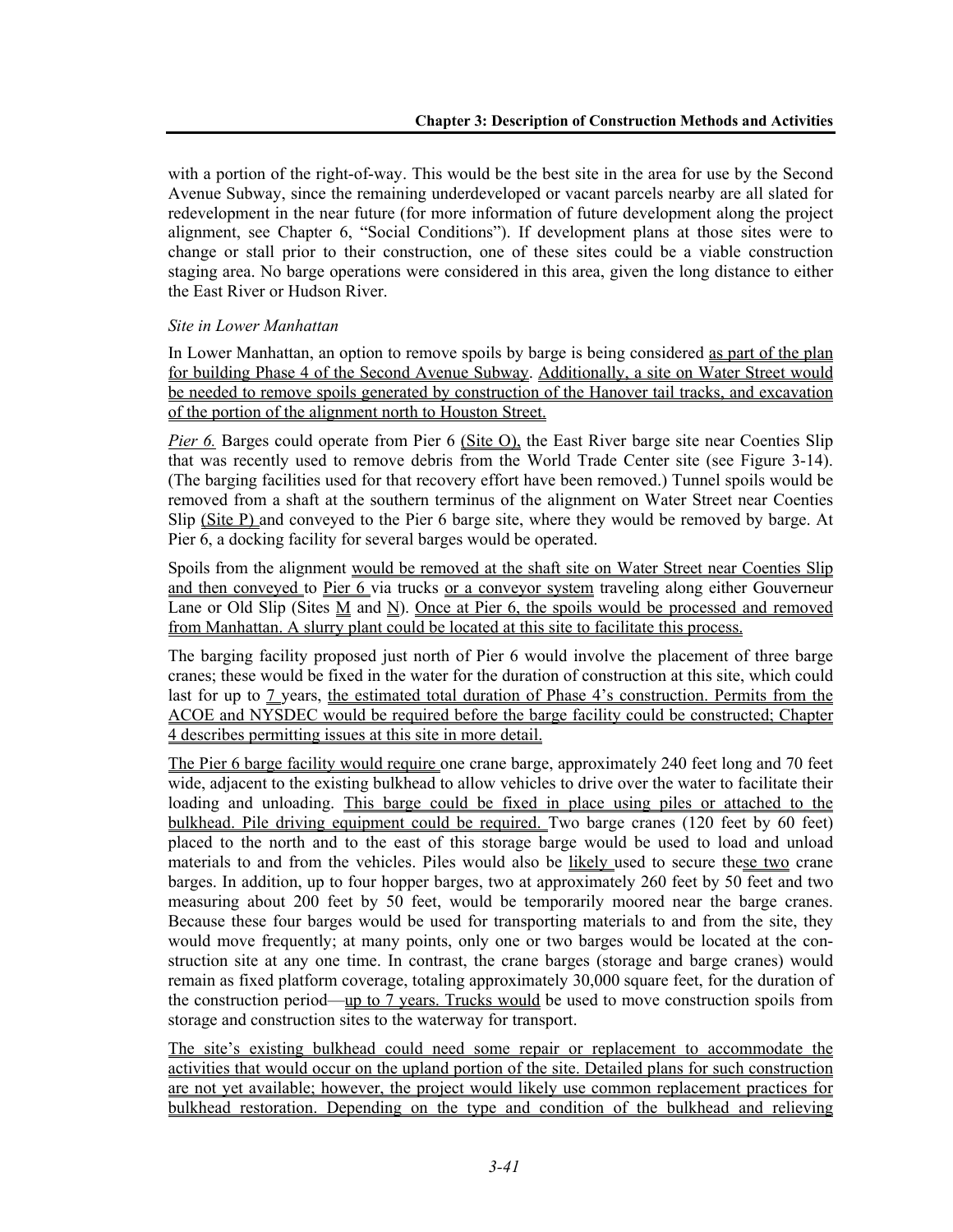platform that exist currently, replacement methods could include driving steel sheet piles 18 inches outward from the existing bulkhead and then tying back the top of the sheeting to a support located landward of the new sheeting, or constructing a new high- or low-level relieving platform for support. A concrete cap could be poured in place on top of the sheeting to form a new edge, and the area behind the new sheeting would be filled with clean soil. Pile clusters might also be needed to bulkhead and to moor barges safely.

*Trucking from a Shaft Located on Water Street.* Another option would be to truck the spoils excavated from the Hanover Square Station directly from the station's Water Street shaft through the Brooklyn-Battery Tunnel or over the Williamsburg Bridge to their final destination. This same shaft on Water Street could be used for inserting the TBM, which would then operate northward toward Houston Street. Spoils from the tunnel north to Houston Street could be removed here as well; if so, this would require a slurry plant to be located on site. Additionally, if underground storage tracks were to be constructed south of the Hanover Square Station, the Water Street shaft site could also be used to remove spoils generated by construction of the tail tracks. Any spoils removed at this location would also be trucked through the Brooklyn-Battery Tunnel or over the Williamsburg Bridge to their final destination. All of these activities would occur as part of Phase 4 of the subway's construction period.

# **D. CONSTRUCTION OPTIONS FOR TUNNELS AND STATIONS**

Building on the general construction techniques to be used (described in section B, above) and the locations available for shaft and staging sites (discussed in section C), the specific methods that might be used to construct the full-length Second Avenue Subway are described below. These include several different options for constructing the project, followed by a summary of the general technologies to be employed and the sequencing that might be used.

# **CONSTRUCTION GOALS**

A number of construction scenarios have been identified to allow for analysis of a range of options that would provide flexibility to MTA and NYCT over the life of the project while still addressing the full range of likely environmental issues that could reasonably be expected. These scenarios could be "mixed and matched" with each other in different combinations; for example, boring machines could be inserted into any of the shafts identified, and spoils could also be removed at any of the locations that will be assessed throughout this FEIS. Variations to these scenarios could also occur, but these would still encompass the same basic types of activities at the sites identified in this FEIS. All of the construction options being considered in this FEIS were designed to achieve the following goals:

- Facilitate a range of alternative construction sequencing plans that will ultimately be synchronized with the project's cash flow and desired project completion date;
- Include an evaluation of all the reasonable and feasible finalist shaft sites identified in the various alternatives, although it is unlikely all would be used;
- Accommodate multiple methods of spoils removal;
- Minimize community and environmental disruptions while still permitting the project to be constructed within a reasonable amount of time and with reasonable costs; and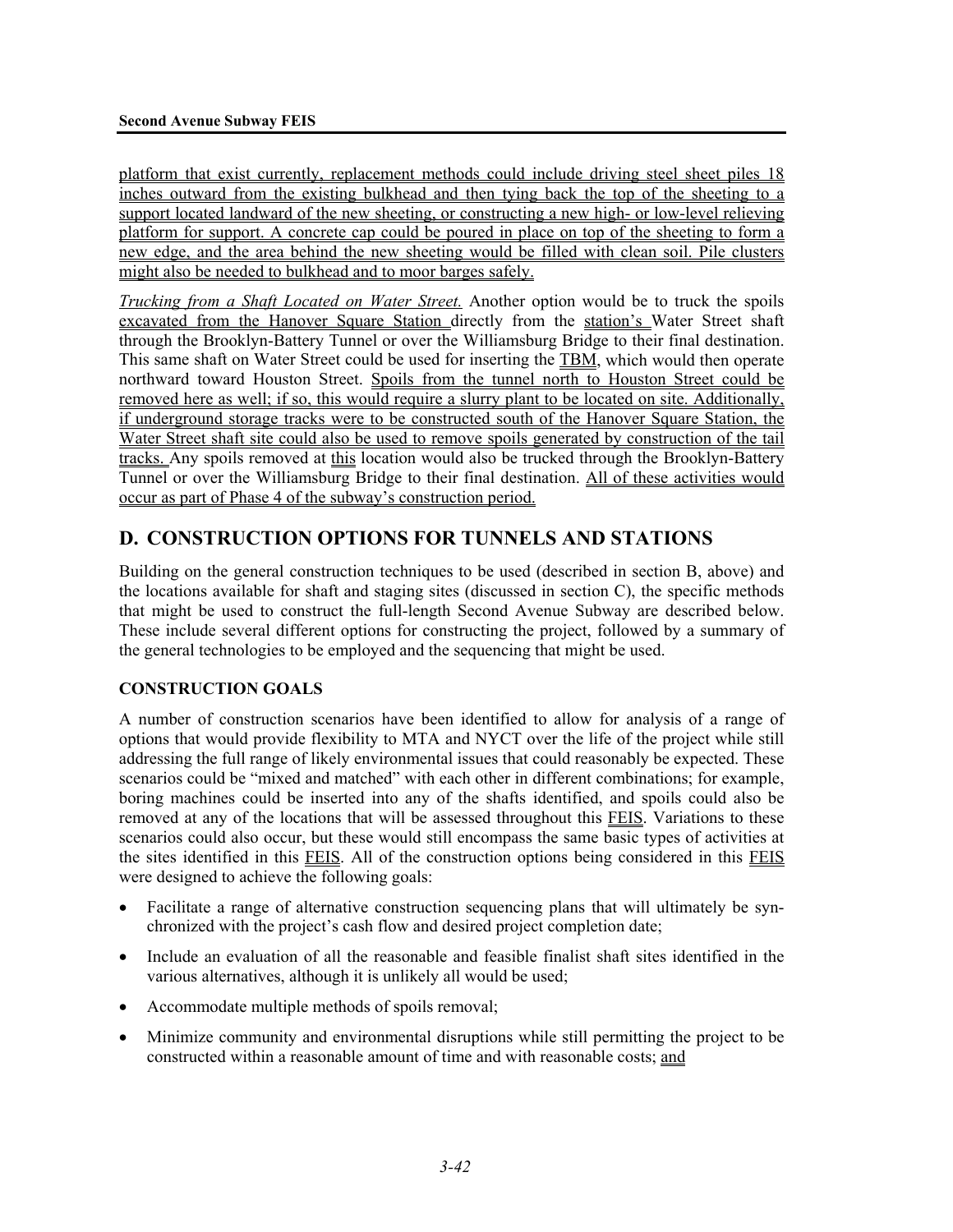• Allow for the possibility of opening sections of the system for operations before construction of the whole project is complete while allowing construction to continue on the remaining sections.

# **CONSTRUCTION SEQUENCING PLAN**

# *OVERVIEW*

l

Once the design team had obtained sufficient geological and other technical information to determine which construction methods could be used to build each project element, MTA, at the request of the FTA, began to consider the feasibility of implementing incremental operating segments. This investigation also addressed public comments on construction schedule and sequencing. Given the project's  $8\frac{1}{2}$ -mile length and its overall complexity, building and operating the new subway service in phases is the fastest way to provide many passengers with new subway service while also relieving some of the severe overcrowding on the Lexington Avenue Line.

To this end, NYCT began identifying goals around which the operating segment approach could be developed. Foremost among these goals were providing improved service to subway passengers, minimizing environmental impacts where practicable, and designing the operating phases in a way that resulted in manageable financial outlays that could be distributed across the lengthy construction period. In addition, it was determined that any interim operating segment would have to be connected initially to the 63rd Street Line to allow trains to enter the system and reach NYCT's maintenance shops,<sup>1</sup> although as described below, options that did not use the 63rd Street Line initially were also considered.

Upon consideration of all of these factors, a construction plan was developed with four logical operating segments that meet these criteria. These operating segments are described below under the section entitled, "The Selected Sequencing Option (Option 5)." Importantly, each operating segment would result in a new and fully functional portion of the overall subway project, and operation of each phase could begin upon completion of construction of that phase and the preceding phases. Moreover, construction of each of these phases could occur separately from construction of any other phase; once construction of a particular length of the alignment is completed, the surrounding neighborhood would not experience further impacts during construction of the additional phases. Equally important, the proposed phasing plan is extremely flexible, in that it would permit multiple phases to be constructed simultaneously. Passengers could still benefit from new subway service once the first phase is complete, and the connection to the 63rd Street Line is achieved.

Prior to selecting Option 5, however, NYCT and its engineers also considered other options for sequencing the Second Avenue Subway's construction, which can be summarized in the five

 $1$  The initial connection to the 63rd Street Line is essential, because aside from this connection, there is no other practical means of transporting subway cars for passenger service to the Second Avenue alignment or allowing subway cars to reach NYCT's existing maintenance facilities once the initial segment is operating. The only alternative would involve transporting subway cars to Second Avenue on trucks, and then lowering the cars onto the new subway tracks. Obviously, this alternative would both create additional disruption in the affected neighborhood, be more costly, and would not allow for effective maintenance. Therefore, alternatives that take advantage of the 63rd Street connection were identified as being preferable for the project.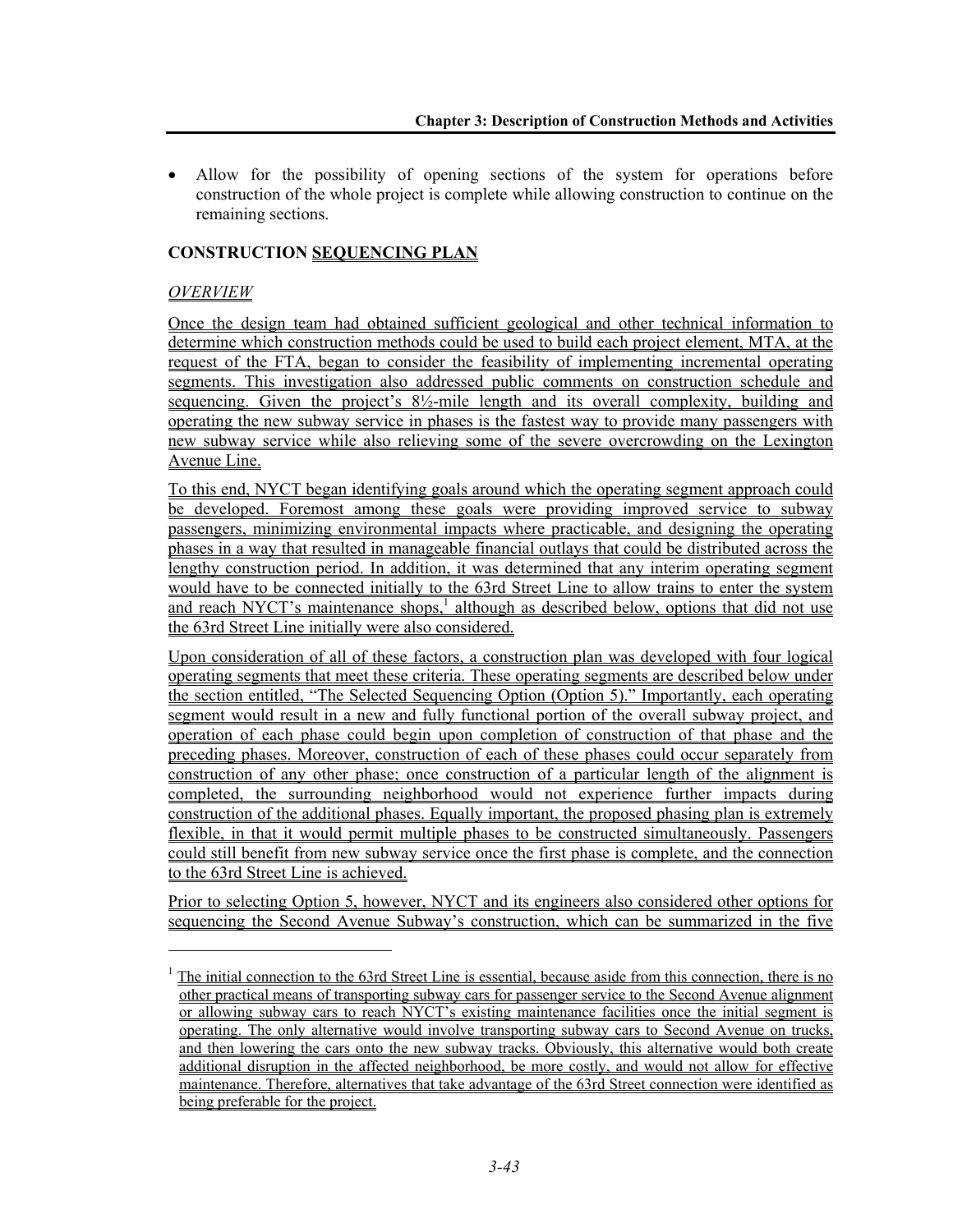broad categories below. While many of the construction methods and features would be identical under all construction sequencing options, there are also some key differences among them. Most of these differences relate to where and how spoils would be removed from the various tunnel sections, which results in differences in the overall project schedule and the locations and duration of street-level disturbances. Another important difference between the options relates to whether or not portions of the subway could be made operational while construction continues along other reaches of the alignment. As described above under the section entitled "Construction Goals," this is one of the construction goals. Ultimately, however, all of the options considered present both advantages and disadvantages.

Following is a summary of some of the options considered during the sequencing selection process. First is an overview of four options that have since been rejected. Afterwards, the selected option—Option 5—is presented in detail.

Please note that this entire section has been updated substantially since the SDEIS as a result of ongoing engineering and the decision to operate the subway incrementally while construction continues on the rest of the alignment.

### *SEQUENCING OPTIONS CONSIDERED BUT SUBSEQUENTLY REJECTED*

### *Option 1: Construct the Entire Project Simultaneously*

In Option 1, the entire project would be constructed at the same time. The chief advantages of this approach are that by building the entire subway at once, the project could be built most quickly (approximately 9 years), and therefore with the lowest cost in year of expenditure dollars. However, this option would also result in severe disruptions to residents and businesses along virtually the entire East Side of Manhattan for this entire period. The entire Second Avenue Subway corridor would experience lane closures, noise, and other disturbances simultaneously, resulting in significant adverse impacts along the entire alignment simultaneously and compounded disturbances. At the same time, NYCT would face tremendous procurement risks, as the prospects of obtaining enough supplies and contractors to accomplish all of the simultaneous construction activities would be uncertain. This results in corresponding financial risks. Additionally, the level of early funding needed to enter into the various contracts would be enormous. Scheduling the various pieces of construction activities to avoid conflicts among the various contractors would also be a severe challenge. For all of these reasons, this option is not considered viable.

#### *Option 2: Construct the Alignment Sequentially, Beginning at the South*

By building the alignment sequentially from the south to the north, the project could avoid many of the problems caused by Option 1. Because construction activities would proceed one at a time, in order, the impacts to the surrounding communities would be relatively low. People would be affected while the construction activity is located in their vicinity; once construction shifted to the north, for the most part, no additional activities would occur in that location. The cash demands required to build the subway in this fashion would also be relatively predictable, staggered somewhat evenly over the construction period. The problem with this methodical approach is that it would take approximately 25 years to construct the entire project, and 17 years to reach 63rd Street. No service could begin until that connection to 63rd Street is made, because without a link to the existing subway system, there would be no practicable way to get the trains operating on the Second Avenue Line into service or out of Manhattan to a maintenance facility. This very long schedule would also mean high overall costs.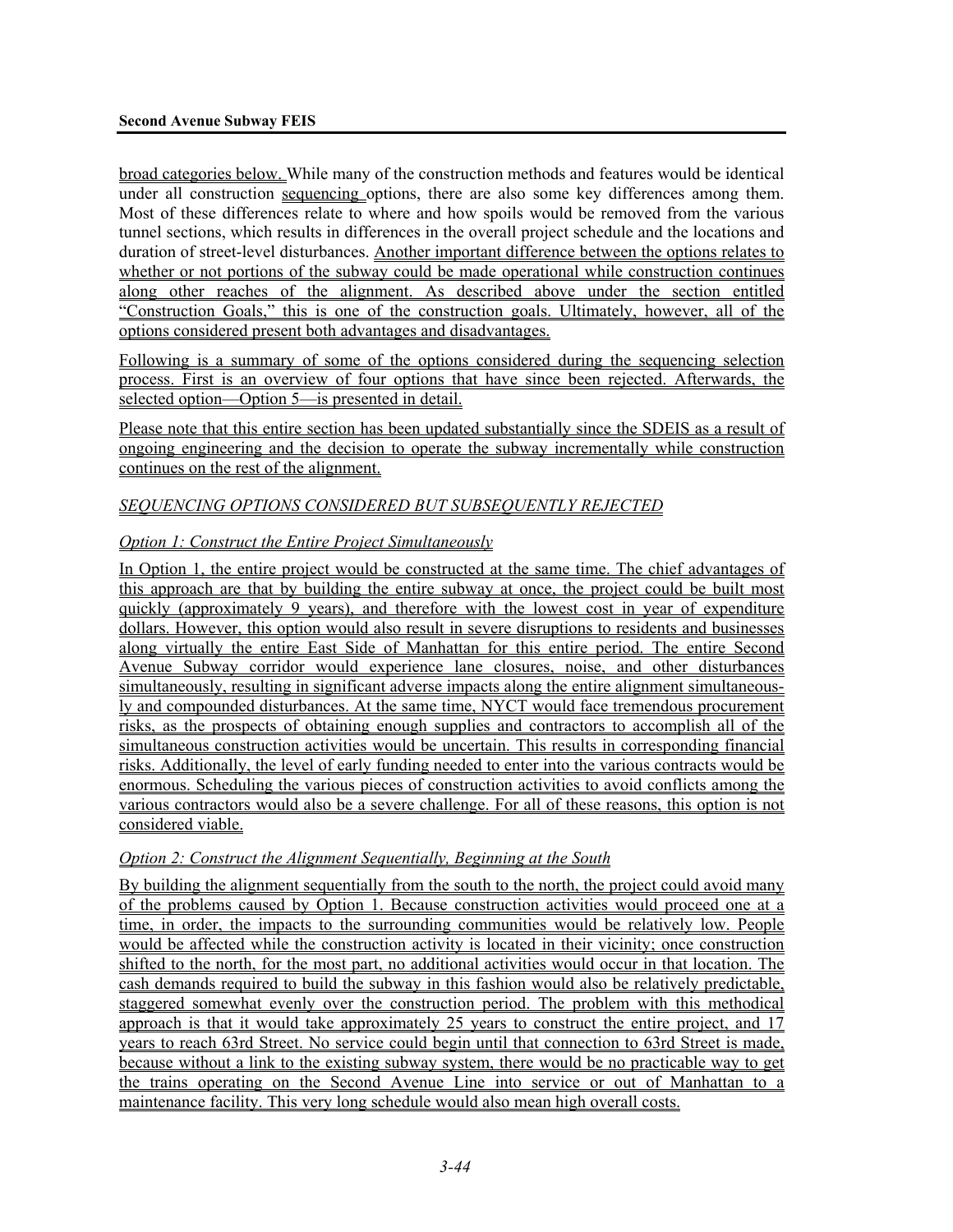*Option 3: Construct the Alignment Sequentially, Beginning at the North* 

Building the alignment sequentially from the north to the south would pose the same advantages and disadvantages as Option 2. However, in this case, the length of time required to reach 63rd Street from 125th Street would be reduced to 13 years.

## *Option 4: Construct the Alignment Sequentially from the North and South and Work Toward the Middle*

By working simultaneously from both ends of the alignment towards the middle, this option would result in a shorter construction period than Options 2 and 3. Overall, it would take an estimated 16 years to complete the project. While the environmental impacts to any particular area would be somewhat limited (because each area would only be disturbed once), the financial outlay required to work in this fashion would be very high because the amount of equipment and contractors needed to work in two disparate geographic areas simultaneously would essentially need to be doubled. Procurement risks would also be substantial; because of the scale of the construction operations and the geographic distance between them, contractors would generally not be able to share resources among the various sites, making it likely that more contractors would need to be hired to do the work. Given the relatively small number of contractors who would be qualified to perform the necessary tunneling work, this could limit NYCT's flexibility in negotiating with contractors during the bidding process. The other chief disadvantage of this option is that it would require completion of the entire alignment before any train service could commence.

# *THE SELECTED SEQUENCING OPTION (OPTION 5)*

# *Summary*

Option 5 entails building from the middle of the alignment first to take advantage of the 63rd Street connector tunnels. As with Option 4, this option would take approximately 16 years to complete. With this approach, the first construction contract would be driven by a combination of geography and the ability to get an initial segment of Second Avenue Subway service operational within the shortest time possible. In Phase 1, this option would entail using a TBM between 92nd and 62nd Streets, where the amount of rock cover is sufficient to avoid cut-andcover construction for all tunnel construction (excluding stations). The other critical element of Phase 1 in this sequencing option would be construction of the 63rd Street connector tunnels to allow trains to access the new Second Avenue Line from the Broadway Line. In this way, portions of the new service could come on line as tunnels and some stations are completed while other areas are still under construction to the north and/or south of the operational portion of the alignment.

With Option 5, procurement risks would be lower than with Options 1 and 4 because this option would involve several smaller contracts based on geographic and/or geological parameters, combining similar tasks with manageable financial outlays. For the most part, neighborhood disruptions would be consolidated, so that most locations would only be disturbed once during the relevant station construction period. An exception would occur at several construction hubs, such as the spoils removal areas for the tunnels, where construction activities would serve larger geographic areas. Financial outlays would be more predictable and flexible than with some of the other options as well.

NYCT has determined that Option 5 would result in the greatest number of advantages and the fewest disadvantages for the overall project. However, even within Option 5, there are still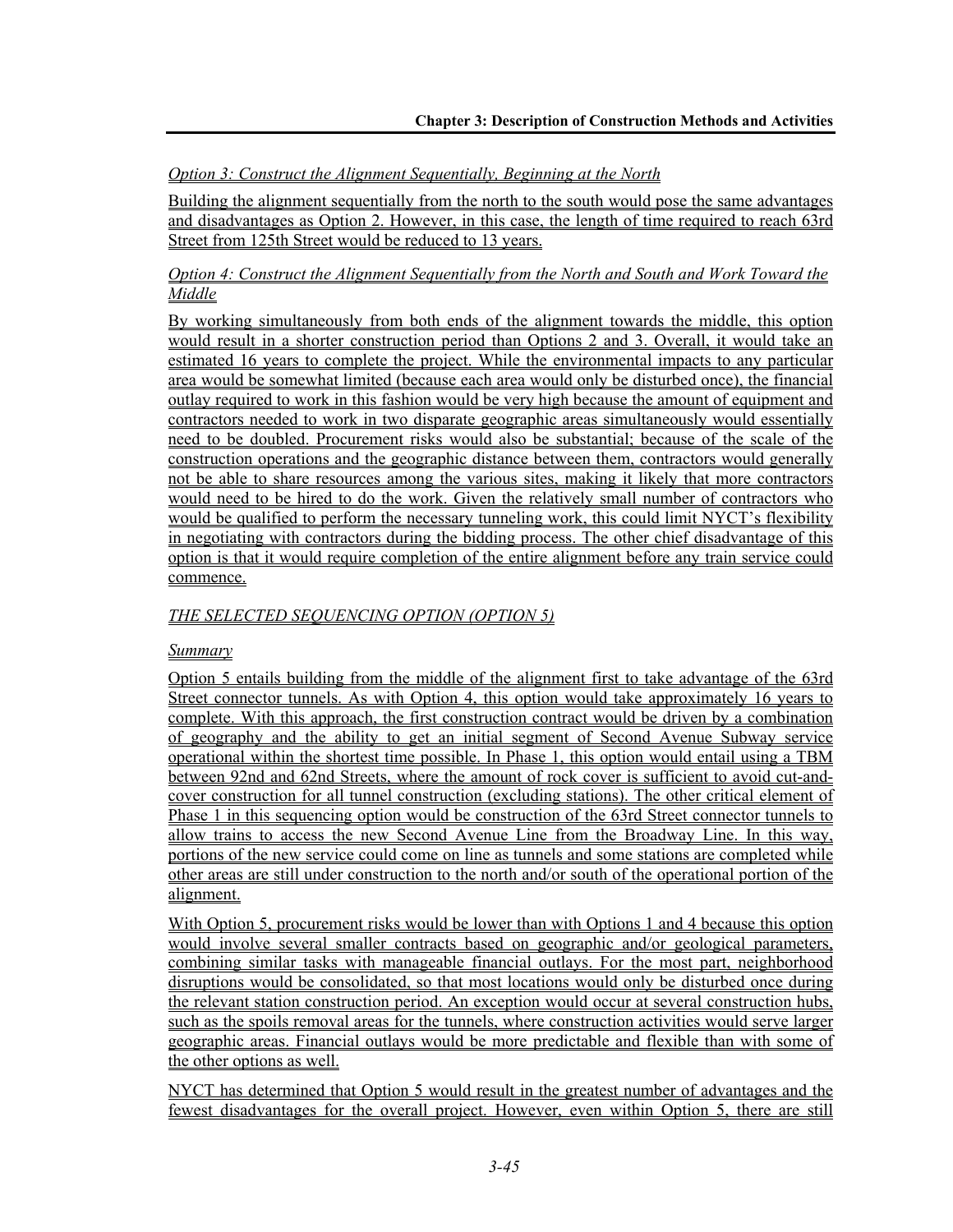numerous ways in which the alignment could be constructed. Following is the sequencing plan currently under consideration by the project's engineers.

As a general rule, except at shaft sites used for construction equipment access, which would also serve as parts of the future stations, the tunnels in rock would typically be constructed before the stations. Doing so would reduce the amount of trucking at these sites, because labor, materials, and equipment for the tunnels could be transported to and from the station sites via the tunnels instead of roads. However, the extent to which labor, equipment, and materials are brought into a station construction site via the tunnel may be limited. Using the tunnel to access station sites could cause conflicts between nearby station locations under construction at the same time, particularly if different construction contractors are working in each area. In certain areas, it may be preferable to build two adjacent stations simultaneously if this would result in lower construction costs.

As described elsewhere throughout the FEIS, no significant adverse impacts would result from the partial operation of the Second Avenue Subway under the selected sequencing plan that were not already identified for the fully operational subway. After completion of Phase 3 but before completion of Phase 4, it may be necessary to mitigate bus overcrowding in the Lower East Side south of Houston Street by adding a total two bus runs to the South Ferry and Park Row/City Hall branches of M15 local bus route and a total of five bus runs to the South Ferry and Park Row/City Hall branches of the M15 Limited bus route during the AM peak hour. NYCT would monitor bus ridership levels on each route and would increase or decrease bus service to accommodate actual ridership demands (for more information, see Chapter 5C, "Transportation—Surface Transit").

#### *Description of the Selected Sequencing Plan*

The sequencing plan currently under consideration would construct the subway in four phases, as follows:

- Phase 1: 105th Street to 62nd Street, including the tunnel connection to the 63rd Street/Broadway Line;
- Phase 2: 125th Street to 105th Street;
- Phase 3: 62nd Street to Houston Street, including the 63rd Street tunnel connection to Queens for non-passenger services; and
- Phase 4: Houston Street to Hanover Square tail tracks.

These phases are described below and illustrated in Figures 3-15, 3-16, 3-17, and 3-18.

*Phase 1.* The first operating segment includes three entirely new subway stations—96th Street, 86th Street, and 72nd Street—plus new Third Avenue subway entrances at the existing Lexington Avenue/63rd Street subway station. It also includes tunnels and tracks connecting the Second Avenue Line to the 63rd Street Line and on Second Avenue from 105th Street to 62nd Street, as well as a third track at the 72nd Street Station to be used for train storage or to accommodate train diversions if necessary. Phase 1 is illustrated in Figure 3-15.

There are several major advantages to including these components in Phase 1. First, once operational, this phase would serve the area with the highest residential densities in New York, and would have a ridership of approximately 202,000 passengers per day. Opening this segment would consequently provide some immediate relief to the most crowded portion of the Lexington Avenue Line north of 42nd Street in Manhattan.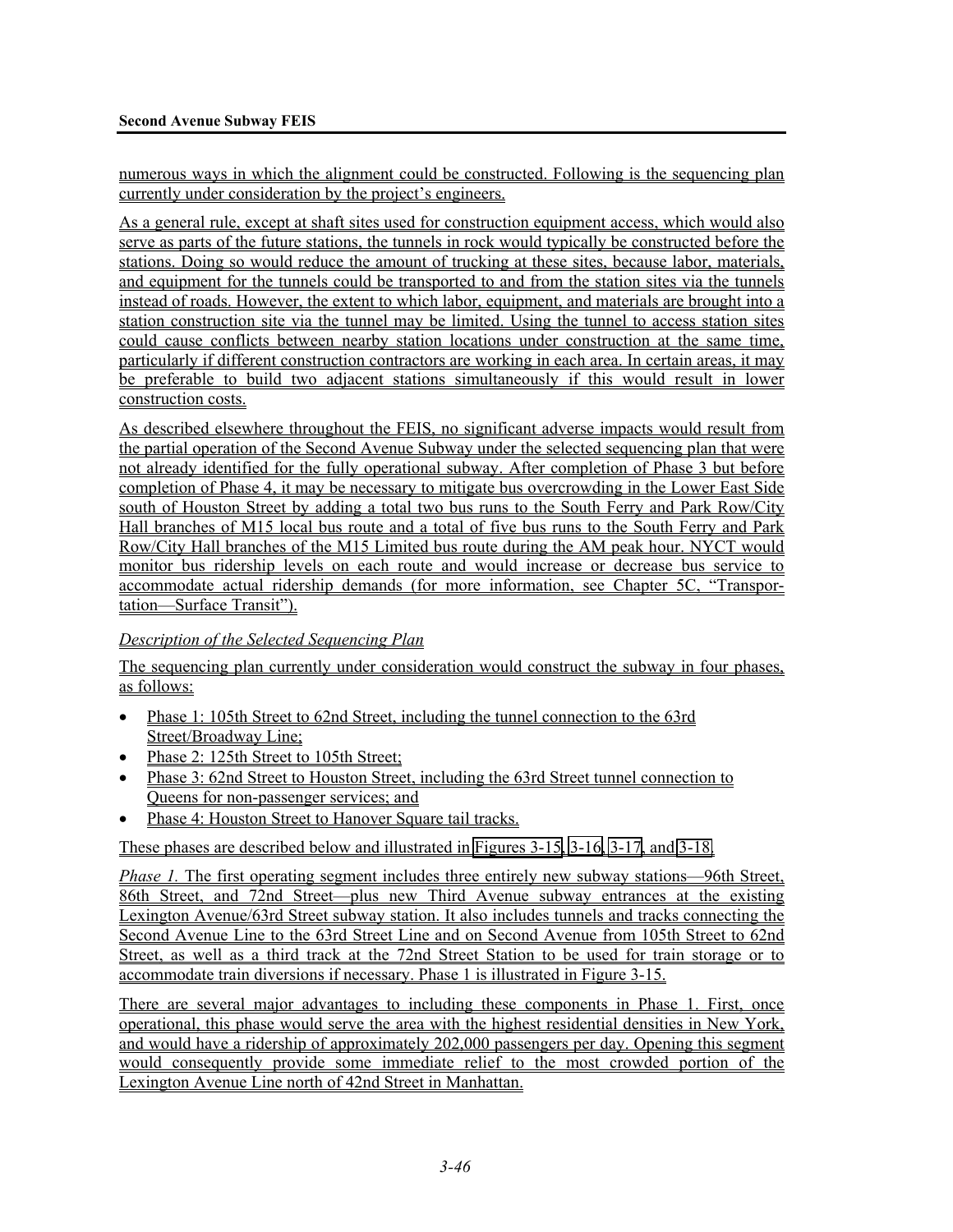Second, this phase uses infrastructure built in the 1970s, which is currently not functional, thereby maximizing the use of existing available infrastructure. This section will fulfill a necessary train storage function at relatively minimal expense. As described previously in this chapter (see "Design Refinement Criteria" under Section C, "Second Avenue Subway"), a length of tunnel already exists in the area from 105th Street to 99th Street, but this tunnel is currently unused, and has not been outfitted with tracks, signals, etc. With the relatively inexpensive addition of these elements, once the first phase is functional, this area would be used to store up to four of the trains that would be used to operate the new service. Then, once the segment to the north of this area is complete in Phase 2 (see below), these same tracks would be used for passenger service, at no additional cost to NYCT and the public.

Third, this length of subway could be completed within 7 years; assuming construction begins in 2004, this phase would be operational by 2012.

Finally, with this phase, the same people who would be affected by the construction activities required to build this phase would also be the initial beneficiaries of the new subway service.

Because this phase would link a portion of East Harlem and the Upper East Side with the existing Broadway Line at 63rd Street, passengers from those neighborhoods would be able to have a one-seat ride from their homes or businesses to Midtown (including Times Square) and, with an across-platform transfer, to Lower Manhattan. No new subway yards or maintenance facilities would need to be built in Manhattan or any other boroughs as part of this phase, because the trains serving it could access existing yards and maintenance facilities via the Broadway Line. This makes Phase 1 relatively cost-effective, because it involves only facilities that would be used directly for the service provided by Phase 1.

During construction of Phase 1, the area along Second Avenue from 105th Street to 62nd Street would experience disruptions from surface construction activities; however, the entire area would never be under construction simultaneously. Although a final construction plan has not yet been developed for this or other areas, under the current conceptual plan, the first activities likely to occur would entail the following (more information on activities in the 90s is provided earlier in this chapter, in section C, "Above-Ground Construction Activities: Shaft Sites, Staging Areas, and Spoils Removal"):

- Creating a TBM launch site between 93rd and 91st Streets. From there, the TBM would bore two tunnels to 62nd Street. All spoils generated by the TBM proceeding south from 92nd Street would be loaded into trucks at 92nd Street. Those spoils would be removed by truck for transport out of Manhattan.
- Establishing a staging area at Playground 96 to accommodate the construction activities that would occur in the 90s throughout Phase 1's construction period. As described above, this staging area may be used for up to 8 years for TBM operations, connection to the existing tunnel at 99th Street, and construction of the 96th Street Station. (While the construction period for Phase 1 is estimated to last for 7 years, an additional year may be required to restore Playground 96 once this park is no longer needed for construction operations). During TBM operations, approximately 160 trucks would drive to and from the site each day for spoils removal, and another 50 trucks might arrive at and depart from the site for deliveries.
- Excavating the area between 99th Street (where the existing 1970s tunnel starts) and 98th Street (the northernmost edge of the 96th Street Station). This would involve approximately 100 trucks driving to and from the site for slurry wall activities and another 40 trucks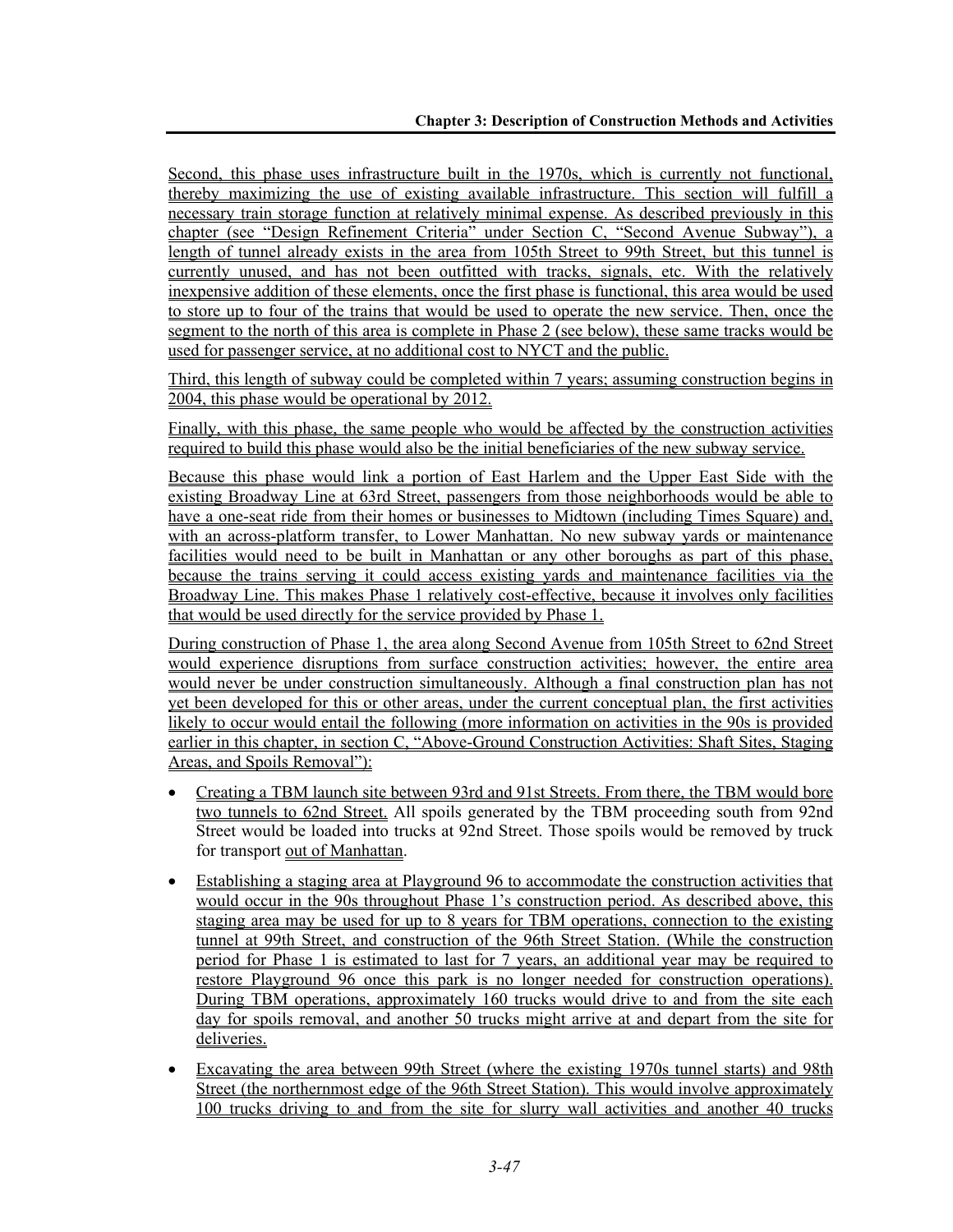bringing deliveries. For the last year of TBM operations at Playground 96, slurry wall construction could be under way at the same time. This would result in a total of approximately 350 trucks each day driving to and from the construction zone in the 90s.

• Creating the shaft site on 66th Street on the west side of Second Avenue and beginning excavation of the 63rd Street connector tunnels. The tunnels connecting the Second Avenue Subway from north of 63rd Street to the 63rd Street Line would be mined from a shaft site on 66th Street. This would be a smaller shaft that is in use for less time than the 92nd Street spoils removal shaft. On average, approximately 60 trucks per day would be needed for approximately 3½ to 4 years for the construction activity at 66th Street. The duration of the construction activities at this location has doubled since issuance of the SDEIS, and the number of trucks needed in this area has also increased.

Subsequent to these activities, the other activities required to complete Phase 1 would then be undertaken. These include:

- Excavating the 96th, 86th, and 72nd Street Station areas, including the third track at the 72nd Street Station;
- Constructing the upgrades and modifications to the Lexington Avenue/63rd Street Station, including the new station entrances. The construction in this area will include:
	- Creating a necessary construction staging area and shaft site on the northwest corner of 63rd Street and Third Avenue, where cut-and-cover construction would be required in any case to build the new entrance at this location. This would include temporarily using some street and sidewalk area and building an access shaft measuring approximately 15 feet by 30 feet;
	- Constructing a new entrance on the southeast corner of Third Avenue at 63rd Street using cut-and-cover construction techniques. This would require temporarily using two lanes of 63rd Street and some adjacent sidewalk; and
	- Building a temporary shield to be used during construction of the existing wall dividing the passenger tracks from the non-passenger tracks at this station.
- Completing all stations and tunnels, including installing tracks and station finishes and building required ancillary facilities; and
- Restoring Playground 96 and any affected roadways or other properties as described in the mitigation sections of this FEIS.

Once these activities are complete, Phase 1 could begin operations while construction commences on Phase 2, as described immediately below.

*Phase 2.* The second phase of operations ("Phase 2") would link the rest of the East Harlem neighborhood to the new subway service (see Figure 3-16). Like Phase 1, it would entail building three new subway stations—at 125th Street, 116th Street, and 106th Street. Tunnels and tracks would be built along 125th Street from approximately 525 feet west of Fifth Avenue to Second Avenue. On Second Avenue, connections would be made between the existing tunnel segments, so that the tunnels would connect to Phase 1 at 105th Street. This second phase would again use infrastructure created during the 1970s, since the existing tunnels between 120th and 110th Streets would be outfitted with tracks and other essential features as part of this phase. Finally, in Phase 2, the bellmouth to permit a future connection to the Bronx would also be built.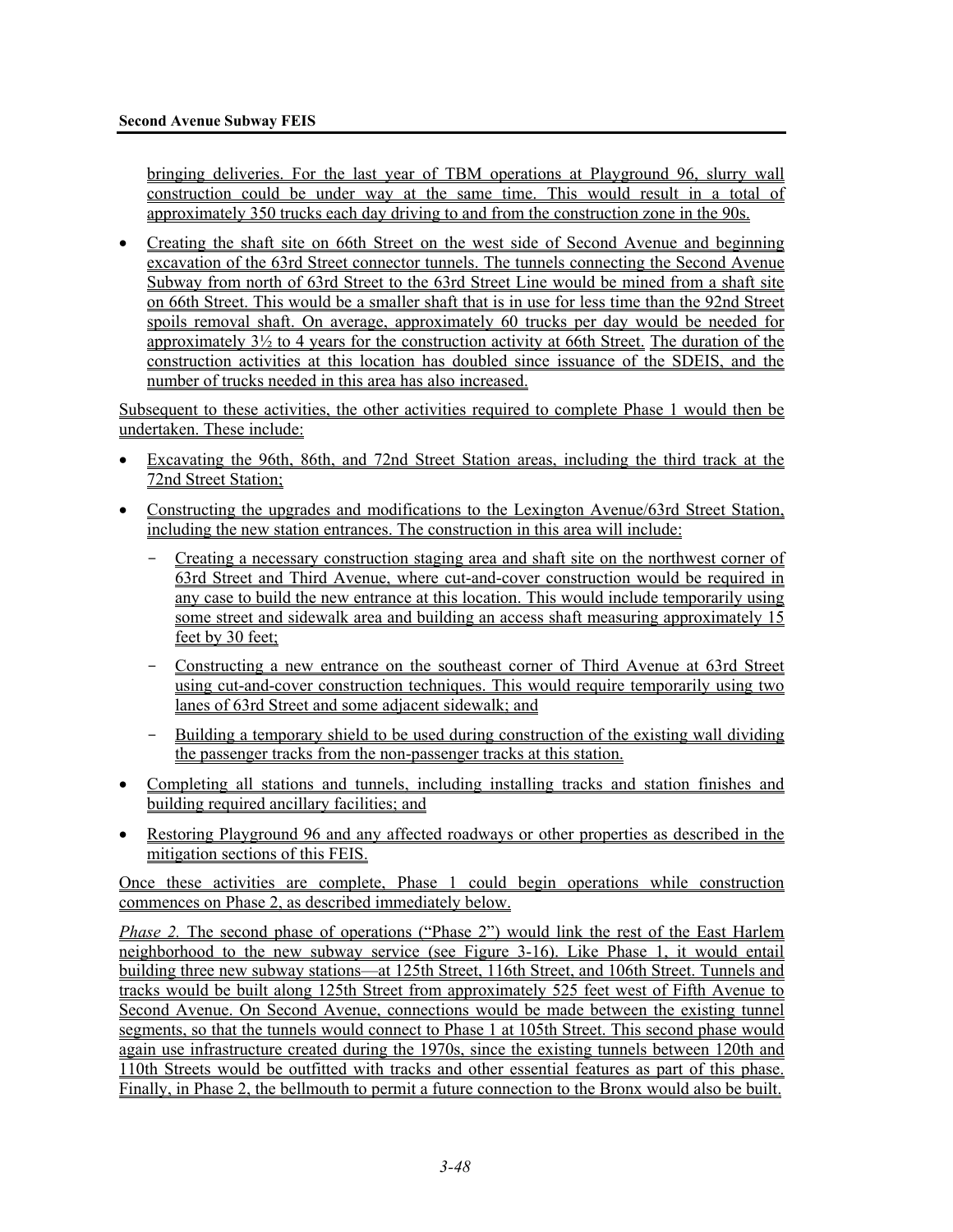Because the tracks north of the 96th Street Station would no longer be used for storage once Phase 2 is operational, this phase would include the underground storage tracks extending west of the 125th Street Station for this purpose. (The additional track at the 72nd Street Station constructed as part of Phase 1 would continue to be available for train storage during operation of Phase 2 and beyond.) If an underground storage yard north of 125th Street on Second Avenue is included as part of the project (the 129th Street storage tracks described previously), this would also be built as part of Phase 2.

Additionally, some improvements to two of NYCT's existing yards/maintenance facilities—the 36th-38th Street Yard in Brooklyn and the Concourse Yard in the Bronx—may also be made during Phase 2. In both cases, the improvements would be confined entirely to the existing NYCT properties. At the 36th-38th Street Yard, the improvements would be limited largely to surface disturbance, although a retaining wall on the south side of the property would need to be partially reconfigured. At Concourse Yard, some tracks would be reconfigured and a new maintenance shop would be constructed to replace (and double in size) the existing facility.

During construction of Phase 2, spoils generated north of 105th Street would generally be removed at the various cut-and-cover stations and tunnel sections. Spoils from the tunnels and underground tail tracks on 125th Street would be excavated from the shaft at 125th Street and Third Avenue.

Phase 2 would support the project's purpose and need by attracting riders who currently use the Lexington Avenue Line, in particular, at the 125th Street Station. This would have the benefit of reducing the number of passengers on the Lexington Avenue Line in Manhattan. The 125th Street Station would also allow Metro-North passengers to transfer easily to the new subway system, providing a new benefit to transit riders in Westchester, Connecticut, and northern New York, as well as to reverse commuters. Ultimately, once the second phase becomes operational, over 101,000 additional subway riders would ride the new subway service each day. Combined with Phase 1, the new subway is expected to attract approximately 303,000 riders per day by the completion of this stage. As with Phase 1, the beneficiaries of Phase 2 would be the same as those affected by its construction, as well as Bronx riders that would now be able to transfer to the Second Avenue Subway at the new 125th Street Station.

Completing the Phase 2 activities described above is expected to take approximately seven years. It is possible that construction on Phase 2 could start before Phase 1 is completed.

*Phase 3.* In Phase 3, tunnels would be constructed from 62nd Street (the southernmost point of Phase 1) to Houston Street, and stations would be opened at 55th Street, 42nd Street, 34th Street, 23rd Street, 14th Street, and Houston Street (see Figure 3-17). During this phase, the 63rd Street tunnel connection to Queens for non-passenger services would also be completed. Completion of this phase would yield an operating system that would stretch from the 125th Street Station to Houston Street, and passenger service would be provided on both the Broadway and Second Avenue Lines. With completion of this phase, over 75 percent of the subway alignment would be operational, and approximately 456,000 daily passengers, an addition of 153,000 trips per day, would ride the subway line.

Another important component of Phase 3 involves construction of two additional storage tracks in the area between approximately 21st and 9th Streets. These tracks would be used to store trains during the operation of Phase 3, and also once the entire alignment is completed, similar to the storage tracks at 129th, 125th and 72nd Streets that would be built as part of Phases 1 and 2.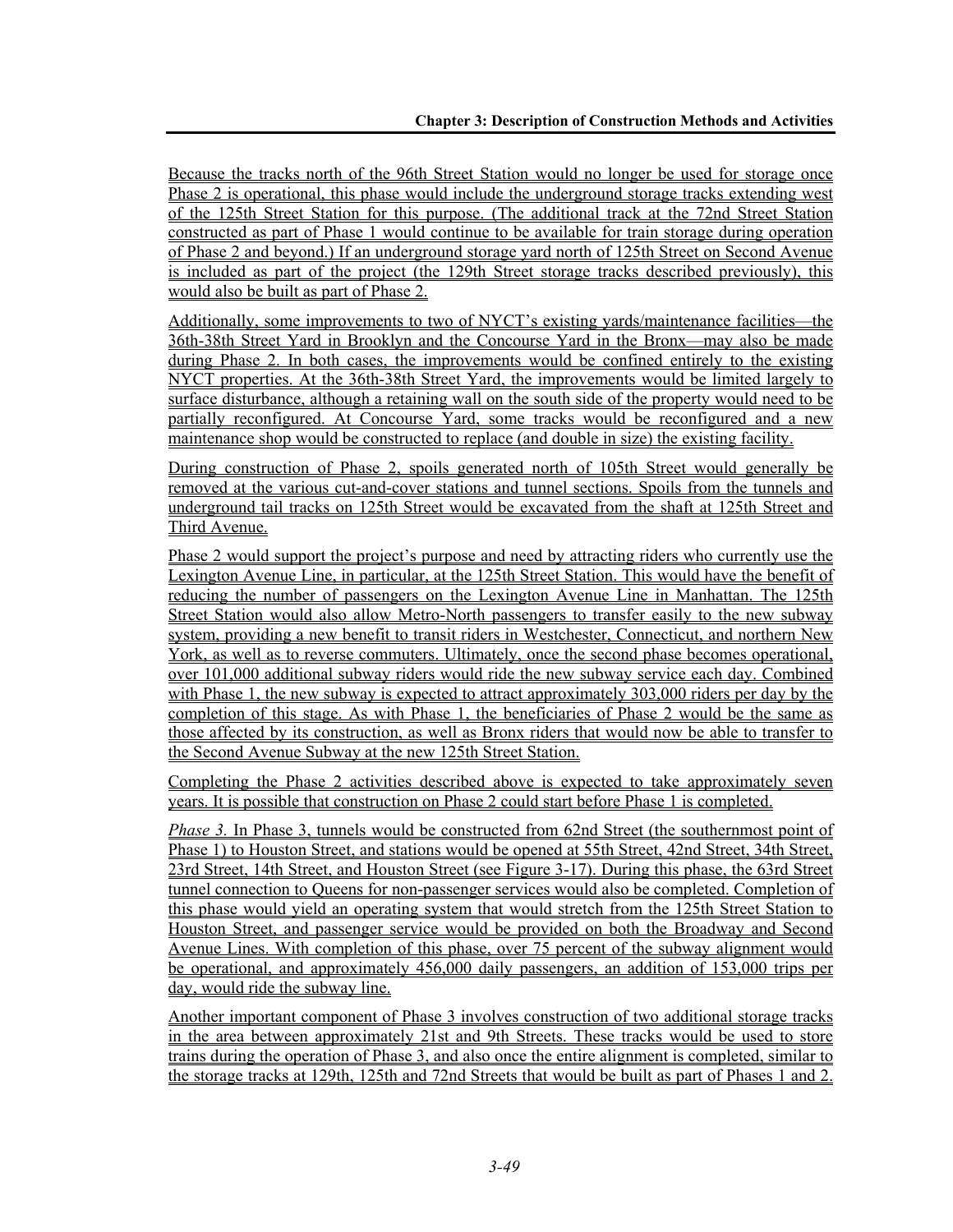Trains would continue to use the Broadway Line to access existing maintenance facilities as required.

Because Phase 3 is the longest of the four operational segments, its construction is expected to take approximately 9 years. It is likely that construction on Phase 3 would start before Phases 1 and 2 are completed.

During construction of Phase 3, a major locus of activity would be at the shaft sites/staging areas in the 30s. As described above, portions of St. Vartan Park and an existing service road between 33rd and 32nd Streets, plus a portion of the adjacent Second Avenue roadway, would be used to launch the TBMs that would be used to excavate the tunnels between 62nd Street and the 30s, as well as the tunnels from the 30s to 4th Street. St. Vartan Park would also be used as a staging area for activities related to excavating both these tunnels and the 34th Street Station. By locating activities near the Queens-Midtown Tunnel, the project can minimize the number of trucks that would otherwise need to travel on local Manhattan streets.

To excavate the tunnels, a TBM would first be launched in the 30s. It would then head north to 62nd Street. Upon reaching the completed Phase 1 tunnels, the TBM would be backed up to the 55th Street Station area, where it would be removed, reassembled in the 30s, and then relaunched to bore the second tunnel north to 62nd Street. Once again, the TBM would be removed and brought back to the 30s, where it would next excavate the tunnels—including the storage tunnels between 21st and 9th Streets—south to 4th Street. In total, the shaft sites/staging areas in the 30s would be used for up to 8 years. Approximately 180 trucks would arrive and depart each day to transport spoils from and deliver materials to this area during the peak tunnel excavation period.

The excavation at the Houston Street Station could also be used as a shaft for insertion of the TBM, tunneling support, and spoils removal, and/or for removal of the TBM used to construct the rock tunnels in Phase 3.

Once the tunnels north to 62nd Street are completed, conventional mining of the 63rd Street connection for non-passenger service to Queens would occur from the 55th Street Station box or from the 36th Street TBM launch site/staging area. Next, construction on the 55th and 42nd Street Stations could occur. Similarly, the 34th, 23rd, 14th, and Houston Street Stations would be built once the tunneling operation is completed in this area. Spoils from each station would be removed and trucked away directly from each station.

*Phase 4 (Completion of the Full-Length Second Avenue Subway).* The final segment in the project is Phase 4, which would extend from Houston Street to south of the Hanover Square Station. It includes new stations at Grand Street, Chatham Square, Seaport, and Hanover Square, as well a fully reconstructed Grand Street Station on the existing BD service at Grand Street. The components of this phase are illustrated in Figure 3-18. Phase 4 alone is expected to serve over 103,000 additional passengers daily, for a total of 560,000 daily passengers when added to the other three phases. Construction of Phase 4 would take approximately 7 years to complete, and its construction would likely overlap with that of Phases 2 and/or 3. With the completion of Phase 4, the Second Avenue Subway would be fully operational,

As part of Phase 4, all tracks and systems from Houston Street to the Hanover tail tracks would also be completed. As described in further detail below under the section entitled "Second Avenue Subway: Storage and Maintenance Facilities," the Hanover tail tracks would be used both to provide for train storage and to facilitate a possible extension of the Second Avenue Subway to Brooklyn.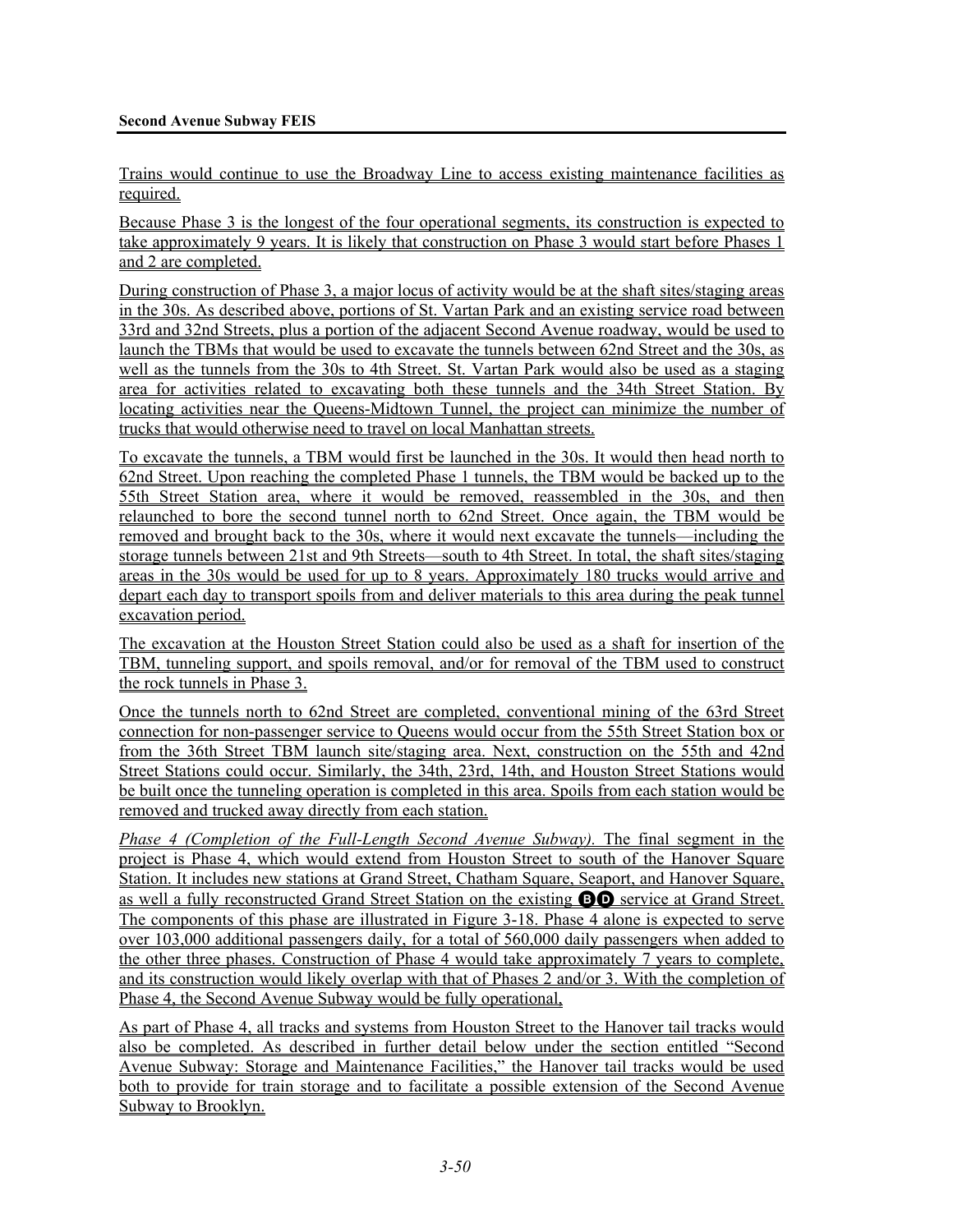In Phase 4, a temporary barge facility would also be built at Pier 6 to facilitate the removal of station and tunnel spoils associated with Stage 4. This facility would only be used during construction of Stage 4, and would be removed subsequent to its completion. The barge facility is described in greater detail earlier in this chapter, and its environmental impacts are assessed throughout this FEIS.

The boundaries of Phase 4 were largely determined by geological conditions. Almost all of Phase 4 would be constructed in soil, as opposed to rock, which is the case along most of the rest of the alignment. Consequently, different machines are needed to excavate the tunnels in this area than those that would be used in Phases 1, 2, and 3.

As described in Chapter 2 ("Project Alternatives"), the area immediately south of the Houston Street Station was a focus of study because of the construction difficulties inherent in this area. With the selection of the Deep Chrystie Option, a dual mode, rock and soft ground TBM would be used to construct all the tunnels between Houston Street and the Hanover Square Station vicinity. This would require tunneling beneath the existing BD lines and Grand Street Station along Chrystie Street, and beneath the  $\bigcirc \hspace{-0.1cm} \bullet \hspace{-0.1cm} \bullet$  Ines at Delancey Street. The TBM would be installed in soil at a shaft site in rock in the vicinity of the Hanover Square Station to allow mining to the north to just south of the Houston Street Station. Spoils would be removed from the Water Street shaft site. Tunnel spoils would be trucked or moved by above-ground conveyor a short distance to the potential barge site at Pier 6. A combination of trucks or barges could be used. If trucks are used to remove the spoils, approximately 100 10-cubic-yard trucks on average per day would be needed at the Hanover Square shaft site to handle spoils removal from the stretch of tunnel created to the north.

# *Summary*

While the phasing plan described above has now been identified, final decisions about how to sequence specific elements of the Second Avenue Subway have not yet been made. However, it is expected that construction activity would begin in 2004, peak in approximately 2010, and conclude in approximately 2020. These projected timeframes are contingent on the extent of available funding and on whether concurrent tunneling can occur in several locations simultaneously.

Table 3-1, below, lists the construction activities anticipated to occur in each phase of the project by location, from north to south. These activities are also illustrated in Figure 3-19.

# **E. OTHER CONSTRUCTION ELEMENTS**

In addition to the work required to construct new tunnels and stations described in detail above, the project would also require some other construction work related to connections to existing stations and to the storage tracks and maintenance facilities that would be used by Second Avenue Subway trains.

# **CONNECTIONS TO EXISTING STATIONS**

As described in Chapter 2, "Project Alternatives," the project would require some construction at existing stations where connections or transfers are proposed. Connection work could require disruptions to existing stations. Transfers would consist of underground passageways connecting the new and existing lines. Construction of the transfer tunnels would most likely be done by a combination of cut-and-cover and shielded mining during construction in stations.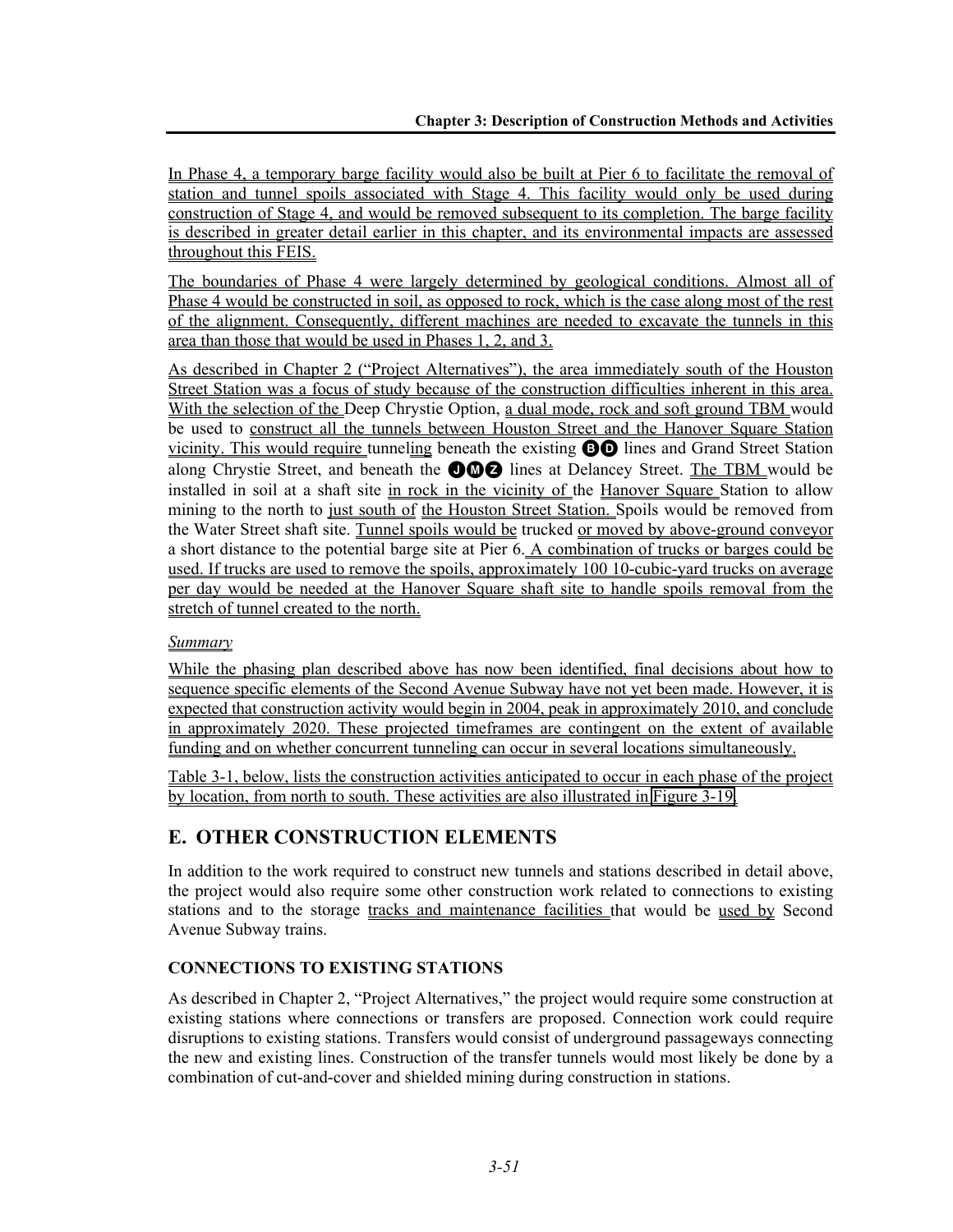## **Second Avenue Subway FEIS**

| From <sup>1</sup>                             | To <sup>1</sup>                        | <b>Activity</b>                                         | <b>Typical Construction Activity</b>                                                                          |  |
|-----------------------------------------------|----------------------------------------|---------------------------------------------------------|---------------------------------------------------------------------------------------------------------------|--|
|                                               | <b>Phase 2 Construction Activities</b> |                                                         |                                                                                                               |  |
| 525 feet                                      | 450 feet                               | Cut and cover (shaft site                               | Underground boring                                                                                            |  |
| west of<br>Fifth Ave                          | west of<br>Fifth Ave                   | for TBM retrieval) <sup>2</sup>                         | Utility relocation                                                                                            |  |
| on 125 St                                     | on 125th                               |                                                         | Pile installation                                                                                             |  |
|                                               | St                                     |                                                         | Excavation of street to depth sufficient to permit decking to<br>be installed and to retrieve TBM             |  |
|                                               |                                        |                                                         | Transfer of materials through shaft opening                                                                   |  |
|                                               |                                        |                                                         | Trucking of TBM components                                                                                    |  |
| 450 feet<br>west of<br>Fifth Ave<br>on 125 St | Park<br>Avenue on<br>125 St            | Bored tunnel <sup>2</sup>                               | Underground boring                                                                                            |  |
| Park Ave                                      | Third Ave                              | Cut and cover station                                   | Underground boring                                                                                            |  |
| on 125 St                                     | on 125 St                              | (125th Street)                                          | Spoils removal                                                                                                |  |
|                                               |                                        |                                                         | Pile installation                                                                                             |  |
|                                               |                                        |                                                         | Excavation of street to depth sufficient to permit decking to<br>be installed and to construct station        |  |
|                                               |                                        |                                                         | Transfer of materials through shaft opening                                                                   |  |
|                                               |                                        |                                                         | Trucking                                                                                                      |  |
| <b>Third Ave</b>                              | <b>Third Ave</b><br>on 125 St          | Cut and cover (shaft site                               | Underground boring                                                                                            |  |
| on 125 St                                     |                                        | for TBM launch and spoils<br>removal for curve and tail | Utility relocation                                                                                            |  |
|                                               |                                        | tracks)                                                 | Construction of retaining walls (e.g., slurry wall)                                                           |  |
|                                               |                                        |                                                         | Pile installation                                                                                             |  |
|                                               |                                        |                                                         | Excavation of street to depth sufficient to permit decking to<br>be installed and to launch TBM               |  |
|                                               |                                        |                                                         | Transfer of materials through deck opening                                                                    |  |
|                                               |                                        |                                                         | Spoils removal                                                                                                |  |
|                                               |                                        |                                                         | Trucking                                                                                                      |  |
| 129 St                                        | 122 St                                 | Cut and cover tunnel<br>(storage tracks) $^{2}$         | Utility relocation                                                                                            |  |
|                                               |                                        |                                                         | Construction of retaining walls (e.g., slurry wall)                                                           |  |
|                                               |                                        |                                                         | Pile installation                                                                                             |  |
|                                               |                                        |                                                         | Excavation of street to depth sufficient to permit decking to<br>be installed and to construct storage tracks |  |
|                                               |                                        |                                                         | Spoils removal                                                                                                |  |
|                                               |                                        |                                                         | Trucking                                                                                                      |  |
| Third Ave                                     | 122 St                                 | Soft ground bored tunnel                                | Underground mining                                                                                            |  |
| at 125 St                                     |                                        |                                                         | Ground improvement                                                                                            |  |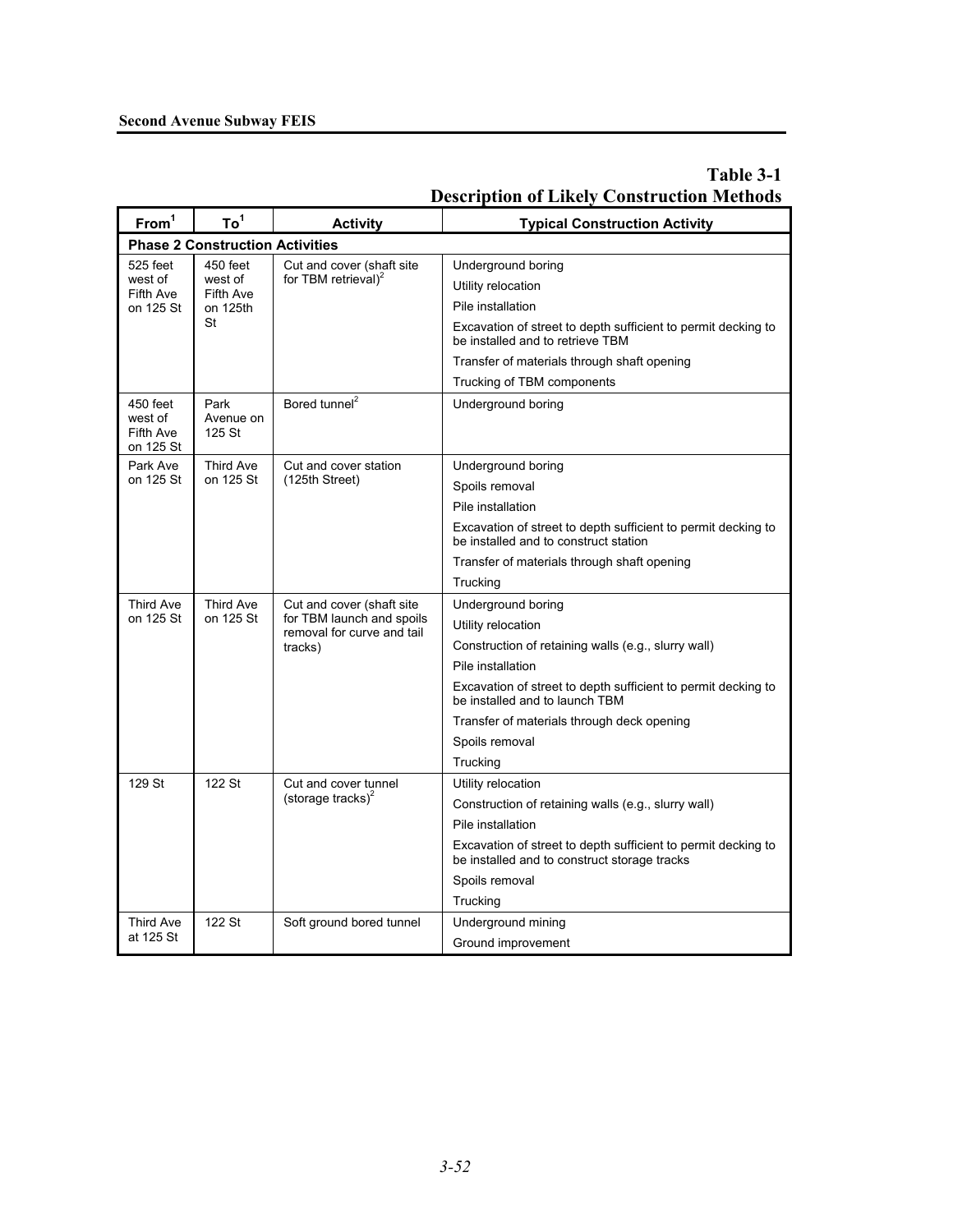#### **From1 To1 Activity Typical Construction Activity Phase 2 Construction Activities (Cont'd)**  122 St 120 St Cut and cover (tunnel and TBM retrieval) Utility relocation Construction of retaining walls (e.g., slurry wall) Pile installation Excavation of street to depth sufficient to permit decking to be installed, to construct tracks, and to retrieve TBM Transfer of materials through deck opening **Trucking** 120 St | 119 St | Existing tunnel | None 119 St | 115 St | Cut and cover station (116th Street) Utility relocation Construction of retaining walls (e.g., slurry wall) Pile installation Excavation of street to depth sufficient to permit decking to be installed and to construct station Transfer of materials through deck opening Spoils removal **Trucking** 115 St | 110 St | Existing tunnel | None 110 St 108 St Cut and cover tunnel Utility relocation Construction of retaining walls (e.g., slurry wall) Pile installation Excavation of street to depth sufficient to permit decking to be installed and to construct tracks 108 St | 105 St | Cut and cover station (106th Street) Utility relocation Demolition of existing station wall Construction of retaining walls (e.g., slurry wall) Pile installation Excavation of street to depth sufficient to permit decking to be installed and construct station Transfer of materials through deck opening **Trucking Phase 1 Construction Activities** 105 St 99 St Existing tunnel Demolition of some existing walls Construction of new walls **Trucking** 99 St  $\parallel$  98 St  $\parallel$  Cut and cover tunnel  $\parallel$  Utility relocation Construction of retaining walls (e.g., slurry wall) Pile installation Excavation of street to depth sufficient to permit decking to be installed and to construct tracks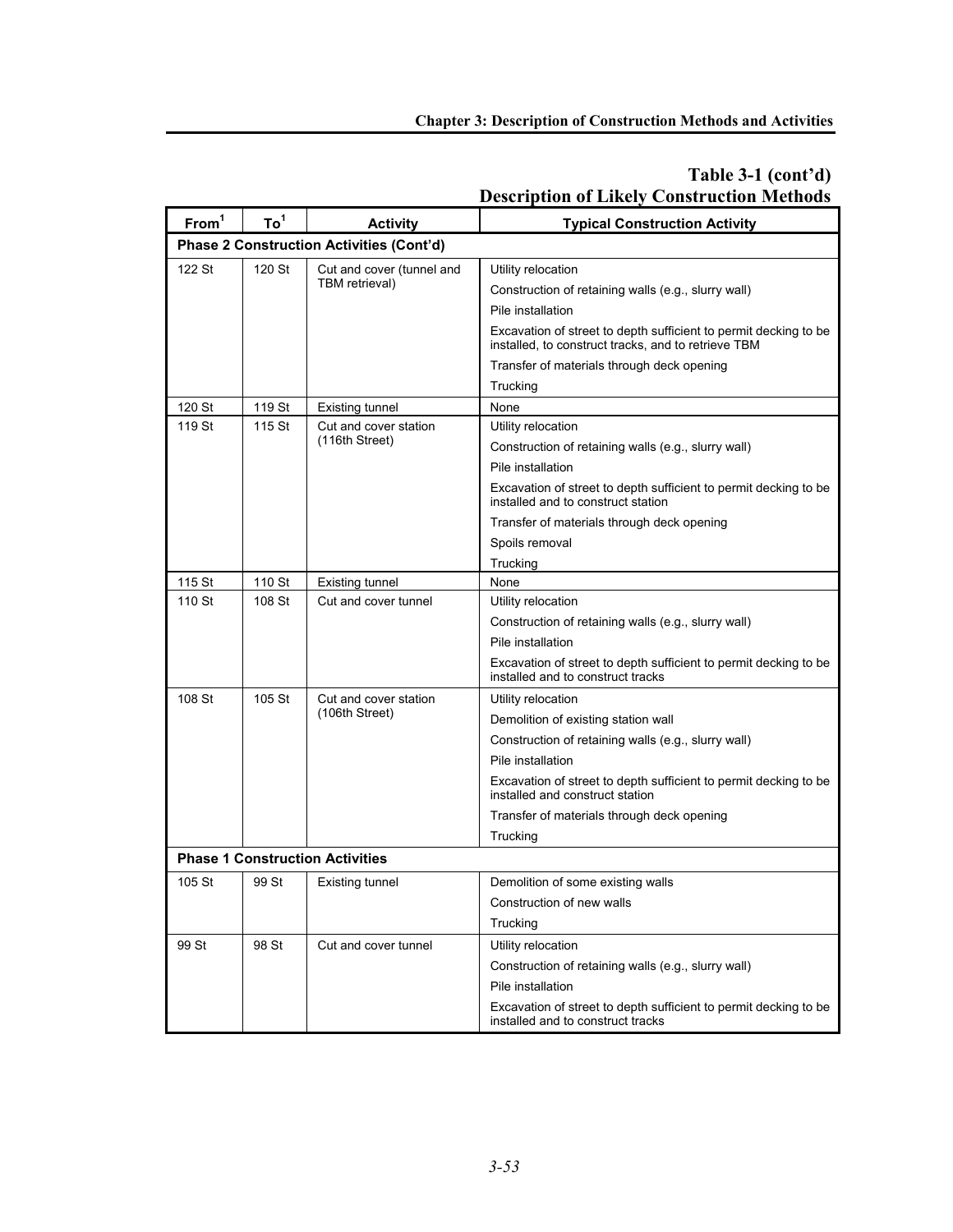| From <sup>1</sup> | To <sup>1</sup> | <b>Activity</b>                                             | <b>Typical Construction Activity</b>                                                                      |
|-------------------|-----------------|-------------------------------------------------------------|-----------------------------------------------------------------------------------------------------------|
|                   |                 | <b>Phase 1 Construction Activities (Cont'd)</b>             |                                                                                                           |
| 98 St             | 94 St           | Cut and cover station (96th                                 | Utility relocation                                                                                        |
|                   |                 | Street)                                                     | Construction of retaining walls (e.g., slurry wall)                                                       |
|                   |                 |                                                             | Pile installation                                                                                         |
|                   |                 |                                                             | Excavation of street to depth sufficient to permit decking to be<br>installed and to construct station    |
|                   |                 |                                                             | Transfer of materials through deck opening                                                                |
|                   |                 |                                                             | Trucking                                                                                                  |
| 97 St             | 96 St           | Construction support and<br>staging site (Playground<br>96) | Various staging processes and tunneling support facilities                                                |
| 94 St             | 92 St           | Cut and cover shaft site                                    | Utility relocation                                                                                        |
|                   |                 |                                                             | Construction of retaining walls (e.g., slurry wall)                                                       |
|                   |                 |                                                             | Pile installation                                                                                         |
|                   |                 |                                                             | Excavation of street to depth sufficient to permit decking to be<br>installed and launch and retrieve TBM |
|                   |                 | Shaft site                                                  | Spoils removal                                                                                            |
|                   |                 |                                                             | Trucking                                                                                                  |
| 92 St             | 87 St           | Bored tunnel in rock                                        | Underground boring                                                                                        |
| 87 St             | 83 St           | Bored tunnel in rock                                        | Underground boring                                                                                        |
|                   |                 | Mined station (86th Street)                                 | Underground horizontal blasting to create cavern                                                          |
|                   |                 |                                                             | Vertical blasting to create shafts                                                                        |
|                   |                 |                                                             | Openings to bring materials in and out and to create station<br>entrances                                 |
|                   |                 |                                                             | Spoils removal                                                                                            |
|                   |                 |                                                             | Trucking                                                                                                  |
|                   |                 | Cut and cover station<br>component (86th Street)            | Utility relocation<br>Construction of retaining walls (e.g., slurry wall)<br>Pile installation            |
| 83 St             | 73 St           | Bored tunnel in rock                                        | Underground boring                                                                                        |
| 73 St             | 69 St           | Bored tunnel in rock                                        | Underground boring                                                                                        |
| 73 St             | 69 St           | Mined station (72nd Street)                                 | Underground horizontal blasting to create cavern                                                          |
|                   |                 |                                                             | Vertical blasting to create shafts                                                                        |
|                   |                 |                                                             | Openings to bring materials in and out and to create station<br>entrances                                 |
|                   |                 |                                                             | Spoils removal                                                                                            |
|                   |                 |                                                             | Trucking and other activity                                                                               |
|                   |                 | Cut and cover station                                       | Utility relocation                                                                                        |
|                   |                 | component (72nd Street)                                     | Construction of retaining walls (e.g., slurry wall)                                                       |
|                   |                 |                                                             | Pile installation                                                                                         |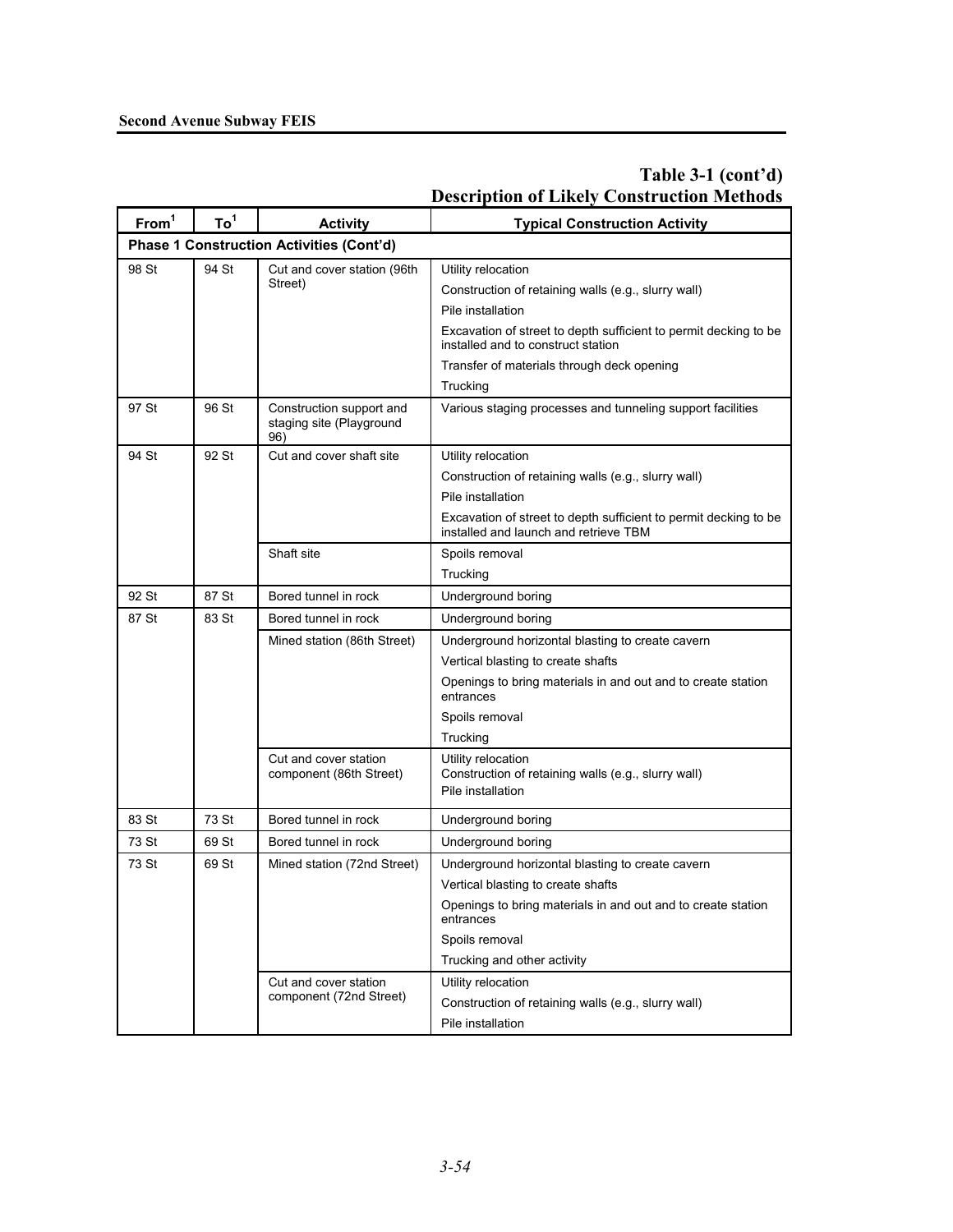| From <sup>1</sup> | To <sup>1</sup> | <b>Activity</b>                                 | <b>Typical Construction Activity</b>                                                                   |
|-------------------|-----------------|-------------------------------------------------|--------------------------------------------------------------------------------------------------------|
|                   |                 | <b>Phase 1 Construction Activities (Cont'd)</b> |                                                                                                        |
| 69 St             | 62 St           | Bored tunnel in rock                            | Underground boring                                                                                     |
|                   |                 |                                                 | Underground drill and blast                                                                            |
|                   |                 |                                                 | Ground stabilization (65th to 62nd Street)                                                             |
| 65 St             | 63 St           | Mined tunnel (63rd St                           | Underground drill and blast                                                                            |
|                   |                 | connector-curve west)                           | Vertical blasting to create shaft site at 66th Street/Second<br>Avenue                                 |
|                   |                 |                                                 | Spoils removal                                                                                         |
|                   |                 |                                                 | Trucking                                                                                               |
|                   |                 | <b>Phase 3 Construction Activities</b>          |                                                                                                        |
| 63 St             | 61 St           | Mined tunnel (63rd St<br>connector-curve east)  | Underground drill and blast                                                                            |
| 62 St             | 52 St           | Bored tunnel in rock                            | Underground boring                                                                                     |
|                   |                 | Cut and cover station (55th<br>Street)          | Utility relocation                                                                                     |
|                   |                 |                                                 | Construction of retaining walls (e.g., slurry wall)                                                    |
|                   |                 |                                                 | Pile installation                                                                                      |
|                   |                 |                                                 | Excavation of street to depth sufficient to permit decking to be<br>installed and to construct station |
|                   |                 |                                                 | Transfer of materials through deck opening                                                             |
|                   |                 |                                                 | Spoils removal                                                                                         |
|                   |                 |                                                 | Trucking                                                                                               |
| 52 St             | 45 St           | Bored tunnel in rock                            | Underground boring                                                                                     |
| 45 St             | 41 St           | Bored tunnel in rock                            | Underground boring                                                                                     |
|                   |                 | Mined station (42nd Street)                     | Underground horizontal blasting to create cavern                                                       |
|                   |                 |                                                 | Vertical blasting to create shafts                                                                     |
|                   |                 |                                                 | Openings to bring materials in and out and to create station<br>entrances                              |
|                   |                 |                                                 | Spoils removal                                                                                         |
|                   |                 |                                                 | Trucking                                                                                               |
|                   |                 | Cut and cover station                           | Utility relocation                                                                                     |
|                   |                 | component                                       | Construction of retaining walls (e.g., slurry wall)                                                    |
|                   |                 |                                                 | Pile installation                                                                                      |
| 41 St             | 36 St           | Bored tunnel in rock                            | Underground boring                                                                                     |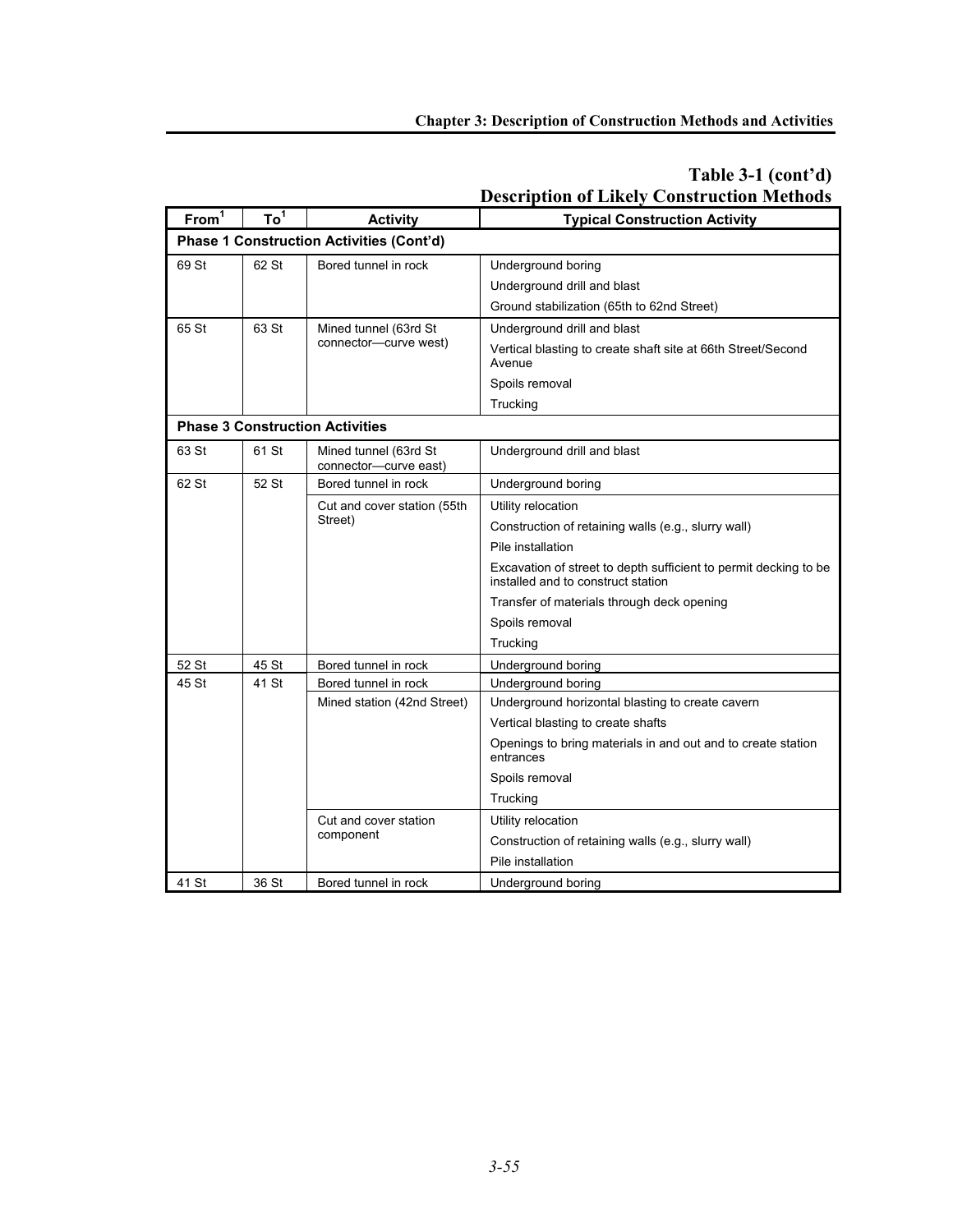| From <sup>1</sup>                        | To <sup>1</sup> | <b>Activity</b>                                               | <b>Typical Construction Activity</b>                                                                   |  |
|------------------------------------------|-----------------|---------------------------------------------------------------|--------------------------------------------------------------------------------------------------------|--|
| Phase 3 Construction Activities (Cont'd) |                 |                                                               |                                                                                                        |  |
| 36 St                                    | 33 St           | Bored tunnel in rock                                          | Underground boring                                                                                     |  |
|                                          |                 | Cut and cover station (34th                                   | Utility relocation                                                                                     |  |
|                                          |                 | Street)                                                       | Construction of retaining walls (e.g., slurry wall)                                                    |  |
|                                          |                 |                                                               | Pile installation                                                                                      |  |
|                                          |                 |                                                               | Excavation of street to depth sufficient to permit decking to be<br>installed and to construct station |  |
|                                          |                 |                                                               | Transfer of materials through deck opening                                                             |  |
|                                          |                 |                                                               | Spoils removal                                                                                         |  |
|                                          |                 |                                                               | Trucking                                                                                               |  |
|                                          |                 |                                                               |                                                                                                        |  |
|                                          |                 | Construction support and<br>staging site (St. Vartan<br>Park) | Various staging processes and tunneling support facilities                                             |  |
|                                          |                 | Shaft site at 35th and 32nd                                   | Spoils removal                                                                                         |  |
|                                          |                 | Sts (TBM insertion and<br>spoils removal)                     | Trucking                                                                                               |  |
| 33 St                                    | 26 St           | Bored tunnel in rock                                          | Underground boring                                                                                     |  |
| 26 St                                    | 23 St           | Bored tunnel in rock                                          | Underground boring                                                                                     |  |
|                                          |                 | Mined station (23rd Street)                                   | Underground horizontal blasting to create cavern                                                       |  |
|                                          |                 |                                                               | Vertical blasting to create shafts                                                                     |  |
|                                          |                 |                                                               | Openings to bring materials in and out and to create station<br>entrances                              |  |
|                                          |                 |                                                               | Spoils removal                                                                                         |  |
|                                          |                 |                                                               | Trucking and other activity                                                                            |  |
|                                          |                 | Cut and cover station                                         | Utility relocation                                                                                     |  |
|                                          |                 | component (23rd Street)                                       | Construction of retaining walls (e.g., slurry wall)                                                    |  |
|                                          |                 |                                                               | Pile installation                                                                                      |  |
| 23 St                                    | 15 St           | Bored tunnel in rock                                          | Underground boring                                                                                     |  |
| 15 St                                    | 11 St           | Bored tunnel in rock                                          | Underground boring                                                                                     |  |
|                                          |                 | Mined station (14th Street)                                   | Underground horizontal blasting to create cavern                                                       |  |
|                                          |                 |                                                               | Vertical blasting to create shafts                                                                     |  |
|                                          |                 |                                                               | Openings to bring materials in and out, and to create station<br>entrances                             |  |
|                                          |                 |                                                               | Spoils removal                                                                                         |  |
|                                          |                 |                                                               | Trucking and other activity                                                                            |  |
|                                          |                 | Cut and cover station                                         | Utility relocation                                                                                     |  |
|                                          |                 | component (14th Street)                                       | Construction of retaining walls (e.g., slurry wall)                                                    |  |
|                                          |                 |                                                               | Pile installation                                                                                      |  |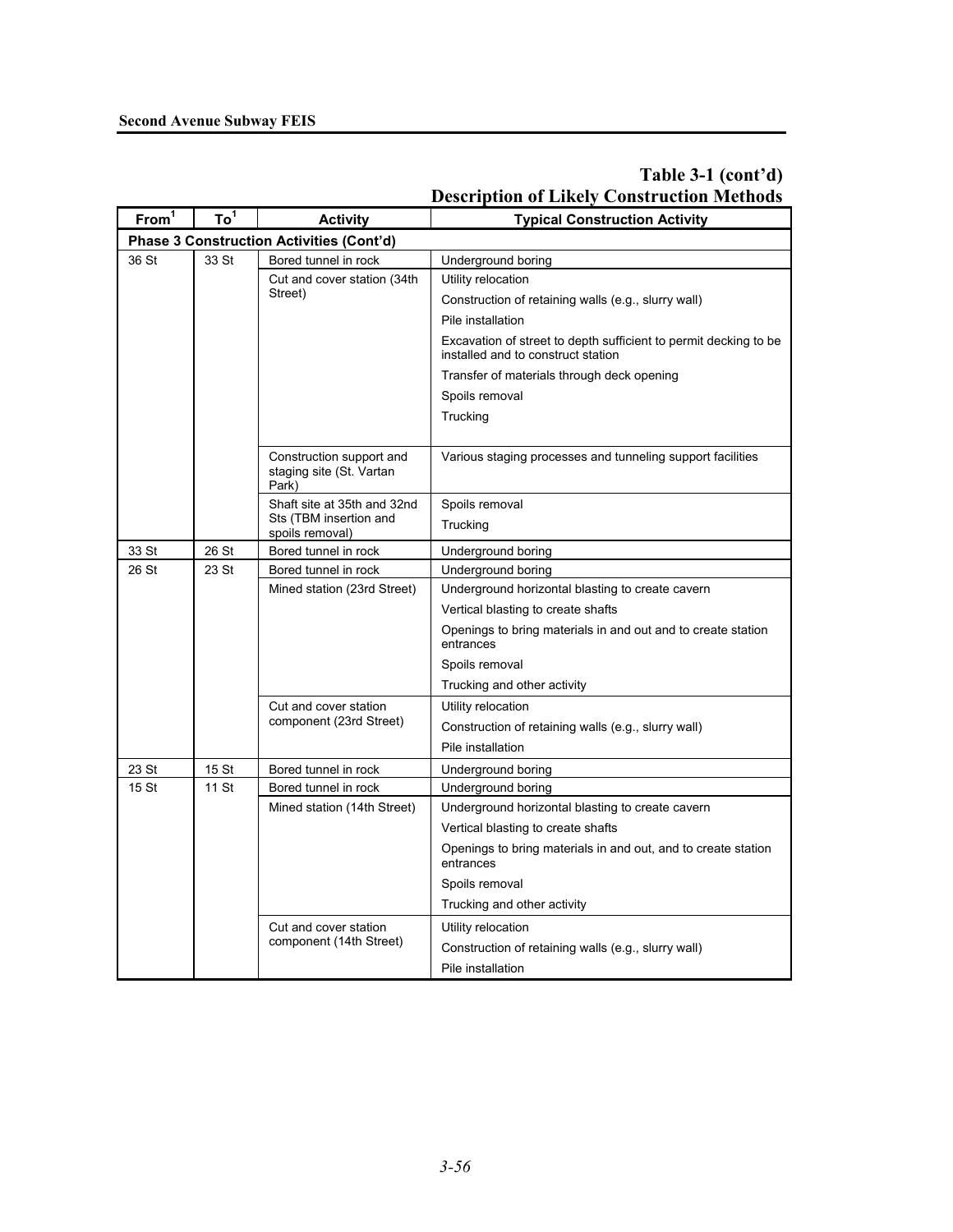| From <sup>1</sup> | To <sup>1</sup>                        | <b>Activity</b>                                 | <b>Typical Construction Activity</b>                                                                   |
|-------------------|----------------------------------------|-------------------------------------------------|--------------------------------------------------------------------------------------------------------|
|                   |                                        | <b>Phase 3 Construction Activities (Cont'd)</b> |                                                                                                        |
| 11 St             | 4 St                                   | Bored tunnel in rock                            | Underground boring                                                                                     |
| 4 St              | <b>Houston St</b>                      | Cut and cover station                           | Utility relocation                                                                                     |
|                   |                                        | (Houston Street)                                | Construction of retaining walls (e.g., slurry wall)                                                    |
|                   |                                        |                                                 | Pile installation                                                                                      |
|                   |                                        |                                                 | Excavation of street to depth sufficient to permit decking to<br>be installed and to construct station |
|                   |                                        |                                                 | Transfer of materials through deck opening                                                             |
|                   |                                        |                                                 | Trucking                                                                                               |
|                   |                                        | Possible shaft site                             | Spoils removal                                                                                         |
|                   |                                        |                                                 | Trucking                                                                                               |
|                   | <b>Phase 4 Construction Activities</b> |                                                 |                                                                                                        |
| Houston           | Delancey                               | Bored tunnel in soil                            | Cut and cover to remove steel piles and TBM                                                            |
|                   |                                        |                                                 | Underground boring                                                                                     |
| Delancey          | Hester                                 | Bored tunnel in soil                            | Underground boring                                                                                     |
| Delancey          | Hester                                 | Cut and cover station                           | Utility relocation                                                                                     |
|                   |                                        | (Grand Street)                                  | Construction of retaining walls (e.g., slurry wall)                                                    |
|                   |                                        |                                                 | Pile installation                                                                                      |
|                   |                                        |                                                 | Excavation of street to depth sufficient to permit decking to<br>be installed and to construct station |
|                   |                                        |                                                 | Transfer of materials through deck opening                                                             |
|                   |                                        |                                                 | Trucking                                                                                               |
| Hester            | Pell                                   | Bored tunnel in soil                            | Ground improvement                                                                                     |
|                   |                                        |                                                 | Cut and cover construction to remove steel piles                                                       |
|                   |                                        |                                                 | Underground boring                                                                                     |
| Pell              | Madison                                | Bored tunnel in soil                            | Underground boring                                                                                     |
|                   |                                        | Cut and cover station<br>(Chatham Square)       | Utility relocation                                                                                     |
|                   |                                        |                                                 | Construction of retaining walls (e.g., slurry wall)                                                    |
|                   |                                        |                                                 | Pile installation                                                                                      |
|                   |                                        |                                                 | Excavation of street to depth sufficient to permit decking to<br>be installed and to construct station |
|                   |                                        |                                                 | Transfer of materials through deck opening                                                             |
|                   |                                        |                                                 | Trucking                                                                                               |
| Madison           | Dover                                  | Bored tunnel in soil                            | Underground boring                                                                                     |
|                   |                                        |                                                 | Underpinning beneath certain Brooklyn Bridge approach<br>ramps                                         |
| Dover             | John                                   | Cut and cover station<br>(Seaport Station)      | Utility relocation                                                                                     |
|                   |                                        |                                                 | Construction of retaining walls (e.g., slurry wall)                                                    |
|                   |                                        |                                                 | Pile installation                                                                                      |
|                   |                                        |                                                 | Excavation of street to depth sufficient to permit decking to<br>be installed and construct station    |
|                   |                                        |                                                 | Transfer of materials through deck opening                                                             |
|                   |                                        |                                                 | Trucking                                                                                               |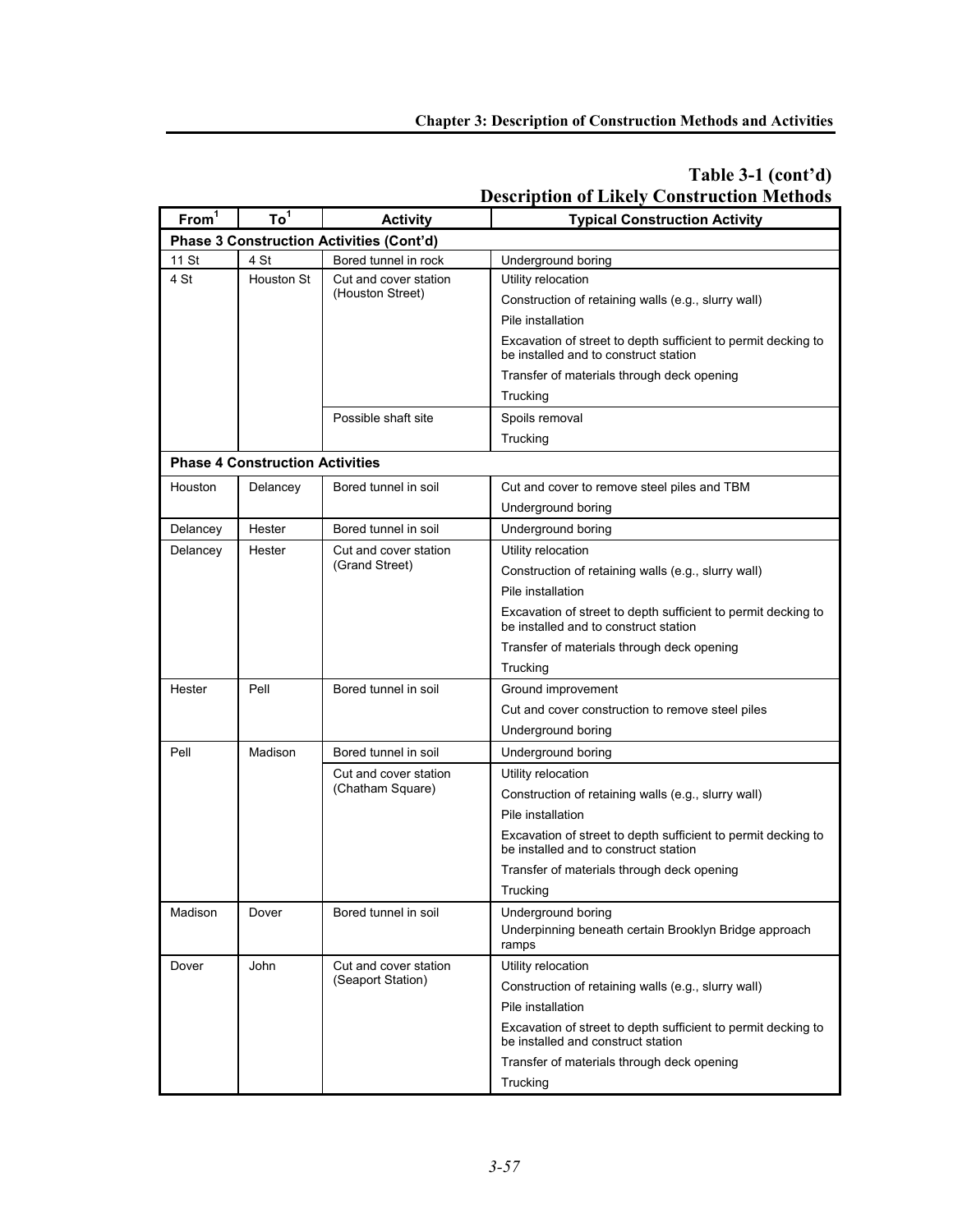| From <sup>1</sup>                                                                                                                                                                                                              | To <sup>1</sup> | <b>Activity</b>                                                   | <b>Typical Construction Activity</b>                                      |
|--------------------------------------------------------------------------------------------------------------------------------------------------------------------------------------------------------------------------------|-----------------|-------------------------------------------------------------------|---------------------------------------------------------------------------|
|                                                                                                                                                                                                                                |                 | <b>Phase 4 Construction Activities (Cont'd)</b>                   |                                                                           |
| John                                                                                                                                                                                                                           | Wall            | Bored tunnel in rock                                              | Underground boring<br>Ground stabilization (John Street to Maiden Lane)   |
| Wall                                                                                                                                                                                                                           | Coenties        | Bored tunnel in rock                                              | Underground boring                                                        |
|                                                                                                                                                                                                                                | Slip            | Mined station (Hanover<br>Square)                                 | Underground horizontal blasting to create cavern                          |
|                                                                                                                                                                                                                                |                 |                                                                   | Vertical blasting to create shafts                                        |
|                                                                                                                                                                                                                                |                 |                                                                   | Openings to bring materials in and out and to create station<br>entrances |
|                                                                                                                                                                                                                                |                 |                                                                   | Spoils removal for stations, tunnels, and tail tracks                     |
|                                                                                                                                                                                                                                |                 |                                                                   | Trucking and other activity                                               |
|                                                                                                                                                                                                                                |                 | Cut and cover station<br>component (Hanover<br>Square)            | Construction of retaining walls (e.g., slurry wall)                       |
|                                                                                                                                                                                                                                |                 |                                                                   | Pile installation                                                         |
|                                                                                                                                                                                                                                |                 |                                                                   | Utility relocation                                                        |
| Coenties<br>Slip                                                                                                                                                                                                               | <b>Broad</b>    | Bored tunnel in rock<br>(storage tracks) $^{2}$                   | Underground boring or mining                                              |
| Pier 6 on East River                                                                                                                                                                                                           |                 | Barge operation for spoils<br>removal                             | Possible bulkhead repairs                                                 |
|                                                                                                                                                                                                                                |                 |                                                                   | Installation of piles                                                     |
|                                                                                                                                                                                                                                |                 |                                                                   | Placement of barge cranes                                                 |
|                                                                                                                                                                                                                                |                 |                                                                   | Operation of barges transporting spoils and materials                     |
| <b>Broad</b>                                                                                                                                                                                                                   | South           | Bored tunnel in rock <sup>2</sup>                                 | Underground boring or mining                                              |
| Whitehall                                                                                                                                                                                                                      |                 | Cut and cover construction<br>for ancillary facility <sup>2</sup> | Utility relocation                                                        |
|                                                                                                                                                                                                                                |                 |                                                                   | Construction of retaining walls (e.g., slurry wall)                       |
|                                                                                                                                                                                                                                |                 |                                                                   | Pile installation                                                         |
|                                                                                                                                                                                                                                |                 |                                                                   | <b>Excavation of street</b>                                               |
|                                                                                                                                                                                                                                |                 |                                                                   | Transfer of materials through deck opening                                |
|                                                                                                                                                                                                                                |                 |                                                                   | Trucking                                                                  |
| Notes:<br>Unless otherwise stated, construction would occur on the extended Second Avenue corridor at the indicated cross-<br>street.<br>Construction in these areas would only occur if train storage tracks are constructed. |                 |                                                                   |                                                                           |
| This table has been revised for the FEIS to reflect design refinements.                                                                                                                                                        |                 |                                                                   |                                                                           |

This work would be as follows:

- Transfer to the Metro-North Railroad Station at 125th Street would be created at the western end of the new 125th Street Station. Stairs, escalators, and an elevator from the new subway station would lead to the Metro-North station. Existing staircases at the Metro-North station could be affected for short periods during construction. Protective measures (described earlier) would be used to support the Metro-North viaduct during construction.
- The transfer to the Lexington Avenue Line **456** at 125th Street would be built beneath the existing Lexington Avenue Station structure through a new lower-level mezzanine that would connect to the existing downtown platform level and the direct connection to the upper mezzanine stairways would be reconfigured. Within the station, some disruptions would occur for existing passengers as extensive construction work would occur within the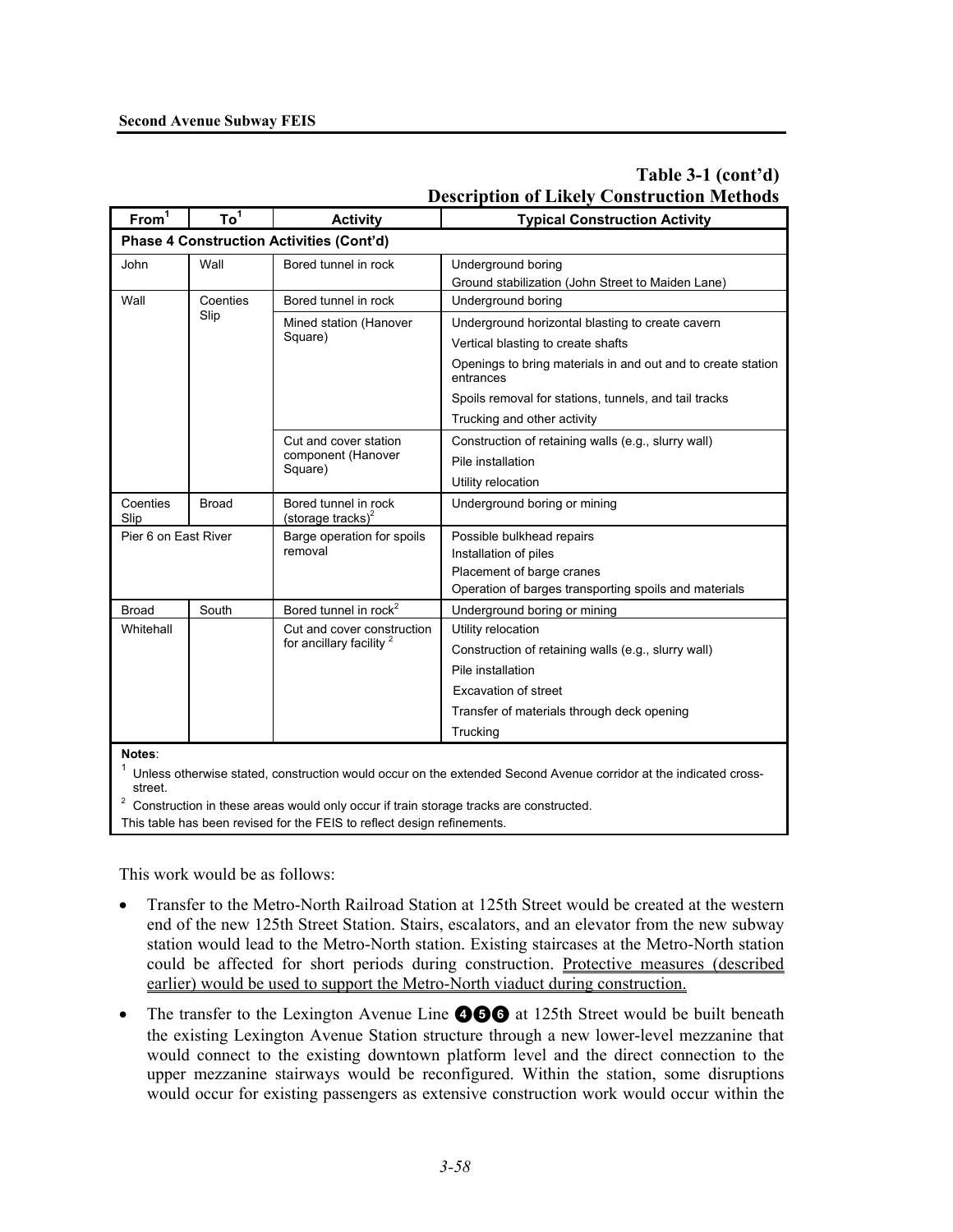station. This work would be conducted primarily during late nights and weekends for up to a year. All work on this station would occur during Phase 2.

• The Second Avenue Subway's Broadway Line service would use the existing Lexington Avenue/63rd Street Station. Portions of the existing Lexington Avenue/63rd Street Station must be completed before the station can serve the proposed new subway service; hence, as described above, they would be undertaken during construction of Phase 1. The station is structurally complete, but the two platform levels are currently only finished on the south side, and are separated from the unfinished portions by a partition. Most of the finish work for the north side of the platform, serving Tracks 3 and 4, can be done with the partition in place without affecting current operations. After the work behind the partition is completed, temporary barriers would be placed to allow the remaining center portions of the platform to be completed with only minor inconvenience to passengers.

The Third Avenue entrance at the Lexington Avenue/63rd Street Station is also structurally complete but unfinished. It does not include wall and floor finishes, lighting, signs, escalators, etc. At the time of the Lexington Avenue/63rd Street Station's original construction in the early 1980s, street-level entrances were built within the sidewalk area at the northeast, northwest and southwest corners of Third Avenue and 63rd Street. In addition, another entrance on the southeast corner was designed to come up into private property. These have been temporarily sealed with a concrete slab, and remain available. The Second Avenue Subway could use some or all of these entrances from the Third Avenue end of the station with minimal new construction. Some disruption to sidewalk areas near Third Avenue would occur when the new entrances are created.

- The proposed connection between the south end of the new 55th Street Station on the Second Avenue Subway and the Lexington Avenue/53rd Street Station's **EV** lines would be constructed using either cut-and-cover or shielded mining techniques. Some construction would also be required within the existing station. This work would be performed during Phase 3.
- The proposed pedestrian tunnel connecting the Second Avenue Subway station at 42nd Street with the 42nd Street/Grand Central Terminal Station on the Flushing Line ( $\bigcirc$ ) would require construction along 42nd Street between Second Avenue and the west side of Third Avenue. This new approximately 900-foot tunnel would be mined beneath 42nd Street, requiring slow and difficult construction. Significant construction could be needed within the existing  $\bullet$  station to provide adequate capacity and ADA access for this transfer. Cutand-cover construction would also be needed for vents and emergency egress facilities. This work would also be part of Phase 3.
- The proposed connection to the 14th Street Station on the Canarsie Line  $(\bullet)$  currently under consideration would require a 200-foot-long passageway between Second and Third Avenues, and would be built during Phase 3.
- The construction of the connection between the Second Avenue Subway at Houston Street and the  $\bigcirc$  trains on the Sixth Avenue Line would require some construction activity at the existing station during Phase 4.
- The transfer to the Grand Street Station on the **BO** Line would require a mezzanine below the existing station that would permit a vertical transfer to the new Second Avenue Subway platform. In addition, the existing Grand Street Station would have to be reconstructed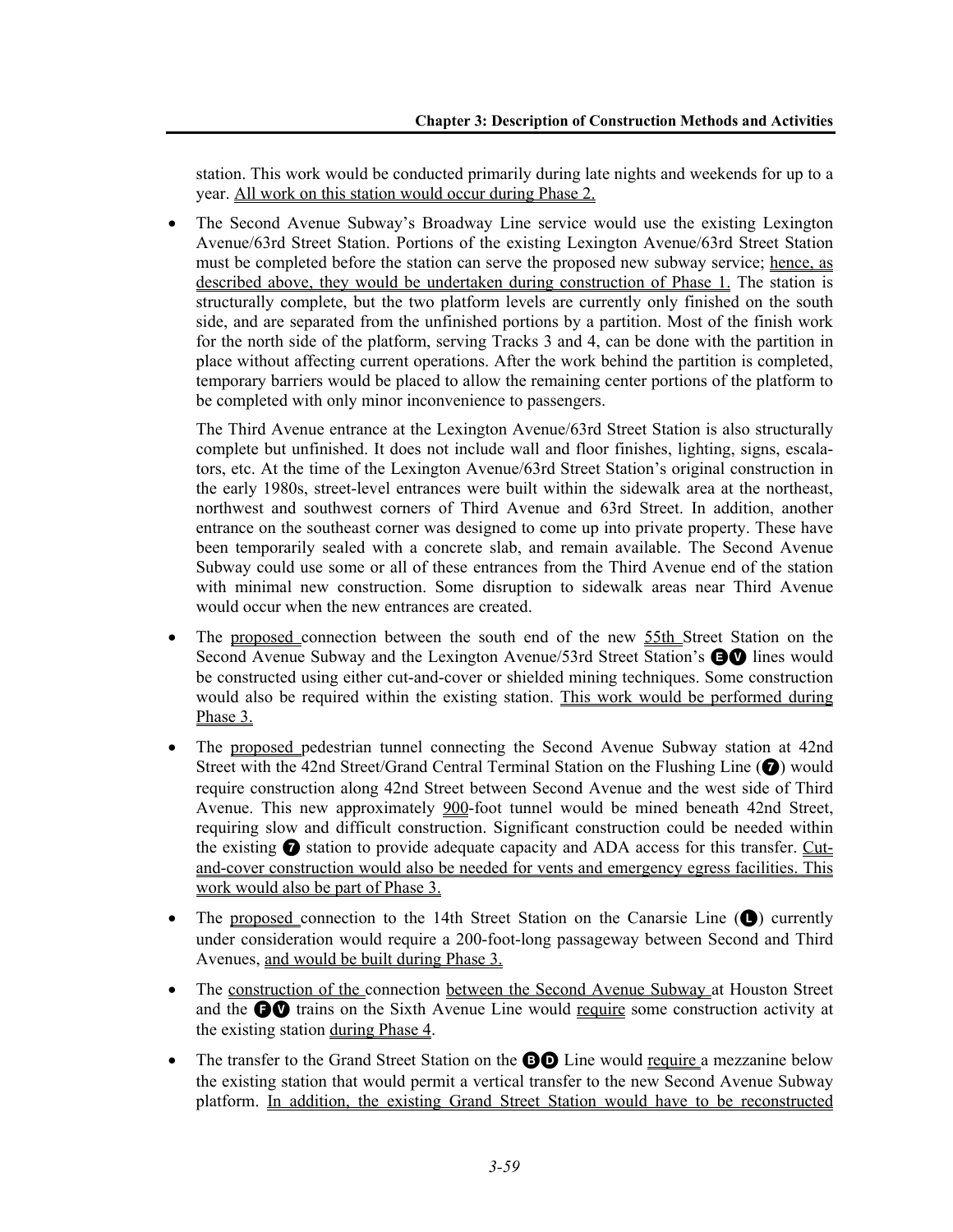during construction of Phase 4 to safely accommodate the anticipated large number of passengers transferring between the existing Grand Street Station platforms and the new Second Avenue Subway platforms.

## **YARDS AND MAINTENANCE FACILITIES**

In addition to work on station and tunnel infrastructure, construction of maintenance support facilities would be required for the new Second Avenue Subway. Several alternatives for train storage and for inspection and maintenance are under consideration. As described in Chapter 2, a new storage yard in Coney Island is no longer under consideration by the project. Construction work for the alternatives still under consideration is described below.

### *NEW 129TH STREET STORAGE TRACKS AND 125TH STREET STORAGE TRACKS*

New underground storage tracks are under consideration both north of 125th Street on Second Avenue and west of the new 125th Street Station at Park Avenue. Both of these elements would be built as part of Phase 2 of the construction process. The tracks on Second Avenue would have to be constructed using cut-and-cover techniques, while those west of the 125th Street Station would be built using mechanized mining techniques. During construction of the tracks on Second Avenue, it would be necessary to close portions of 125th Street and Second Avenue near some of the Triborough Bridge ramps. As discussed in Chapter 5, "Transportation," NYCT would work with MTA Bridges and Tunnels to minimize traffic impacts in this area.

#### *NEW UNDERGROUND STORAGE TRACKS BETWEEN 21ST AND 9TH STREETS*

Underground tracks are now planned between approximately 21st and 9th Streets. Examination of the alignment in the vicinity of 23rd to 9th Streets has demonstrated that the rock profile (depth) in this area is sufficient to allow two additional tracks to be constructed adjacent to the east and west sides of the main alignment to provide for storage of up to 8 trains. These tracks would be built using TBMs during Phase 3's construction. No surface disturbances would be required except those needed in any case to build the 23rd and 14th Street stations, and for a tunnel vent facility on the west side of Second Avenue between 23rd and 22nd Streets, which would need to be larger than that required for the 23rd Street Station only.

#### *NEW UNDERGROUND STORAGE TRACKS SOUTH OF HANOVER SQUARE STATION*

As described above, since issuing the SDEIS, ongoing engineering studies have resulted in a recommendation that two tail tracks be constructed south of the Hanover Square Station in order to provide for storage of up to four trains. The tracks would be constructed deep below ground at a depth of approximately 110 feet along Water Street using a TBM. A vent facility would be located at a traffic island located at Water and Whitehall Streets, requiring cut-and-cover construction. All of this work would occur as part of Phase 4 of the project's construction period.

#### *ALTERATIONS AT OTHER EXISTING SUBWAY YARDS*

If the 36th-38th Street Yard were used to provide storage for Second Avenue trains, some improvements would be required within the existing yard; these improvements would be made during Phase 2. Construction on the yard would be limited largely to surface disturbance, although a retaining wall on the south side of the property would need to be partially reconfigured.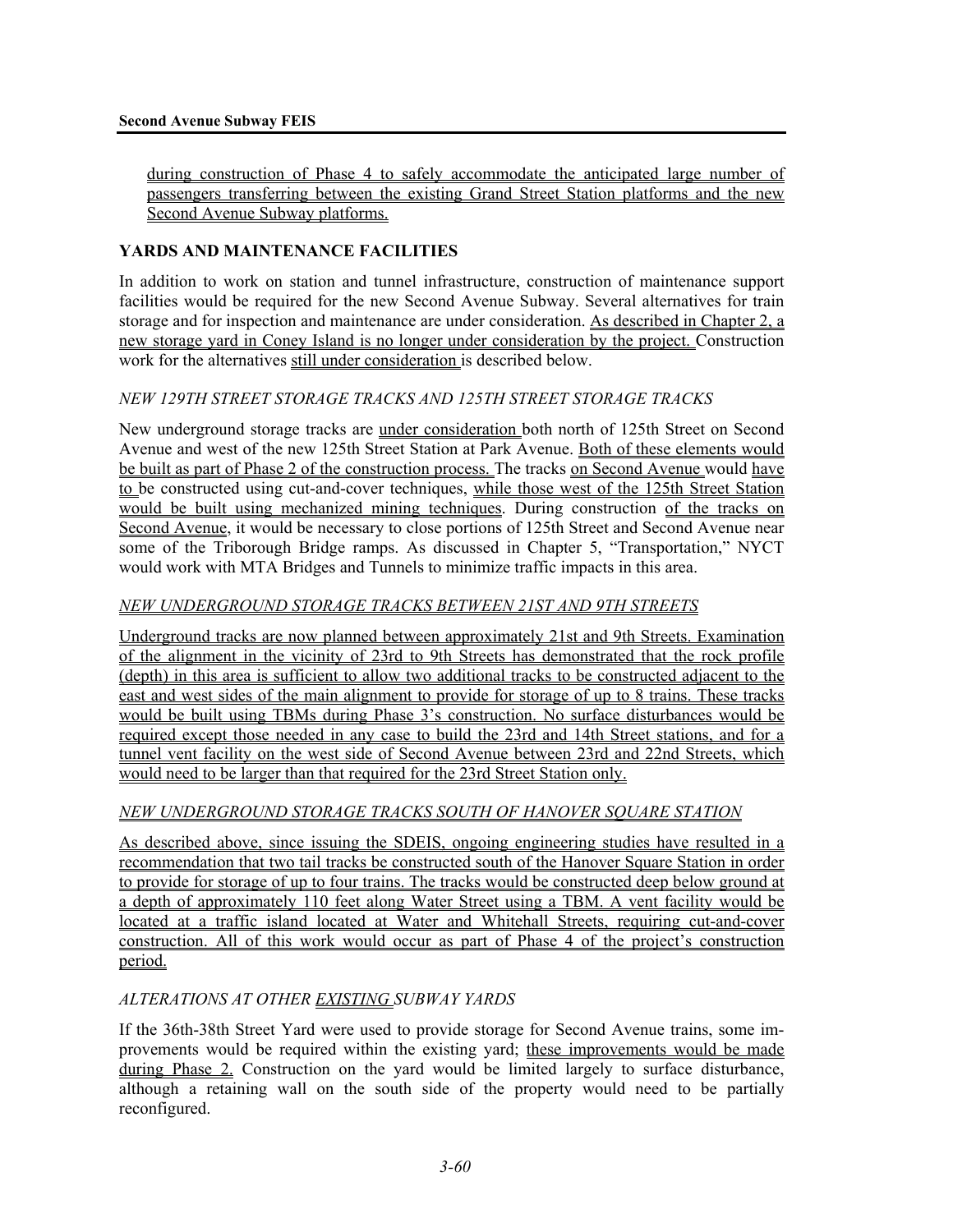At Concourse Yard, some tracks would be reconfigured and a new maintenance shop would be constructed to replace (and double in size) the existing facility. This would also occur during Phase 2. This new facility could be constructed in the same location as the existing shop, necessitating disruptions to existing operations at Concourse Yard. During continuing engineering for the Second Avenue Subway, the feasibility of removing the shop from service during construction of the new shop will be investigated, should this Concourse Yard option be selected for advancement. This new, larger shop would extend over existing yard tracks, also changing the train operations at Concourse Yard. Alternatively, a new shop could be constructed at Concourse Yard in an area now occupied by storage tracks, which would allow the existing shop to remain in service during construction of the new shop. This would, however, seriously limit storage capacity during construction until new storage could be constructed in the site of the existing shop. These issues will be explored in further detail if the Concourse Yard shop is selected for further study. If any of these proposals were to advance, the necessary construction would occur during Phase 2.

At 207th Street Yard, construction would occur within the existing maintenance shop, to expand its capacity. The 207th Street maintenance shop is a six-track shop that serves 215 cars of the  $\bullet$ line. This shop is scheduled for reconstruction starting in 2007 independent of the Second Avenue Subway project, and the adjacent overhaul shop is scheduled to be rehabilitated starting in 2003. A design for this expansion will be developed during the continuing engineering process.

# **F. ACCESS LIMITATIONS AND DISPLACEMENT DURING CONSTRUCTION**

During construction, it would be necessary to limit or curtail vehicular and pedestrian access in certain areas to ensure public safety and to accommodate the variety of machinery, storage areas, and construction activities that would occur. Generally, the method of construction would determine the extent of access limitations that would occur along the various lengths of the alignment. In most cases, access would be provided to residential and commercial buildings, including retail businesses, at all times. However, in limited areas, it would be necessary to restrict access to buildings for periods ranging from several hours to up to 6 months. Temporary displacement for up to one year is possible in isolated locations as described immediately below.

As described above, at present, the only place where long-term but temporary displacement during the construction period has been specifically identified is at the curve connecting 125th Street with Second Avenue. This location is sensitive because it is the only location along the alignment where construction would need to travel directly beneath buildings supported on shallow-founded timber frames resting on poor quality soils. While it might be possible for some occupants of 9 of the 10 buildings located on the southwest corner of Second Avenue at 125th Street to remain in place during construction through the use of various protective measures, the FEIS conservatively assumes that all of these buildings' occupants would need to relocate temporarily during the construction period. The duration of such displacement would be up to 12 months. More information on legal requirements, including compensation, provided for displaced residents and businesses is provided in Chapter 8.

In other locations, construction might need to occur within the basements of certain buildings. Though access to the ground and upper floors would generally be provided, access to some basement areas might be temporarily restricted. In such cases, it is not anticipated that NYCT will need to acquire buildings or permanently displace residents and businesses from buildings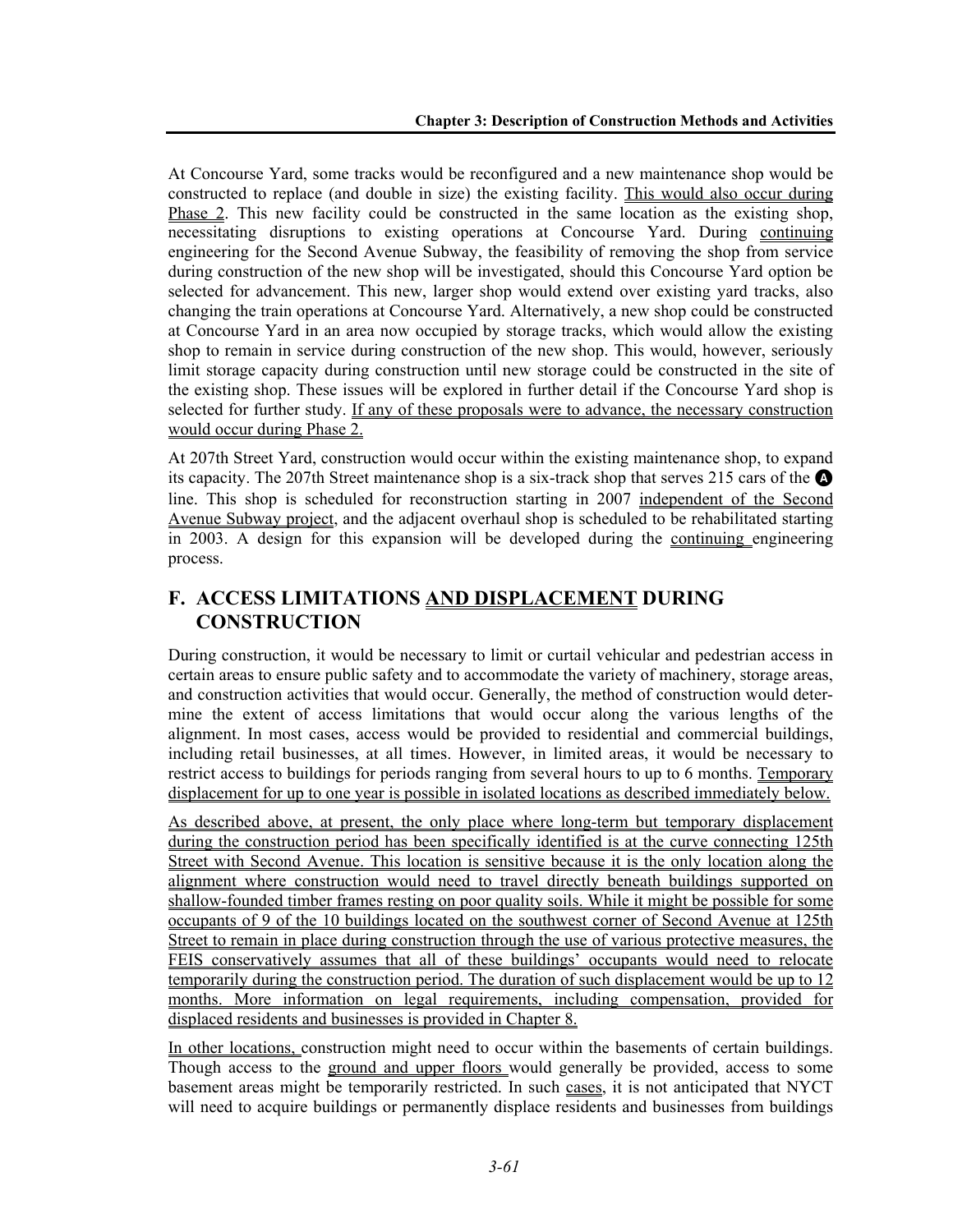adjacent to the construction work. However, as mentioned above, at the 125th Street curve, businesses and residents may have to relocate for up to 12 months due to safety concerns or significant access restrictions. It is possible that some businesses and residents at the 125th Street curve would choose not to return to their former building locations, and that some businesses could be displaced permanently. NYCT would make extensive efforts to avoid such displacement. Please see Chapter 8, "Displacement and Relocation," for more information.

In certain areas, the need to close traffic lanes and sidewalk areas at various times will result in temporary restrictions to vehicular and pedestrian access. The extent of these disruptions will depend on the type of construction required. For example, in areas where construction would occur entirely below ground, little, if any, disruptions to pedestrian or vehicular access would occur. In contrast, in areas where slurry wall and cut-and-cover construction is necessary to build the tunnels or stations, traffic lane closures or sidewalk narrowing could last from less than 6 months to approximately 4 years. (The longer durations would generally occur where stations would be constructed.) Sidewalk narrowings in limited areas, such as near shaft sites, could last up to  $\frac{8}{3}$  years. During this time, vehicles would be prohibited from stopping, standing, or parking alongside construction sites, and bus stops located within affected areas would be temporarily relocated. Possible reductions in sidewalk width to as narrow as 5 feet could also occur, as could some minor detours around construction equipment. Except in the very limited cases described below, it is expected that pedestrian access to buildings would be maintained at all times. However, drop-offs and deliveries for both residences and businesses as well as some bus stops may have to be relocated to nearby points outside of the construction areas.

At the various shaft sites and spoils removal areas, access disruptions would be similar to those discussed above for cut-and-cover construction, though they could be longer in certain cases chiefly, at the spoils removal areas in the 90s, 30s, the Houston Street vicinity, and on Water Street near Coenties Slip. Pedestrian access to some residential and commercial buildings in these areas (Second Avenue from 99th to approximately 91st Street, 36th to 32nd Streets, from 6th to Houston Streets, and on Water Street between Wall Street and Coenties Slip) might have to be provided through protected portions of the construction zones and on temporary pedestrian walkways. Vehicular access to these areas would also be restricted for longer durations than with typical cut-and-cover activities.

In some cases, where tunneling beneath buildings or other structures (such as the viaduct at the Metro-North 125th Street Harlem Station) would be necessary, a variety of protective measures may be applied. These include rockbolts, jacking, compensation grouting and other ground improvement techniques, internal bracing, and external trusses. (For information on where measures could be required, see the section above entitled "Protective Measures to Support Existing Structures.")

As described in other chapters of this FEIS, a variety of measures would be taken to minimize the effects of access restrictions on residential and commercial properties. For example, in each zone where heavy construction would occur (such as at station locations, cut- and-cover tunnel construction areas, and shaft sites), a detailed analysis would be conducted prior to any construction to consider the access needs of the affected properties, and a plan would be prepared that responds to the specific needs of the individual properties to the degree possible. At this early stage in project design, it is not feasible to provide specific proposals for each construction zone, but it should be understood that a number of elements will be considered.

First, uninterrupted pedestrian access would be provided to nearly all properties throughout the construction period via safe and protected routes. Methods for providing access would generally